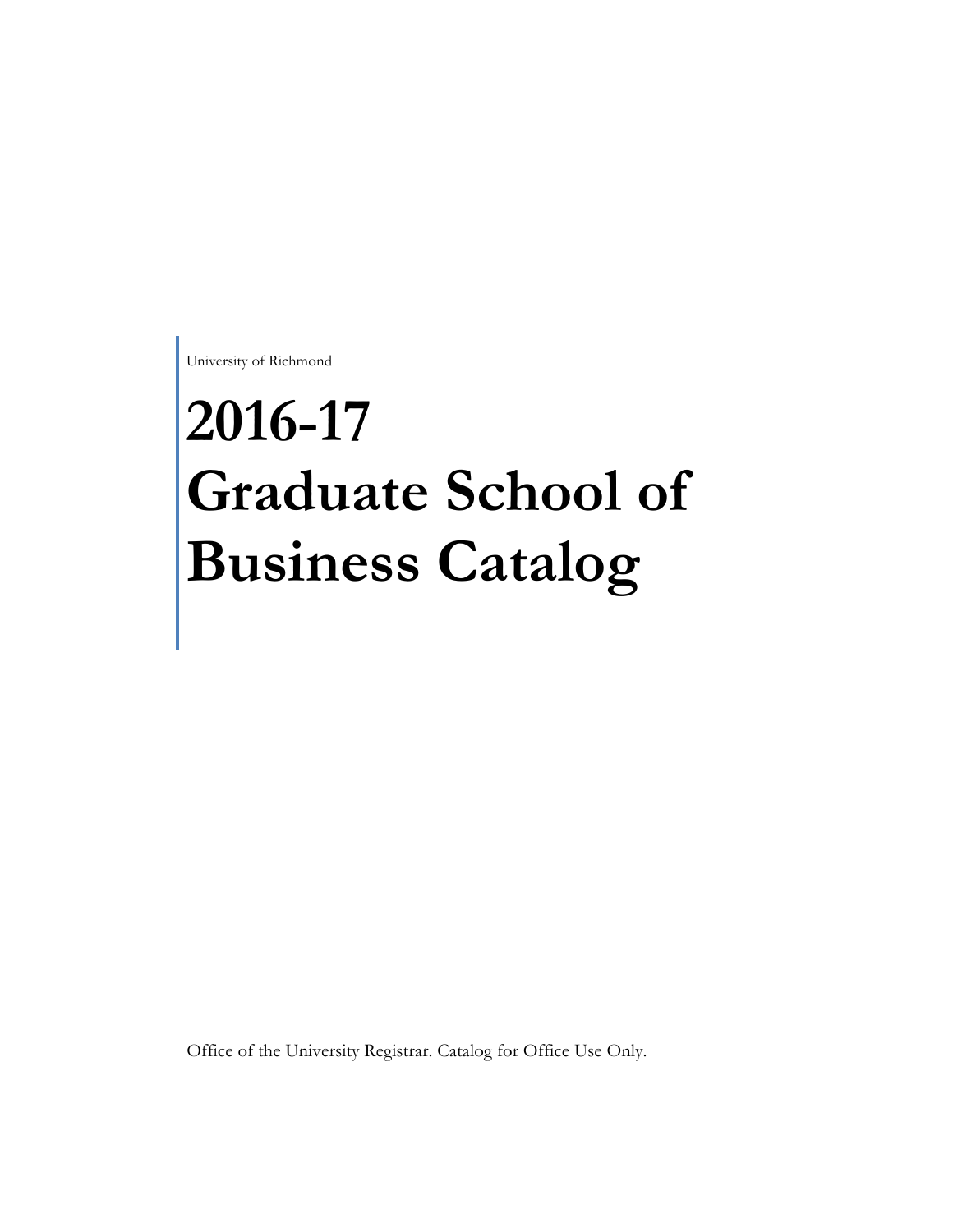# **To Potential MBA Applicants**

Thank you for your interest in the Richmond MBA. We hope you will consider joining our talented and motivated student body, which includes professionals from a variety of organizations across central Virginia. Our MBA students hold undergraduate degrees from leading universities and have an average of five years full-time work experience prior to enrolling in the program. The average Graduate Management Admission Test score of recently admitted classes was 600 and the average undergraduate grade-point average exceeded 3.20.

In addition to the MBA program, we offer a JD/MBA program in conjunction with the University of Richmond School of Law.

Each course in the MBA curriculum is designed to help students develop a strategic mindset. Our classrooms are filled with rich discussion focused on the major challenges of businesses today. All classes take place during the evening in the Robins School's state-of-the-art classrooms on our picturesque campus. The faculty of the Richmond MBA includes award-winning teachers and scholars who provide individualized attention in small-class settings.

The Richmond MBA includes many innovative features not found in most part-time programs. These include an opening residency that centers on a live case study, an international experience that includes a consulting project with a foreign firm, and a capstone project that allows students to conduct meaningful research in conjunction with a local organization just before graduation. These features, coupled with core and elective courses across the business disciplines, equip the Richmond MBA student with the decision-making tools necessary to become an effective leader.

Please feel free to contact the MBA Office if you have any questions.

#### **Randle Raggio, Ph.D.**

*Associate Dean, The Richmond MBA & Executive Education*

# **Non-Discrimination Policy**

The University of Richmond prohibits discrimination and harassment against applicants, students, faculty or staff on the basis of race, religion, national or ethnic origin, age, sex, sexual orientation, gender identity, gender expression, disability, status as a veteran or any classification protected by local, state or federal law. Copies of the complete "Harassment and Discrimination Policy (including Sexual Harassment)" are included in student handbooks, faculty handbooks and in the published guidelines for University of Richmond support staff. Copies are also available at the dean's office of each college and school and the Department of Human Resource Services. For further information, students should contact the dean of their school or residential college; staff should contact the director of Human Resource Services; and faculty should contact the dean of their school. Any inquiries regarding the University's policies in these areas should be directed to the Office of the Vice President for Student Development, University of Richmond, Virginia 23173. Telephone: (804) 289-8032.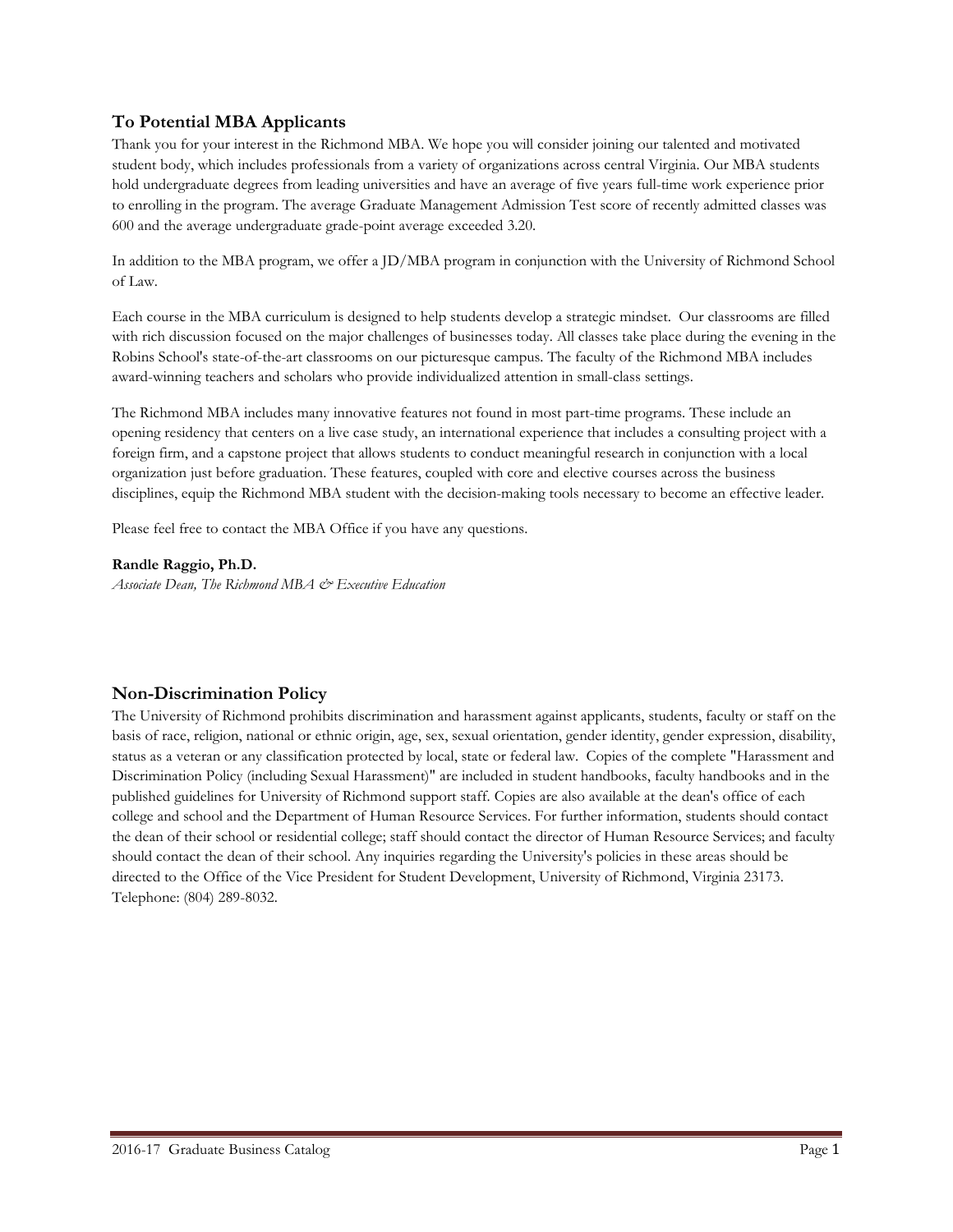# **Table of Contents**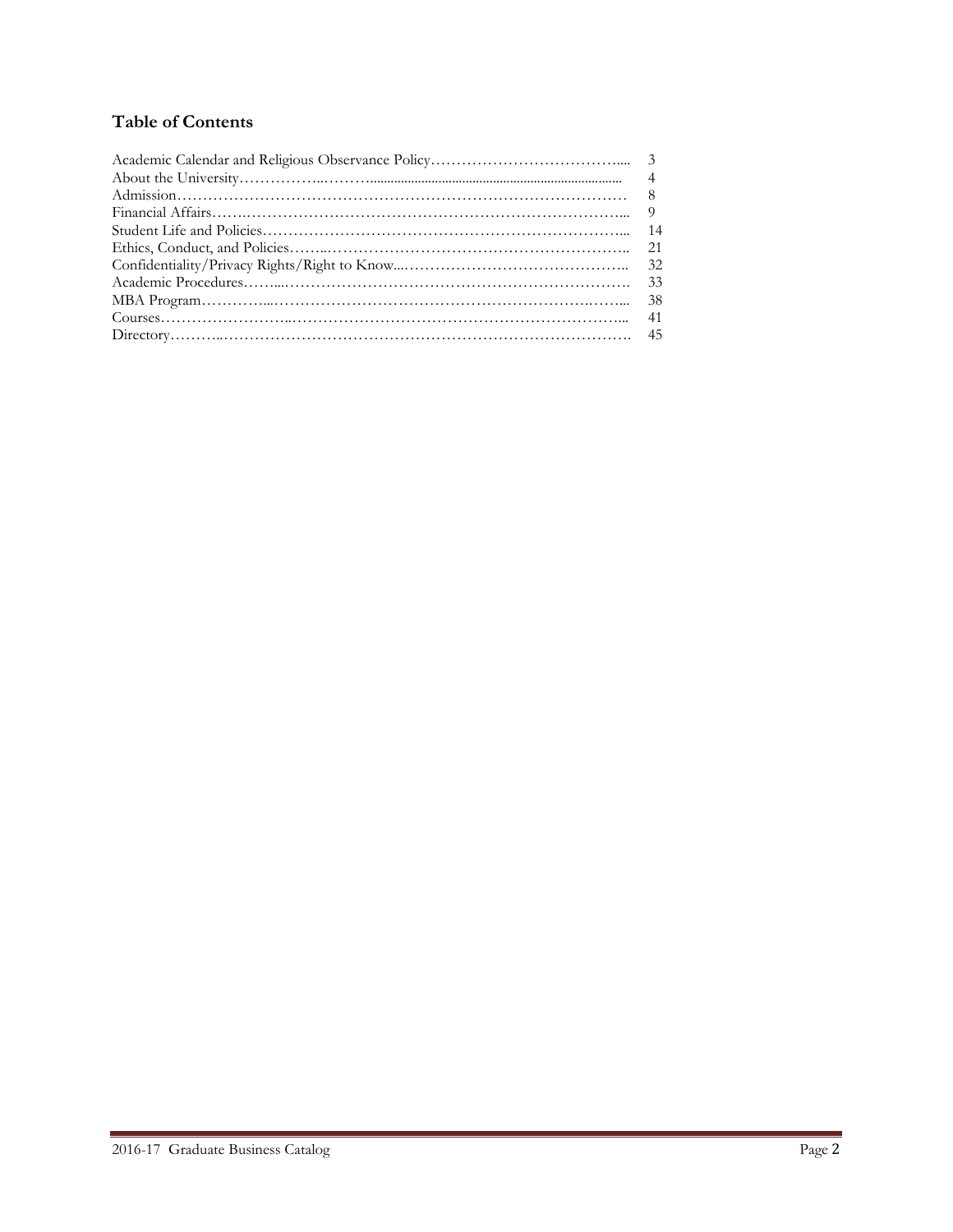# **Academic Calendar**

#### **Fall Semester 2016**

Classes begin - Monday, August 22, 2016 Labor Day (classes meet) - Monday, September 5, 2016 Last day to file for May/August graduation - Friday, September 30, 2016 Fall break begins after last class - Thursday, October 6, 2016 Classes resume - Wednesday, October 12, 2016 Thanksgiving break begins after classes - Tuesday, November 22, 2016 Classes resume - Monday, November 28, 2016 Examination period - Monday, December 5, 2016 through Thursday, December 8, 2016 Term ends - Thursday, December 8, 2016

#### **Spring Semester 2017**

Classes begin - Monday, January 9, 2017 Last day to file for December graduation - Friday, February 3, 2017 Spring break begins after classes - Thursday, March 2, 2017 Classes resume - Monday, March 13, 2017 Examination period - Monday, April 24, 2017 through Thursday, April 27, 2017 Term ends - Thursday, April 27, 2017 Commencement - Saturday, May 6, 2017 Baccalaureate Service - Sunday, May 7, 2017

#### **University of Richmond Religious Observance Calendar**

#### **Religious Observance Policy**

The University is a secular institution that values a diversity of religious expression. The University is also an active community with a wide range of personal commitments and academic and extracurricular activities.

Planning for academic and extracurricular activities should be done with sensitivity to the diverse religious commitments of the community and an awareness of religious holidays. Scheduling large-scale, one-time academic or extra-curricular events on a religious holiday should be avoided whenever possible.

Any student may be excused from class or other assignments because of religious observance. A student who will miss an

academic obligation because of religious observance is responsible for contacting his or her professor within the first two weeks of the semester. The student is responsible for completing missed work in a timely manner.

Faculty are expected to be mindful of potential conflicts with religious observances and should make reasonable accommodations when students' religious practices conflict with their academic responsibilities.

The religious observance calendar is meant to serve as a scheduling guide. It lists significant holidays from the five largest global faith traditions. However, it is not comprehensive and students may choose to observe a holiday not included on the calendar.

The holidays listed are those which occur during the academic year when the University is open.

#### **Buddhist 2016-17**

Buddha's Enlightenment Day - Thursday, December 8, 2016 Buddha's Birthday - Saturday, April 8, 2017

#### **Christian 2016-17**

Ash Wednesday - Wednesday, March 1, 2017 Good Friday - Friday, April 14, 2017 Easter - Sunday, April 16, 2017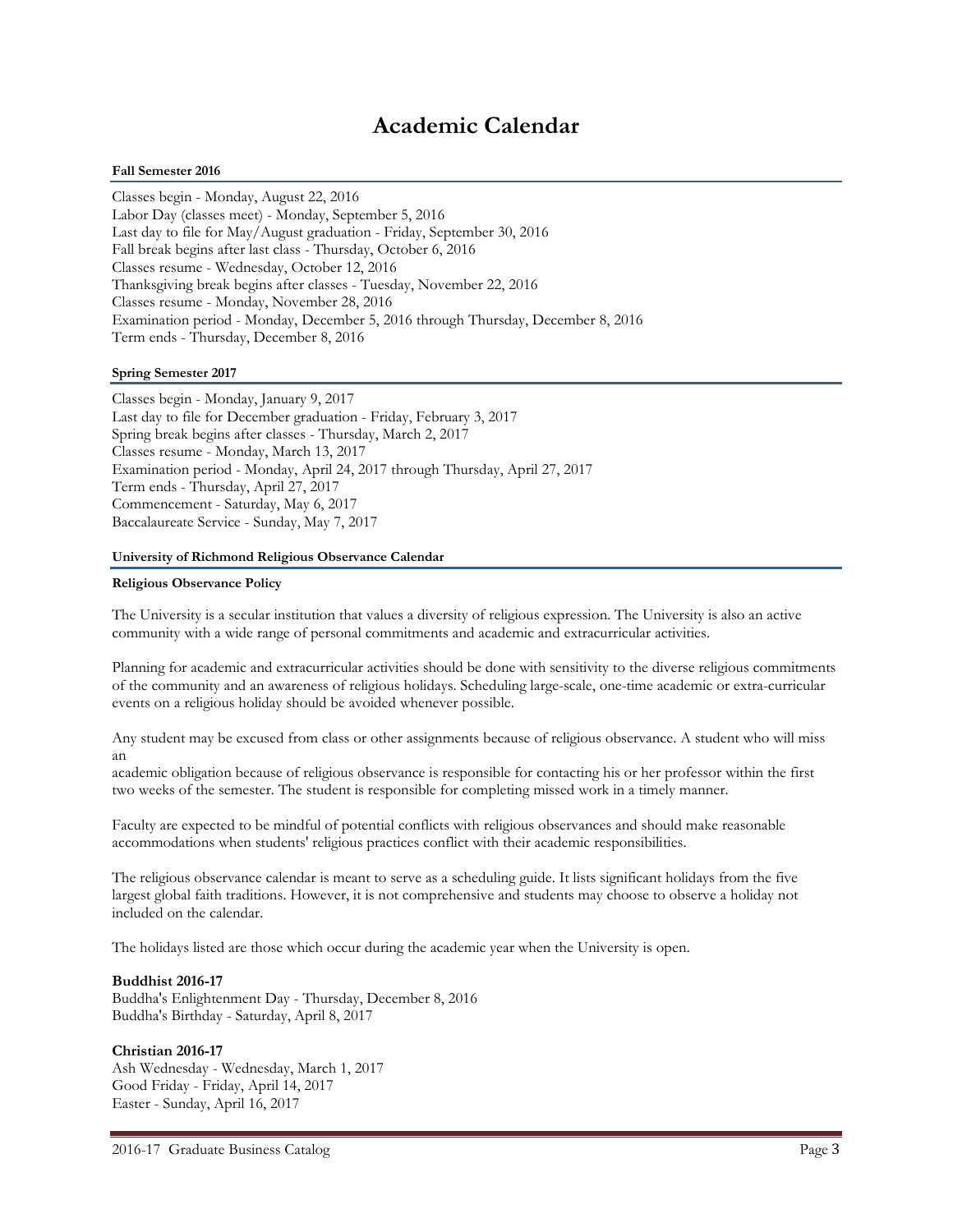#### **Eastern Orthodox 2016-17**

Christmas - Saturday, January 7, 2017 Good Friday - Friday, April 14, 2017 Easter - Sunday, April 16, 2017

#### **Jewish - 2016-17**

Rosh Hashanah - Monday, October 3, 2016 Yom Kippur - Wednesday, October 12, 2016 First day of Sukkot - Monday, October 17, 2016 First day of Passover - Tuesday, April 11, 2017

#### **Muslim - 2016-17**

Eid al-Fitr - Tuesday, July 5, 2016 Eid al-Adha - Sunday, September 11, 2016 Ashura - Tuesday, October 11, 2016

**Hindu 2016-17** Diwali - Sunday, October 30, 2016

# **About the University**

#### **University Mission Statement**

The mission of the University of Richmond is to sustain a collaborative learning and research community that supports the personal development of its members and the creation of new knowledge. A Richmond education prepares students to live lives of purpose, thoughtful inquiry, and responsible leadership in a global and pluralistic society.

# **Robins School of Business**

The Robins School of Business is among a select group of business schools that are fully accredited by The Association to Advance Collegiate Schools of Business (AACSB International). The University of Richmond also is accredited by the Commission on Colleges of the Southern Association of Colleges and Schools.

The Robins School of Business offers the following graduate programs Master of Business Administration (MBA) degree through two options

- 1. The Master of Business Administration program
- 2. The Juris Doctor/Master of Business Administration program (offered jointly with the University of Richmond School of Law)

These programs are administered by the faculty of the Robins School of Business. There are 51 full-time school of business faculty members, 96 percent of whom possess terminal degrees.

# **Robins School of Business Mission Statement**

The mission of the Robins School of Business is to develop an active learning community in which teaching, scholarship, and service are integrated to stimulate intellectual inquiry as the foundation for responsible leadership in the global business environment. In order to teach in the graduate business programs, faculty members are required to hold a terminal degree, such as the Ph.D., D.B.A. or, in certain cases, the J.D. or a master's degree with professional certification, such as the C.P.A., and to demonstrate a record of scholarly productivity in their area of competency. The director of the program and the chair of the department must approve each faculty member teaching a course in the department's area. The Robins School is advised by the executive advisory council, which is composed of business executives occupying policy-level positions in their organizations. The corporations represented in the executive advisory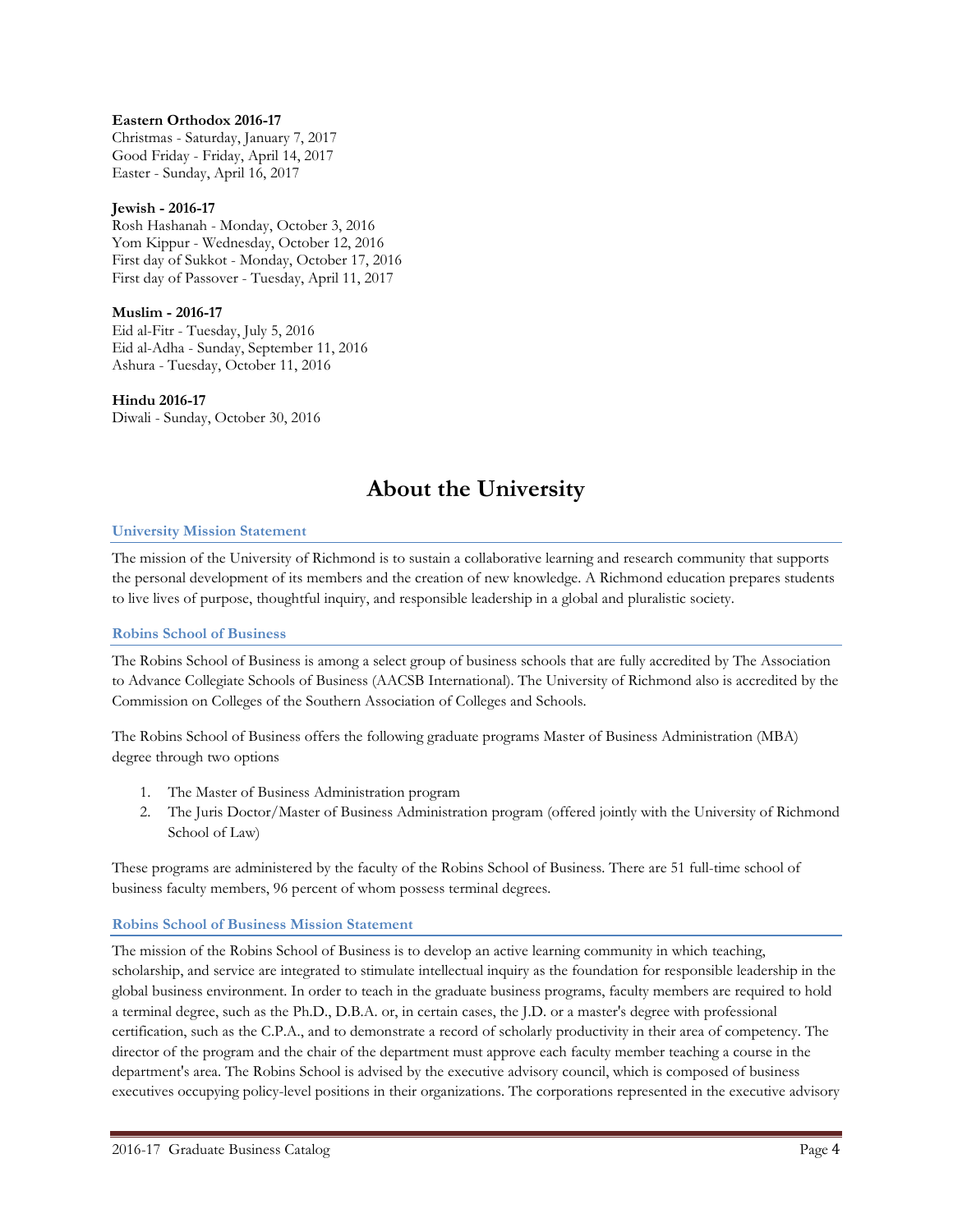council are a cross-section of firms located in central Virginia. Through the merger of thought among business academicians and business practitioners, the graduate business programs are dynamic, challenging, and practical.

# **Organization and Accreditation**

Five academic schools and two coordinate colleges form the University of Richmond, with authority and responsibility vested legally in the Board of Trustees and the president of the University. The several colleges and schools award no degrees individually, but all degrees for work done in any one of them are conferred by the University of Richmond.

The University enrolls approximately 2,900 full-time undergraduates, 92 percent of whom live on campus; 600 full-time law and graduate students; and 1,300 part-time students, largely from Richmond and the surrounding community.

# **SACSCOC Accreditation**

The University of Richmond is accredited by the Commission on Colleges of the Southern Association of Colleges and Schools to award associate, baccalaureate, masters, and juris doctor degrees. Contact SACSCOC at 1866 Southern Lane, Decatur, Georgia 30033-4097 or call 404-679-4500 for questions about the accreditation of the University of Richmond.

To request a copy of our letter of accreditation, contact: Office of Institutional Effectiveness, 28 Westhampton Way, University of Richmond, VA 23173; Phone: (804) 484-1595; FAX (804) 484-1596.

# **AACSB Accreditation**

The Robins School of Business is fully accredited at the undergraduate and graduate levels in Business and Accounting by the Association for the Advancement of Collegiate Schools of Business International (AACSB).

# **ABA Accreditation**

The T.C. Williams School of Law is fully accredited by the recognized standardizing agencies in the United States. It is a member of the Association of American Law Schools; it is on the approved lists of the American Bar Association and the Virginia State Board of Bar Examiners; and its Juris Doctor degree is fully accredited by the Regents of the University of the State of New York. Although each state has its own requirements for admission to the bar, a law degree from the School of Law qualifies the holder to seek admission to the bar in any state in the nation and in the District of Columbia. Additional information about accreditation may be found at abanet.org/legaled/resources/contactus.html.

# **Virginia State Board of Education Certification**

The University also is approved by the Virginia State Board of Education to offer teacher licensure programs.

# **Teacher Education Accreditation Council Accreditation**

The University of Richmond's undergraduate teacher preparation programs and the graduate certificate in teacher licensure program are accredited by the Teacher Education Accreditation Council.

# **American Chemical Society Accreditation**

The University of Richmond's chemistry program is accredited by the American Chemical Society.

# **Environment and History**

The University of Richmond campus consists of about 50 major buildings of Collegiate Gothic architectural style set amid 350 acres of lawns, lake, and woodlands. The beautiful and harmonious setting has been recognized nationally by college guides. Richmond's history began almost two centuries ago with Richmond College, founded in 1830 by Virginia Baptists as a college of liberal arts and sciences for men. Around this nucleus were established the T.C. Williams School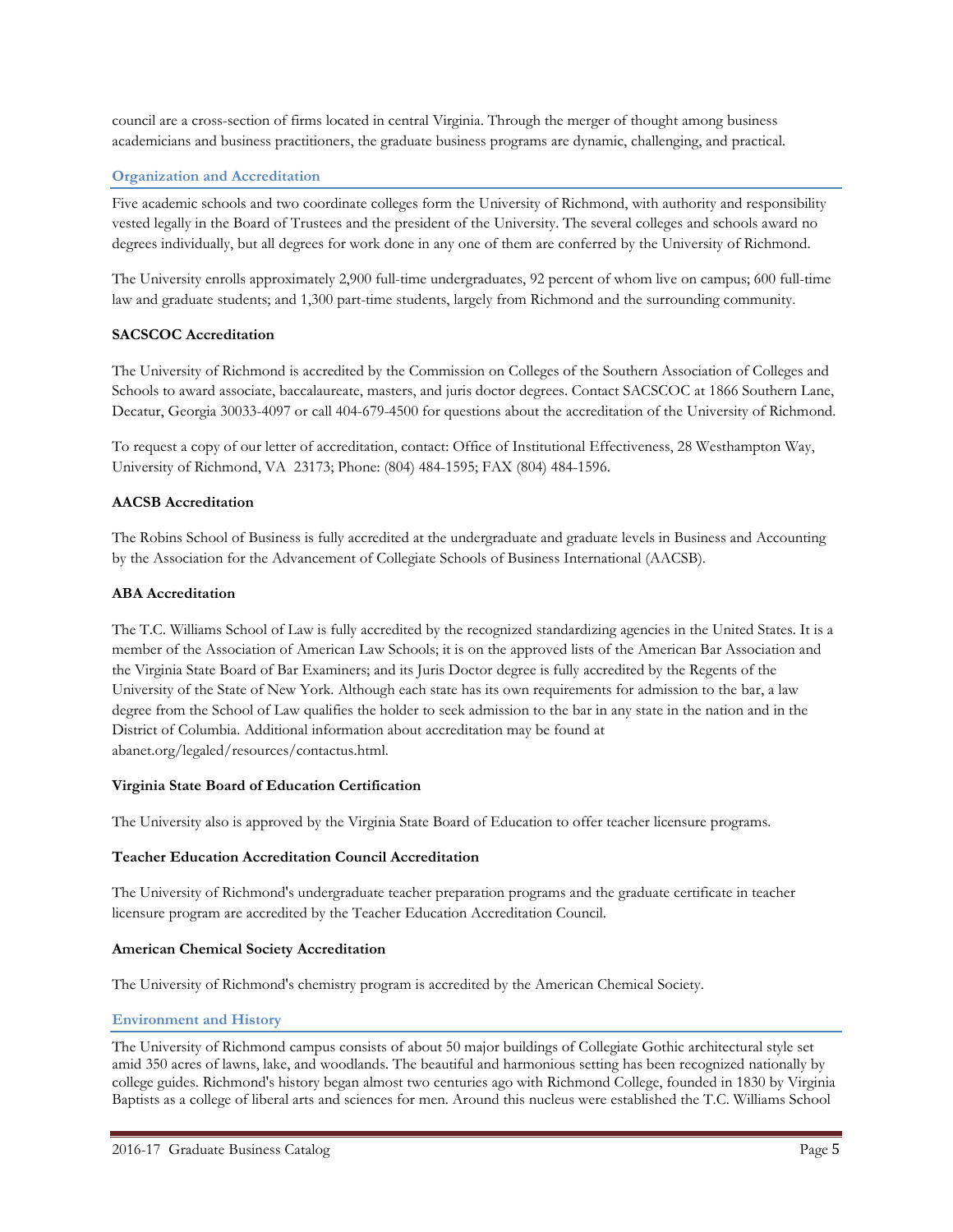of Law (1870); Westhampton College, a college of liberal arts and sciences for women (1914); the Graduate School of Arts and Sciences, for advanced study in the liberal arts and sciences (1921-2009); the E. Claiborne Robins School of Business, for undergraduate and graduate study in business (1949); University College, University College, now known as the School of Professional and Continuing Studies, for evening, summer, and continuing education (1962); and the Jepson School of Leadership Studies, the first school of leadership studies in the United States (1992). In 1992, the academic missions of Richmond College and Westhampton College were combined in a separate school, the School of Arts and Sciences. Richmond College and Westhampton College are the coordinate colleges for men and women respectively, providing special programming and leadership opportunities in student life.

Richmond benefits from a heritage of ethical and religious values, a residential character, and a commitment to liberal and general education through intimate schools and colleges joined into a substantial whole.

#### **Library Resources**

Boatwright Memorial Library, facing Westhampton Lake, is the main library. It includes collections and services for the humanities, social sciences, sciences, and business. Boatwright is also home to the Media Resource Center and the Digital Scholarship Lab. The Parsons Music Library is in the Modlin Center for the Arts. The Science Reading Room in the Gottwald Science Center holds a small collection of key science reference books, offers access to online resources, and provides opportunities for consultations with the science librarian. The Muse Law Library in the Richmond School of Law serves the special needs of law students and faculty. The libraries' collections have been developed to meet the needs of students and faculty. Those collections, not including those in the Law Library, consist of more than 500,000 volumes, access to more than 30,000 print and online journals, 65,000 electronic books, more than 230 online databases and a wealth of resources in media such as sheet music, DVD, audio CD, microfilm and audio books. Since 1900, the University of Richmond has enjoyed status as a depository for U.S. government publications. Boatwright Memorial Library holds more than 500,000 government documents in print and microform and provides electronic access to thousands more. The Galvin Rare Book Room contains nearly 25,000 rare books, first editions, maps, photographs and manuscripts. The online library catalog (library.richmond.edu) provides access to the collections. The libraries participate in local and state consortia as well as national networks to obtain access to databases and to borrow items not held in the University's collections. The University's libraries are open to the entire University community.

The libraries offer group and individual instruction in how to use these resources effectively. Group instruction is offered in the Boatwright Computer Classroom and other locations. A formal introduction to library services and resources is a part of every First Year seminar. Individual assistance is available in person and online through various means described at library.richmond.edu/help/index.html.

Boatwright Memorial Library offers a mix of study space suitable for individuals working alone or in groups as well as AV viewing/listening carrels and rooms and more than 120 public computer workstations. Laptop computers are loaned for in-building use and connect to the University's wireless network. When classes are in session, the first and second floors of Boatwright Library are open 24 hours a day.

A separate wing of Boatwright Memorial Library houses the Virginia Baptist Historical Society, a memorial to the Virginia Baptists who struggled to secure religious liberty in America. The library holds thousands of books, church records, manuscripts, and personal papers related to Virginia Baptist history and heritage. The Society also manages the University's archives, a large collection of books, photos, and memorabilia related to the University's rich history. Boatwright Library is also home to the Eight Fifteen at Boatwright coffee shop.

# **Computing Facilities**

The University of Richmond has a strong commitment to prepare students to work in technology- and informationcentered environments. The University provides computers, software, and specialized equipment for student use in labs, public areas, classrooms, and residence hall lounges. All students in the residence halls have their own wired network connections, and the entire campus is blanketed with a high-speed wireless network that provides students, faculty, staff, and guests with secure access to a wealth of resources.

The University maintains a robust network infrastructure. A wireless network supports mobile computing in every building on campus, and provides coverage in most outdoor locations and public gathering spaces. Information Services maintains University-owned systems loaded with up-to-date versions of the latest software tools and anti-virus software. All users must have an active University computer account to log into any lab machine. To help ensure the security of the University systems and network, the University requires all users to change passwords regularly in order to maintain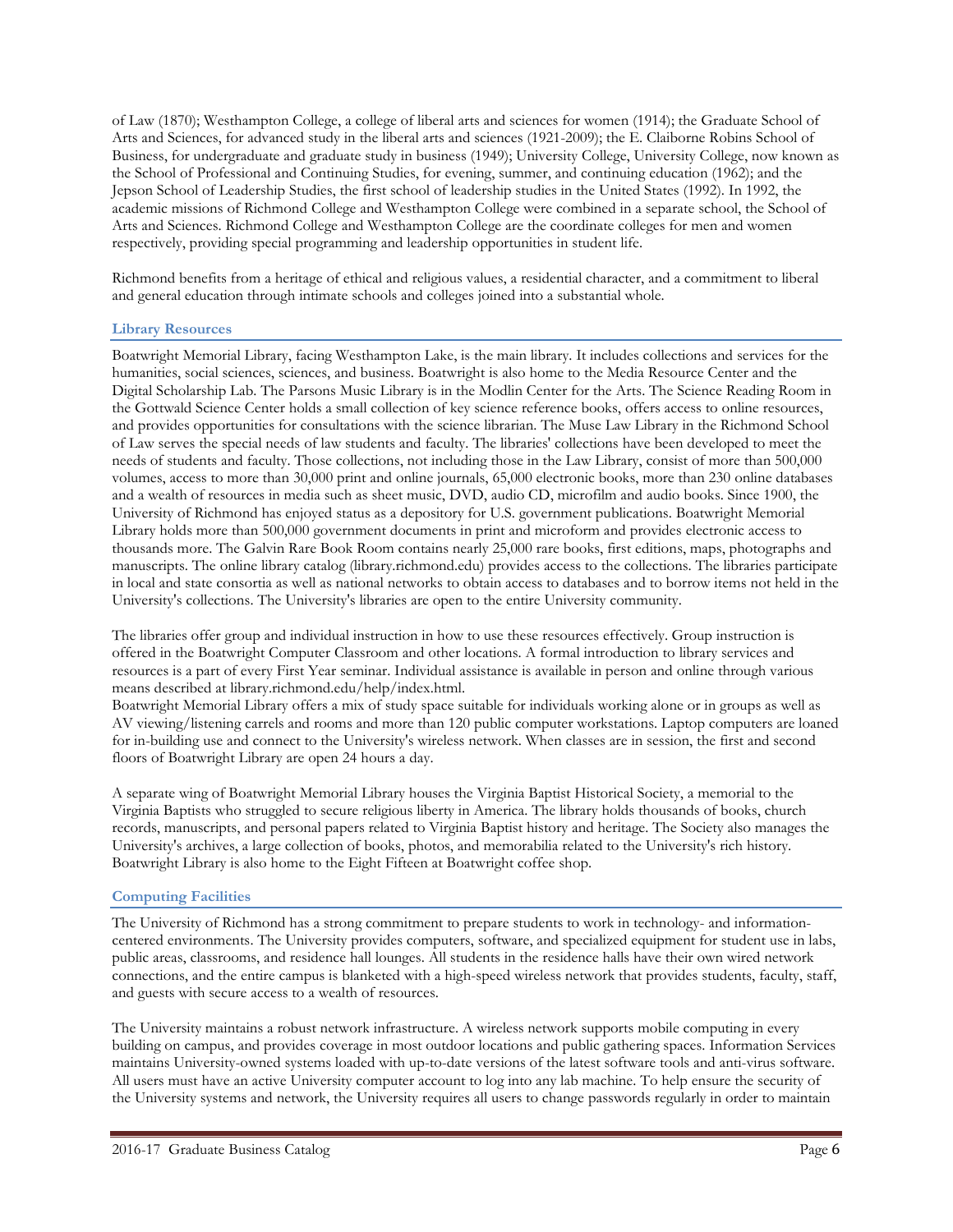an active account. Policies regarding the use of technology and information resources are posted on the Information Services Policies website.

The ground floor of Jepson Hall houses many computing resources, including a general purpose computer lab; five PC classrooms with full multimedia capabilities; and two computer classrooms running Windows, Linux, and Unix designated for use by the math and computer science department. When classes are not in session, the Jepson Hall computer classrooms are open for student use. Jepson Hall is also the location of the Computer Help Desk, a resource that provides assistance with computing-related issues for the entire campus. A listing of the current hours of operation for all of these resources may be found on the Information Services website.

The Center for Technology Learning Center (CTLC) is a unique resource located on the third floor of Boatwright Memorial Library. It is devoted to servicing the multimedia needs of students, faculty, and staff. This area offers PC and Mac workstations equipped with high-end Web development, multimedia, animation, 3-D modeling, and audio-video recording and editing software. Scanners, high quality printers, large-format plotters, digitizers, and digital video and still cameras also are available. In addition, the CTLC contains a photography studio and a small recording studio. The CTLC also supports media production in the Media Resource Center on the second floor of Boatwright Library. Most importantly, the CTLC is staffed by professionals and well-trained student assistants are available to assist students, faculty and staff. Students not only have access to the hardware and software, but also to experts who can help them effectively use the specialized tools.

Technology training for students, faculty, and staff is available in a variety of formats, including books and CDs available in the CTLC and searchable through the Library catalog; online video tutorials; technology training classes offered throughout the school year; and one-on-one training sessions available through appointments at the CTLC. CTLC hours of operation and current technology training classes may be found on the Information Services website.

# **Spiritual Life**

This mission of the Office of the Chaplaincy is Inspiring Generous Faith; Engaging the Heart of the University.

The Office of the Chaplaincy consists of five full-time staff members and eighteen affiliated campus ministers. Together, we focus on five strategic goals to advance our mission:

- Creating structures of inclusion for the diversity of faith traditions present on campus.
- Including our eighteen partner campus ministries more robustly in the mainstream of campus life.
- Providing pastoral care to all members of the university community, particularly students.
- Developing programming for students to pursue spiritual renewal, reflection, and critical engagement with their own experience and that of others.
- Animating conversations of meaning across many lines of difference to cultivate our highest ideals of responsible living and learning.

Some of our yearly highlights include the Pilgrimage program to Israel; our Multifaith Student Council; the Weinstein-Rosenthal Forum on Faith, Ethics, and Global Society; our One Book, One Campus program; our Consider This dinner series; the annual Iftar, Seder, Thanksgiving, and December Candlelight services.

In addition, a wide range of worship and fellowship opportunities are offered such as weekly Catholic Mass; Kairos, a Christian contemplative service; Shabbat services; Muslim prayer; and Zen Meditation. Additional worship and study opportunities are offered through our campus ministry team.

Visit our website for detailed information: chaplaincy.richmond.edu.

The Office of the Chaplaincy is located in the Wilton Center, between Cannon Memorial Chapel and Tyler Hanes Commons. We look forward to meeting you.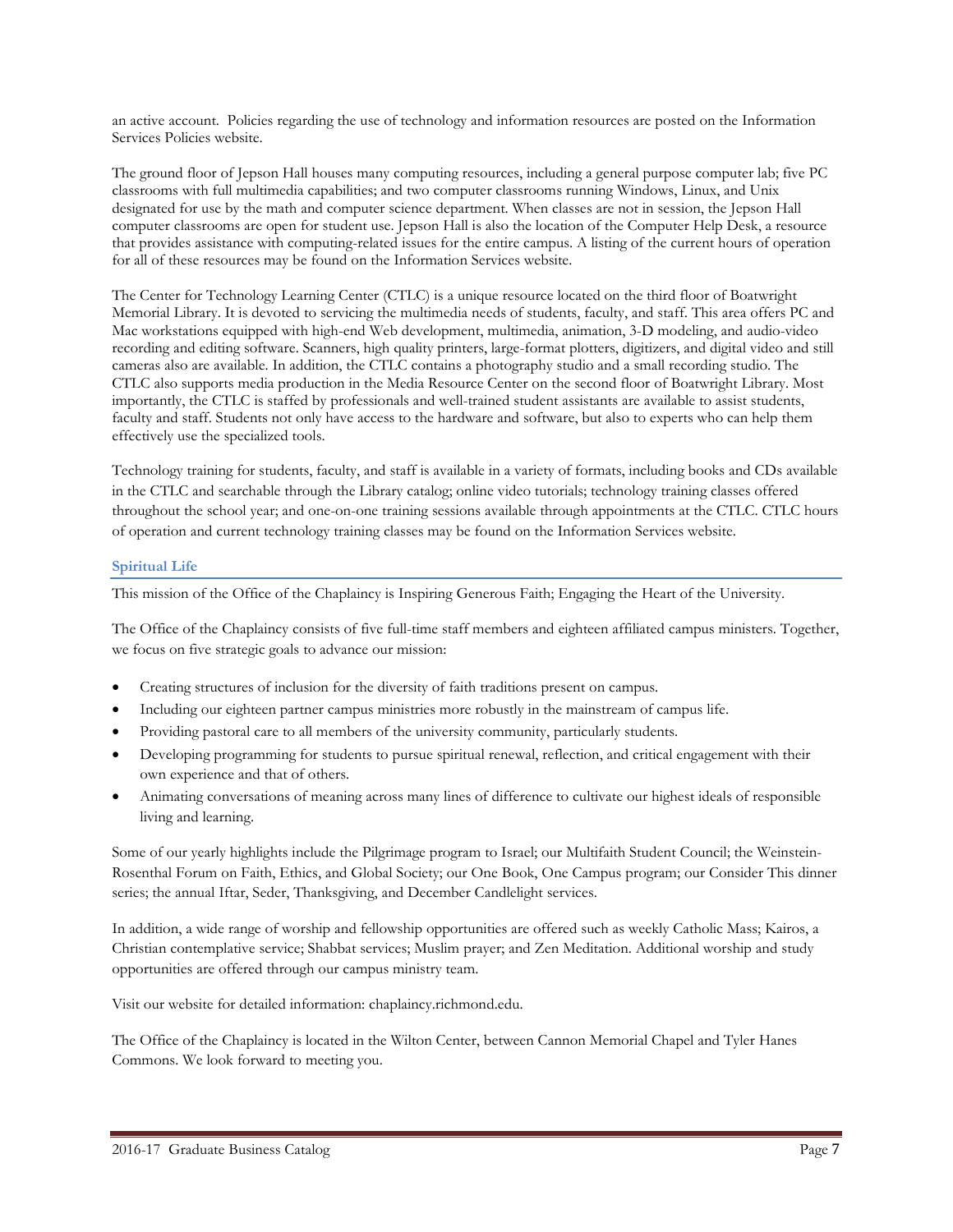# **Admission**

Applicants must meet the specified admission requirements to be eligible for admission to one of the programs offered by the Robins School of Business. However, meeting these requirements does not ensure acceptance. Acceptance is determined by the Director of the Reynolds Graduate School of Business in consultation with the Robins School's Graduate Council. Equal opportunity for admission is assured to all applicants subject to qualifications, space, and class-size limitations.

Application for admission to the MBA Program or the JD/MBA program must be made on the MBA application form. A \$50 nonrefundable fee must be submitted with the application.

Applicants for the JD/MBA program are required to meet the admission standards of both the MBA program (as set forth in this bulletin) and the University of Richmond School of Law. Applications must be made separately to the MBA program and to the school of law. A bulletin and application form for the school of law may be obtained from: Director of Admissions, University of Richmond School of Law, University of Richmond, Virginia 23173.

# **Admission Requirements**

Applicants for the MBA are expected to have at least two years of relevant work experience after completion of the baccalaureate degree. The two-year work experience requirement is waived for JD/MBA students. Before an applicant will be considered for admission, the following documents must be on file in the graduate business office:

- 1. A completed application form available on the MBA website
- 2. \$50 application fee made payable to "University of Richmond"
- 3. Official transcripts of all college and university work attempted from each college and university attended. Each applicant must Hold a baccalaureate degree from an accredited college or university and have an acceptable grade point average (GPA) on all college and university work. An applicant whose prior experience in higher education includes work taken at a non-United States college or university may be required to have the academic record evaluated by an independent credentials evaluation service. In addition, non-United States citizens are required to submit additional documents to meet U.S. Citizenship and Immigration Service requests. Such students should contact the director at least six months prior to the application deadline to determine if a transcript evaluation will be required and/or what additional documents must be submitted.
- 4. Official score report for either the Graduate Management Admission Test (GMAT) or the GRE. The score must be no more than five years old at the time of application. Information on the GMAT may be obtained from www.mba.com, and information on the GRE may be obtained from ets.org/gre. In recent years, the average GMAT score for incoming students has been approximately 605.
- 5. Current resume

Official documents verifying college and university work and test scores must be sent from the institution or agency responsible for the information directly to the MBA Office.

**Note:** Students whose native language is not English, or whose collegiate-level instruction was not in English, must submit a TOEFL score report with a score of at least 600 on the paper based test or 100 on the Internet based test. If submitting an IELTS score, it must be 7 or higher. Information about the TOEFL may be obtained from the Educational Testing Service, Princeton, New Jersey 08541 or ets.org/toefl.

# **International Students**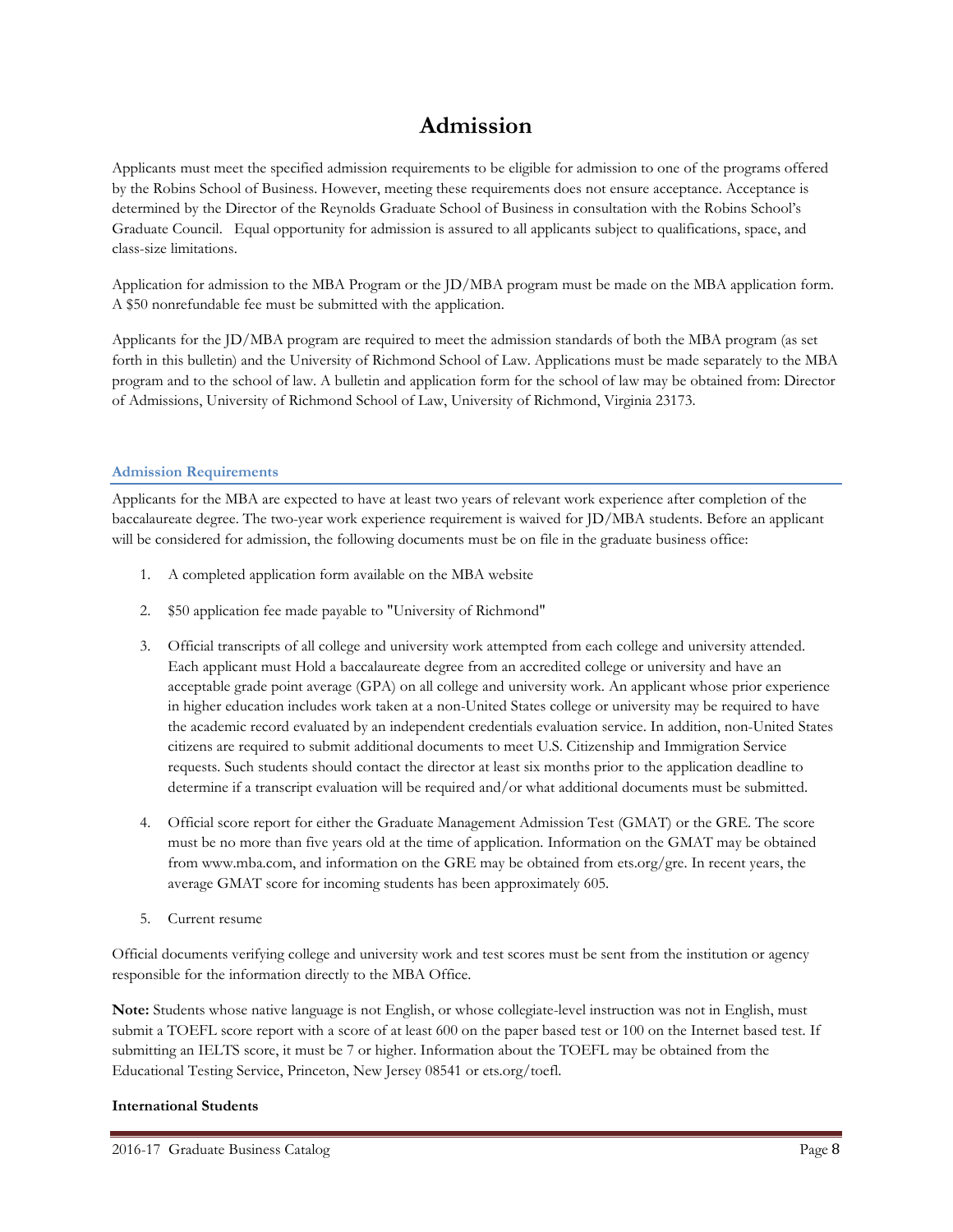It is advised that international applicants contact the MBA office to discuss application requirements

In addition to the other requirements for admission to The Richmond MBA, the following is required:

- 1. Copy of Passport and Visa
- 2. An evaluation of your undergraduate diploma **and** transcript by **Global Credential Evaluators** if your degree was obtained outside of the U.S. (gceus.com). It is necessary to request a course-by-course evaluation and a calculated GPA. (An applicant whose prior experience in higher education includes work taken at a non-United States college/university is required to have the academic record evaluated by an independent credentials evaluation service)
- 3. Completed Certification of Finances form with official bank certification and I-20 authorization form. Submit the I-20 Authorization Form and the Certificate of Finances Form to the MBA office.

Students are admitted in both the spring and fall semesters. All application materials must be in the MBA Office by the deadline posted on the MBA website to be considered for admission for the upcoming spring or fall semester. The address for all application materials is:

**Director** MBA Program Robins School of Business University of Richmond, Virginia 23173

# **Financial Affairs**

# **Tuition, Room and Board**

# **Tuition**

For 2016-17, the tuition for graduate business program students is \$1,410.00 per credit hour. The University reserves the right to increase the fees listed herein if conditions should make such changes necessary or advisable. The changes will be announced as far in advance as possible.

Note: Regardless of the University division in which a course is taken, the student pays the tuition and fees of the school to which he or she has been admitted and which is considered the school of record. Any special fee associated with a particular course, such as a laboratory fee, is charged based on registration in the course.

#### **Payments**

Inquiries concerning payment should be directed to the Office of Student Accounts, phone (804) 289-8147 or (866) 241- 8893 (toll free) or email at bursar@richmond.edu. Payment in full is due by 5 p.m. on Friday of the first week of classes each term, whether or not an invoice has been received.

Fees are electronically invoiced. To avoid incurring a late-payment fee, holds resulting in delays in registration and other areas, or other consequences individuals are urged to pay fees when due.

Students receive monthly e-mail notifications to their UR email address with the subject line "University of Richmond Electronic Invoice/Statement" and a link to QuikPAY. The student's University of Richmond ID number is used for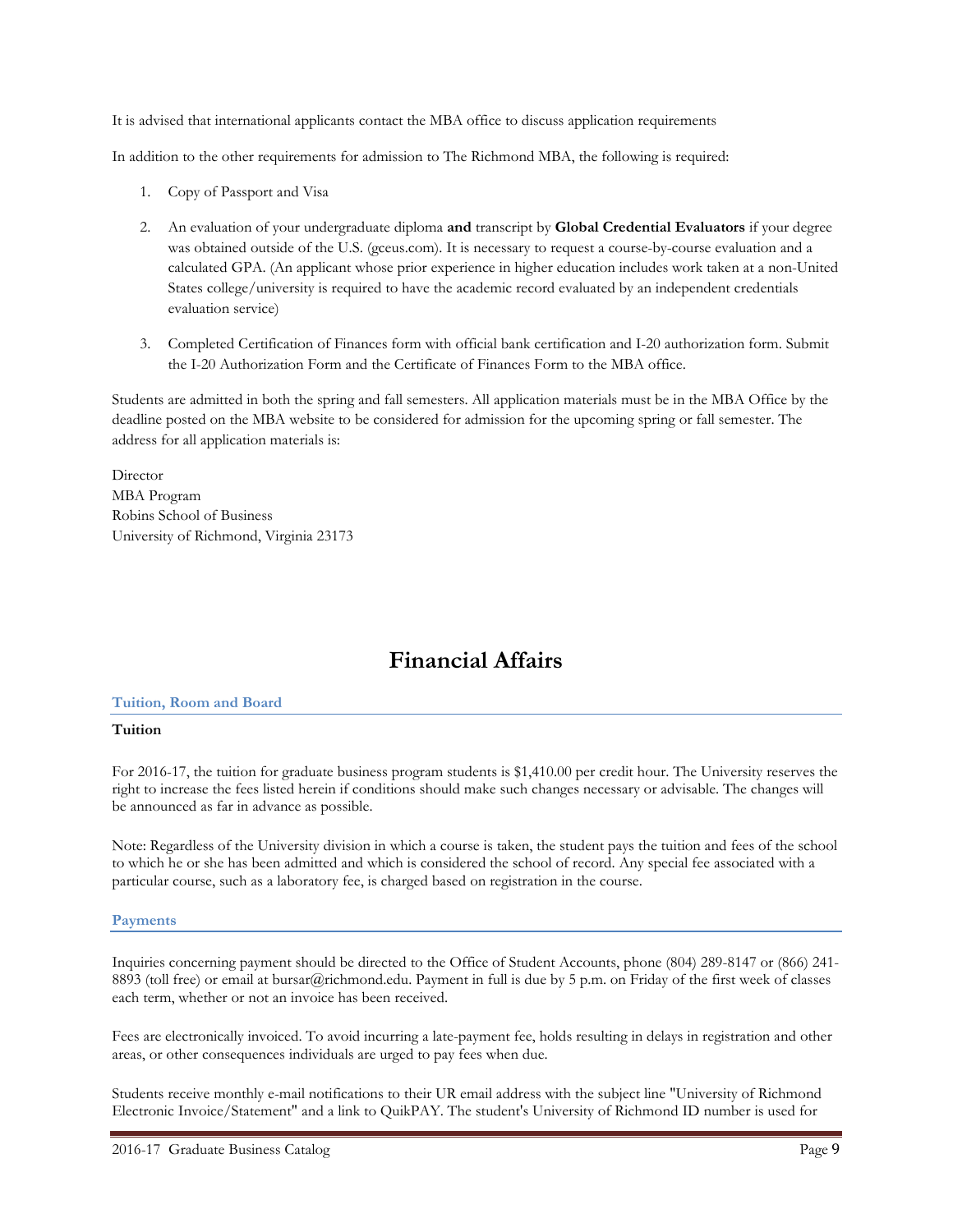authentication. Students can also access their account through BannerWeb. Upon login, students may view invoices, set up and store bank account or credit card information, set up authorized payers, pay invoices electronically, and print paper copies.

The student may authorize others to view the invoice as an authorized payer. Each invoice cycle, the student and the authorized payer will receive an e-mail notification that the electronic invoice has been sent with a link to the QuikPAY login page. Only authorized payers are able to view their own payment and bank information in QuikPAY. Each authorized payer is assigned a separate PIN number for added security and privacy.

- 1. Cash
- 2. Check, payable to the University of Richmond
- 3. The University of Richmond accepts MasterCard, Visa, Discover and American Express via QuikPAY. A vendor fee of 2.75% of the amount charged will be charged to your credit card account for this service.
- 4. Electronic checks, e-Checks, is an optional feature which offers payment with no fee. Checking and savings account information from a bank within the United States can be entered at the QuikPAY website and payments will be transferred electronically to the University of Richmond at no additional cost. You will have the option to have the site retain your bank account information or you may enter it each time you make an e-Payment.
- 5. Payment Plans. The University offers an installment plan administered by Higher One. [tuitionpay.higherone.com/TuitionPay/Welcome.aspx?richmond](https://tuitionpay.higherone.com/TuitionPay/Welcome.aspx?richmond) The tuition installment plan provides students with a low cost plan for budgeting tuition. The monthly plan is NOT a loan program; therefore, no debt is incurred. No interest or finance charge is assessed on the unpaid balance due to the college. The only fee to participate in the payment plan is a \$40 per semester nonrefundable enrollment fee. You will automatically receive monthly electronic statements.

To participate in the three- or four-month payment plans, student applications must be received by HigherOne by August 10 for the fall and December 10 for the spring (dates are approximate). The budget period is August through October for the fall three-month plan; August through November for the four-month plan; January through February for the spring three-month plan; January through April for the four-month plan. The Monthly Plan is not available for courses offered during the summer terms.

Electronic payment is the preferred payment method, but it is optional. Payment may be mailed or made in person at the Cashier's Office on the 3rd floor of Queally Center. To send a check or money order through the mail to the university, please print a copy of the PDF invoice detach the bottom portion of the statement and mail with the payment (payable to the University of Richmond with your UR ID number printed clearly on the check) to: University of Richmond, Box R, University of Richmond, VA 23173.

No credit is given for a term's work nor a degree conferred until all charges have been satisfactorily settled. Failure to make satisfactory financial arrangements can result in delay of graduation, denial of registration privileges, removal from classes, and/or the withholding of transcripts.

If the University deems it necessary to engage the services of a collection agency or attorney to collect or to settle any dispute in connection with an unpaid balance on a student account, the student will be liable for all collection agency and/or attorney's fees, reasonable expenses, and costs incurred. Accounts referred to a collection agency are reported to a credit bureau. By registering for classes you are acknowledging receipt of this information and your acceptance of the associated responsibilities.

Mail all correspondence regarding your student account to the Bursar's Office: Bursar's Office, Box R, University of Richmond, Virginia 23173

# **Direct Deposit**

With Direct Deposit, your refund check will be automatically deposited to the bank account you specify, eliminating trips to the bank and the risk of your check being lost or stolen. It may take up to two business days for a direct deposit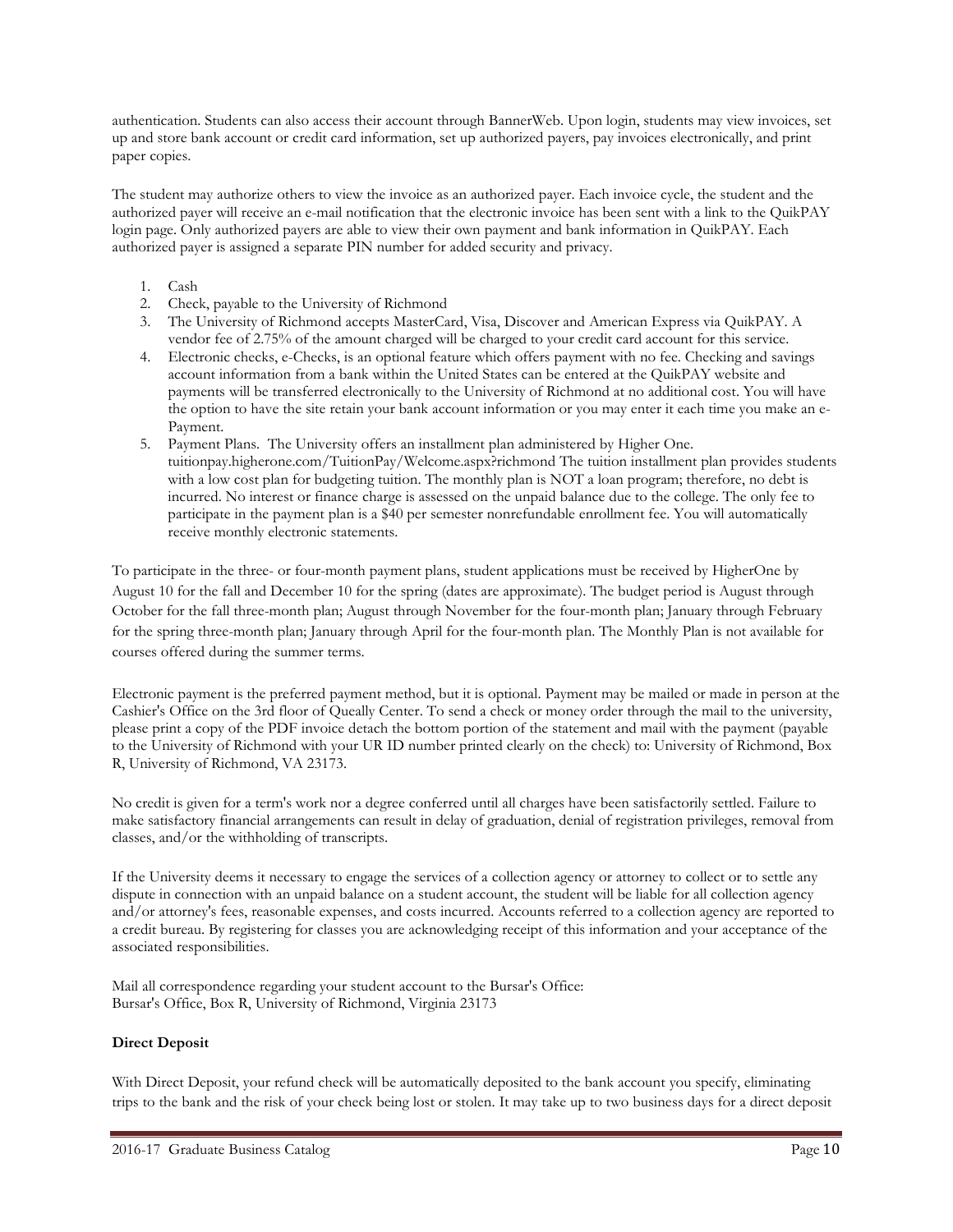to post to your bank account. To participate, return the completed Student Authorization Form available on the Controller website controller.richmond.edu/common/pdf/payroll/direct-deposit-student.pdf along with a voided check to Accounts Payable. The mailing address is on the direct deposit form.

# **Refund of Tuition and Fees**

Students are matriculated by semester. If a student withdraws from classes or is dropped from the University for whatever cause, a refund of fees for a semester shall be made in accordance with the University's refund policy, based on the following schedules. Failure to attend class does not constitute a withdrawal. Students who withdraw from the University and who are receiving any financial assistance may be required to return such assistance per Public Law 668.22 and institutional policy. The University complies with all federal regulations governing recipients of federal Title IV funds. Information regarding financial aid refund policies is available in the Office of Financial Aid. The amount of the refund is based on the date that the written withdrawal notification is received in the Office of the Dean. Any special fee associated with a particular course is non-refundable after the first day of term.

# **Refund Schedule (Spring and Fall Semesters Only)**

| Withdrawal on or before the first day of term | $100\%$ less deposits |  |
|-----------------------------------------------|-----------------------|--|
| Withdrawal during the first week of term      | $100\%$               |  |
| Withdrawal during the second week of term     | 70%                   |  |
| Withdrawal during the third week of term      | 50%                   |  |
| Withdrawal during the fourth week of term     | 25%                   |  |
| Withdrawal during the fifth week of term      | 25%                   |  |
| Withdrawal during the sixth week of term      | 25%                   |  |
| Withdrawal after the sixth week of term       | None                  |  |
| <b>DC</b> 101 11 10                           |                       |  |

#### **Refund Schedule (Summer Sessions Only)**

Withdrawal on or before the third day of term  $100\%$ Withdrawal during the 4th - 7th day of term 50% Withdrawal during the second week of term 25% Withdrawal during the third week of term  $25\%$ Withdrawal after the third week None

# **Appeals Process**

The University of Richmond has an appeals process for students and parents who believe individual circumstances warrant exceptions from published policy. A student or parent has six weeks from the time of withdrawal to appeal the University's refund policy. All appeals must be in writing and directed to:

Annemarie Weitzel Bursar's Office, Box R, University of Richmond, Virginia 23173. [bursar@richmond.edu](mailto:bursar@richmond.edu)

# **Financial Aid**

#### Financial Aid Overview

The University of Richmond offers graduate students various forms of financial assistance from federal and institutional resources. Financial aid recipients must be enrolled or unconditionally accepted for enrollment on at least a half-time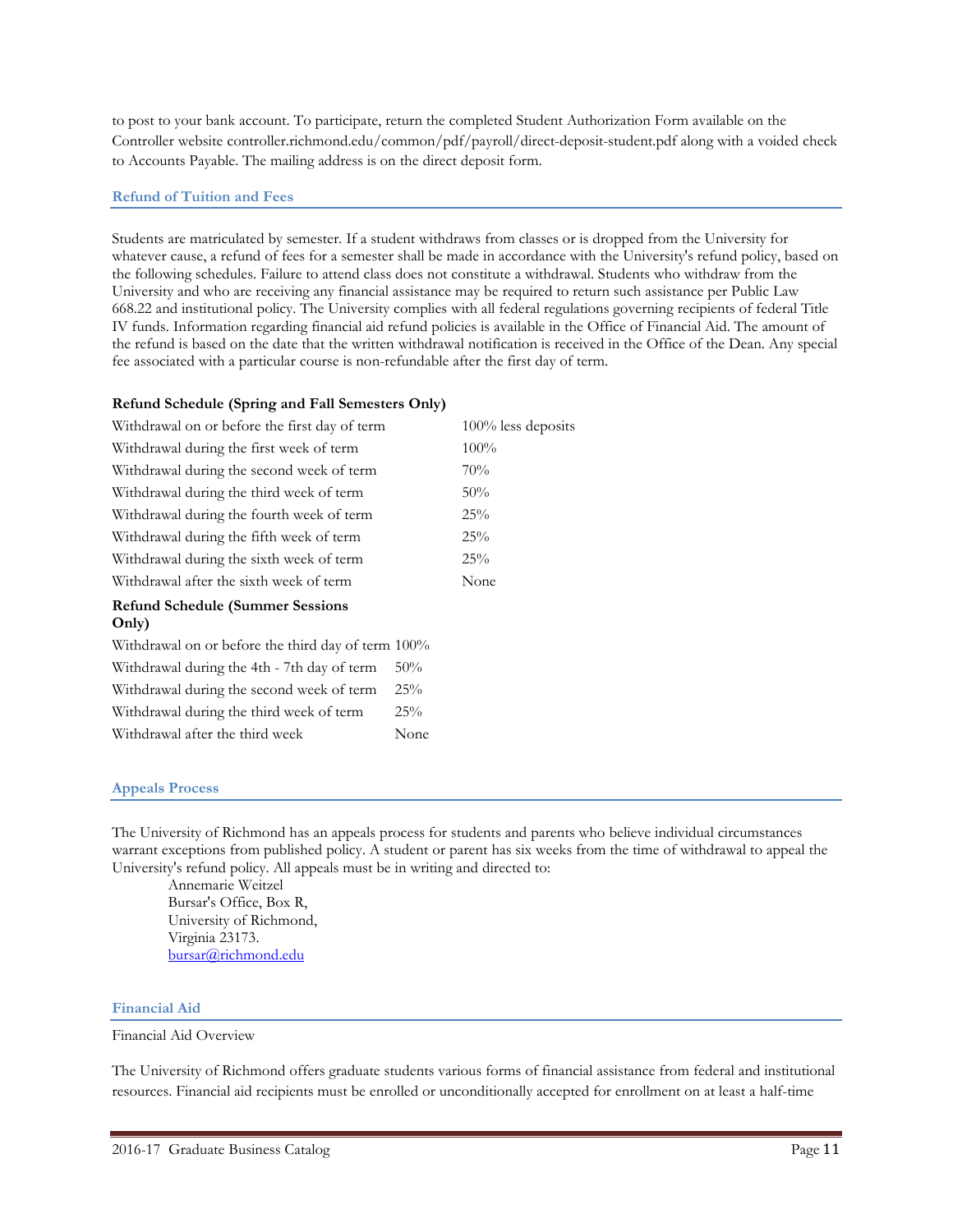basis in a degree program at the University. Details on the specific aid programs are outlined below. For more information, contact the Financial Aid Office (telephone: (804) 289-8438, email: [finaid@richmond.edu,](mailto:finaid@richmond.edu) or [financialaid.richmond.edu/grad/index.html\)](http://financialaid.richmond.edu/grad/index.html).

# **Federal Loans**

The Federal Direct Loan program allows graduate students to borrow federal loans to assist with educational expenses. Students must be U.S. citizens or permanent residents, be enrolled at least half-time, and be making satisfactory academic progress.

The Free Application for Federal Student Aid (FAFSA) and the appropriate Federal Direct Loan application must be filed at least six weeks prior to the start of the term. Visit financialaid.richmond.edu/grad/loans/index.html or contact the Financial Aid Office at (804) 289-8438 or finaid@richmond.edu for more information and applications.

#### **Student Employment**

On-campus employment opportunities may be available to graduate students enrolled at least half-time through the Federal Work-Study program (FWS) or the University Work Program (UWP). FWS is a need-based program. Students interested in this program must complete the FAFSA and demonstrate eligibility for need-based aid. The UWP program is available to students who do not apply for or qualify for need-based aid. For more information and for job opportunities, please visit the student employment website at studentjobs.richmond.edu or contact the Financial Aid Office at (804) 289-8438 for more information.

#### **Veterans Benefits**

Students eligible to receive tuition benefits administered by the U.S. Department of Veterans Affairs (VA) must apply for benefits through the VA. Students should forward Certificates of Eligibility to the Veterans Certifying Official, Registrar's Office, University of Richmond, VA 23173 to have enrollment certified. In addition to the tuition benefits offered under the Post 9/11 GI Bill program, the University participates in the Yellow Ribbon program. For details regarding eligibility for the Yellow Ribbon program at Richmond, go to financialaid.richmond.edu/yellowribbon.html.

#### **Satisfactory Academic Progress**

According to federal regulations and University of Richmond (UR) policy, students must maintain Satisfactory Academic Progress (SAP) to receive federal and institutional financial aid. Some private loan programs also require SAP. Evaluation of students' progress for financial aid purposes is made annually at the end of the spring term to determine financial aid eligibility for the following year (summer term, fall term, and spring term). When assessing SAP, the University will review all terms of enrollment at UR as well as transfer work accepted toward UR degree requirements, whether or not the student received financial aid during those terms.

The standards of academic progress outlined here are solely for the purpose of evaluating eligibility to continue receiving federal financial aid. They do not replace or modify academic standards required for continued enrollment at the University of Richmond. The effect of incomplete coursework, withdrawals, and course repetitions impacts SAP in the following ways:

- Incomplete coursework is not included in the GPA or in the number of credits earned but is counted as attempted credit.
- Courses from which a student withdraws are not included in the GPA or in the number of credits earned but are counted as attempted credit.
- Repeated courses are counted only one time as earned credits. However, credits for each course taken, including all repeated courses, are counted as attempted credit. Both grades will be calculated in the cumulative GPA.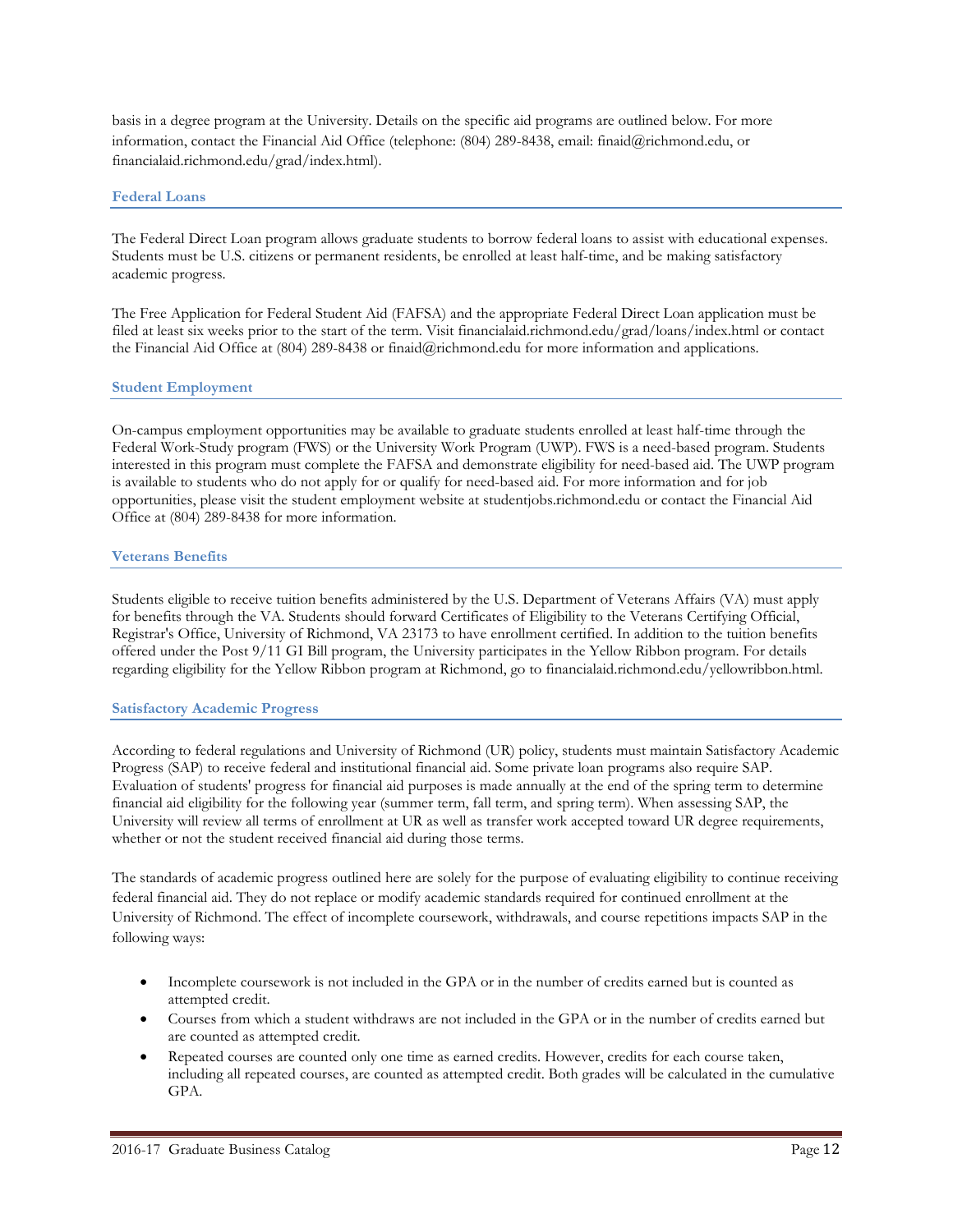At the end of the spring term, Graduate Business students must meet both of the following requirements:

- Have completed 67% of all attempted coursework, (including transfer work and pass/fail courses) AND
- Have achieved a cumulative grade point average of at least a 3.0

In addition, students must complete degree requirements within the 150% maximum timeframe allowed. That is, as the MBA degree program requires 45 hours to complete, the maximum number of hours attempted to complete the program cannot exceed - 67 hours, including transfer work and pass/fail courses. Successful completion of a class means receiving one of the following grades for the class: A, B, C, D.

Students not meeting the SAP requirements for federal financial aid at the end of the spring term will not be eligible for any additional federal financial aid until the standards are met. Denial of aid under this policy may be appealed by the student, in writing, to the Director of Financial Aid within 30 days of notification that the student is no longer eligible for aid. Appeals will be considered for the following circumstances: the death of a relative of the student; an injury or illness to the student; or other special circumstances. A student's request must include information regarding why the student is not meeting the SAP standards and what factors have changed that will allow the student's academic progress to improve by the next evaluation.

Successful appeals will lead to one of two SAP statuses: Financial Probation or Eligible for Financial Aid. A student may be placed on 'Financial Probation' for the subsequent term if it is determined that he/she can regain eligibility after one term. A student may be found 'Eligible for Financial Aid' based on an academic plan that outlines future academic progress for the student as established by the Director of Financial Aid. The student will be notified of their SAP status based on the merits of the appeal. If the appeal is not granted, the student will be notified of the decision and will be financially responsible for their educational expenses.

# **Return of Financial Aid When a Student Withdraws**

A student who withdraws during a semester may be entitled to a refund of certain charges as outlined in the Refund Policy. Withdrawal may also affect a student's financial aid eligibility for the semester as outlined in the federal Return of Title IV Program Funds Policy and the Return of Non-Title IV Program Funds Policy.

# **Return of Title IV Program Funds Policy**

The 1998 amendments to the Higher Education Act (HEA) of 1965 and subsequent regulations issued by the Department of Education (43 CFR 668.22) establish a policy for the return of Title IV grant and loan funds for a student who withdraws. Title IV grant and loan funds include the following programs: Federal Direct Loans, Federal Pell Grant, Federal Supplemental Educational Opportunity Grant, Federal Perkins Loan, Federal Work-Study, Federal Stafford Loans, Federal PLUS Loans, Federal Teach Grant and the Iraq and Afghanistan Service Grant.

The amount of Title IV funds the student earns, up to the withdrawal date, is based on a daily proration determined by dividing the total number of calendar days completed by the total number of calendar days in the semester (excluding breaks of five or more consecutive days). Adjustments must only be done up to and including the 60 percent point in time for the semester. After the 60 percent point in time, the student is considered to have earned all of the Title IV funds awarded for that semester.

Unearned Title IV funds must be returned to the Title IV programs. If the amount earned is greater than the amount that has been disbursed, the difference is treated as a late disbursement to the student. Unearned funds, up to the amount of total institutional charges (tuition, room, and board) multiplied by the unearned percentage of funds, are returned to the Title IV programs by the University of Richmond. The student must return any portion of unearned funds not returned by the school. For grants, regulations limit the amount a student must repay to the amount by which the original overpayment amount exceeds 50 percent of the total grant funds received by the student. Title IV loan funds that must be returned by the student are repaid per the loan terms. Unearned Title IV funds are returned to the Title IV programs in the following order: Unsubsidized Direct Stafford Loans, Subsidized Direct Stafford Loans, Perkins Loans, Direct PLUS Loans, Federal Pell Grants for which a return of funds is required, Federal Supplemental Educational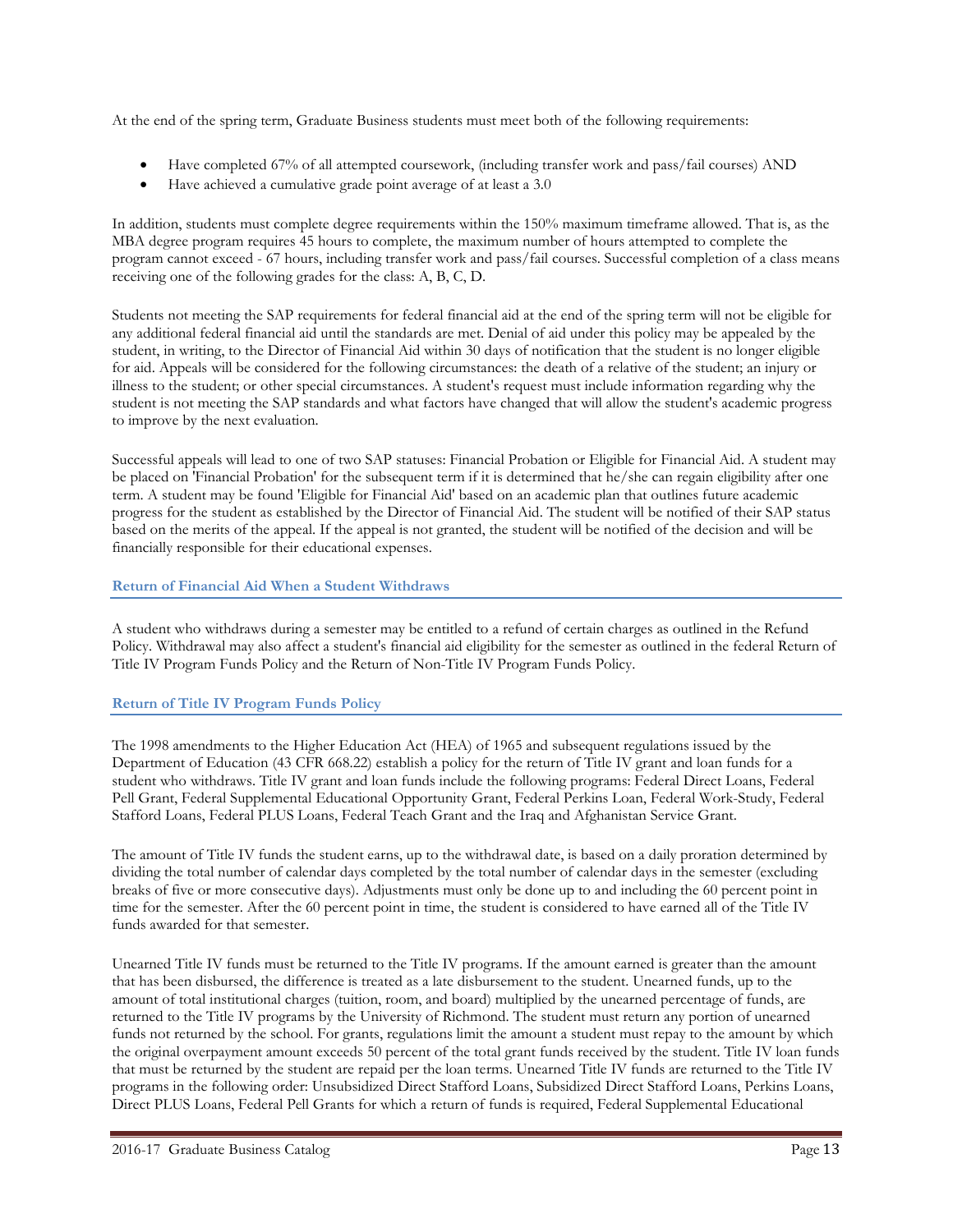Opportunity Grants for which a return of funds is required, TEACH Grant for which a return of funds is required, and the Iraq and Afghanistan Service Grant for which a return of funds is required.

# **Return of Non-Title IV Program Funds Policy**

Non-Title IV financial aid will be adjusted for a withdrawing student based upon the University's Refund Policy. Adjustments will be made through the sixth week of classes. The amount to be returned to the non-Title IV financial aid program is the same percentage that will be refunded to the student for tuition and room charges. After the sixth week, the student is considered to have earned all of the non-Title IV aid. Non-Title IV financial aid funds are returned in the following order: institutional grants/scholarships, nonfederal loans, agency scholarships.

Students who are receiving financial aid and who are planning to withdraw from the University during a semester are strongly encouraged to meet with a financial aid advisor to review the impact that their withdrawal will have on their institutional charges and on their financial aid for the semester.

# **Student Life and Policies**

# **Resources and Services**

Counseling and Psychological Services

CAPS staff members are licensed doctoral-level mental health professionals who help students derive the greatest benefit from the educational opportunities at UR. Services offered include short-term individual psychotherapy, crisis intervention, outreach, training, consultation, and referral to other on- or off-campus resources as needed. Services are offered from about mid-August to about mid-June and are available to full-time students (except for SPCS students). Common reasons students come to CAPS include stress, anxiety, depression, relationship concerns, academic difficulties, grief, family concerns, traumatic events, eating problems, substance abuse, and sleep disturbance. Appointments can be made by visiting the CAPS office (201 Richmond Hall) Monday through Friday from 8:30 a.m. to 5 p.m. Confidentiality is assured to the full extent allowed by law. The CAPS website (wellness.richmond.edu/offices/caps/) has additional information on CAPS services, links to anonymous online screening surveys, and a variety of other mental health information. Phone: (804) 289-8119; FAX: (804) 287-1227.

# **Dining Services**

University of Richmond Dining Services is a multi-operation department consisting of dining locations, snack shops, and retail stores. The E. Bruce Heilman Dining Center is a state-of-the-art facility overlooking Westhampton Lake that serves approximately 3,000 students and guests daily. A retail market is located off the main lobby and the upper level of the facility houses the Department of Food and Auxiliary Services and the campus post office.

The centrally located Tyler Haynes Commons (THC) houses Tyler's Grill, an eat-in or carry-out operation with a dining area that faces Westhampton Lake and gazebo. The campus smoothie bar, Freshens, and the Cellar, a late-night gathering space, are also located in THC. For late-night studying at Boatwright Library, gourmet coffee, hot drinks, and snacks are available at Eight Fifteen at Boatwright. Sodas, snacks, and grocery items also are available at the Dean's Den, located in the Whitehurst building near the Richmond Dean's office.

# **Meal Plans**

Off campus and commuting students have meal plan options including the Spider Flex and the Spider Blue. Both plans offer on-campus convenience, meal discounts, and flexibility. Meal plan information is available on the Dining Services website at dining.richmond.edu.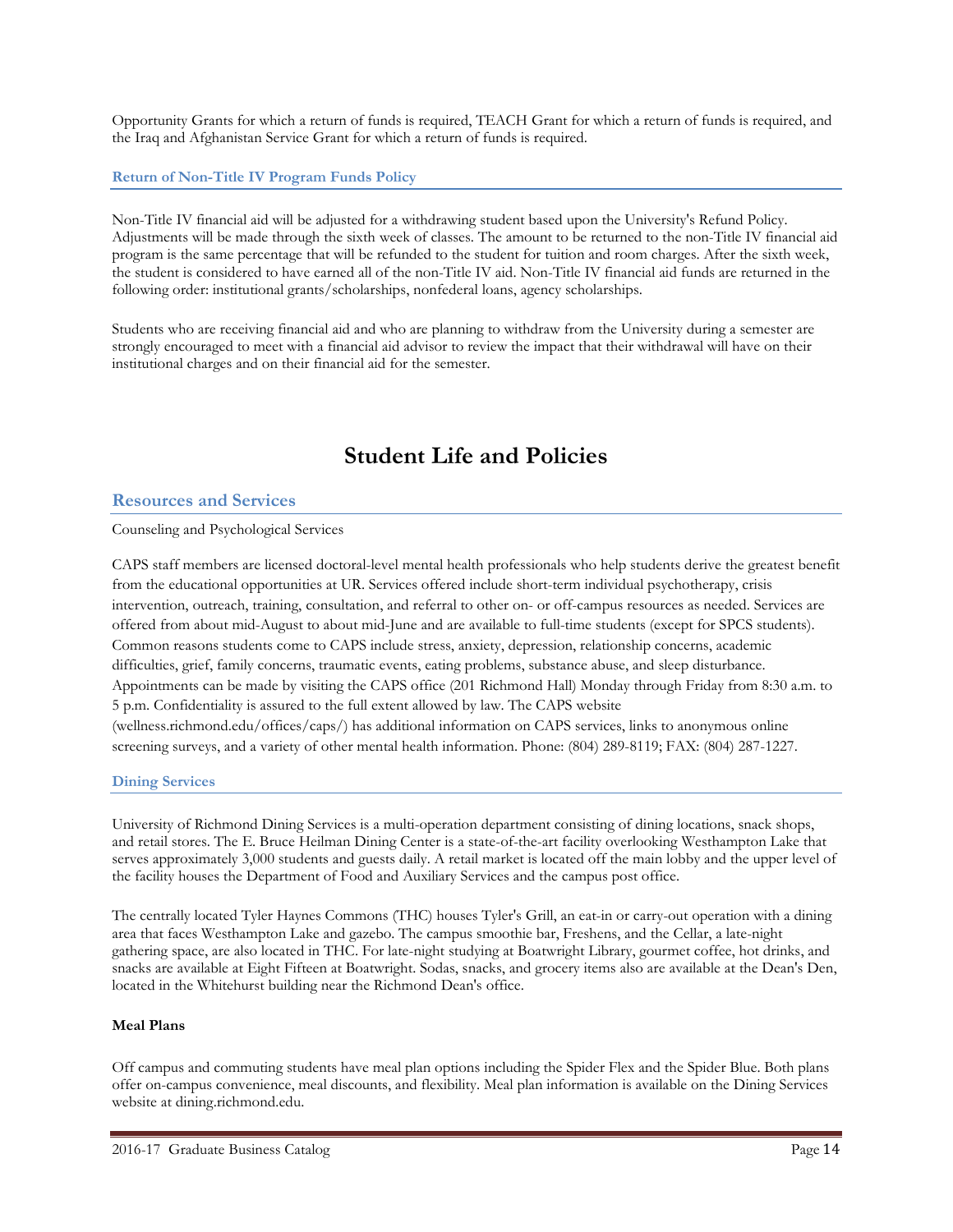#### **Hours of Operation and Other Services**

Students can find something to eat somewhere on campus whenever classes are in session, from 7:15 a.m. to midnight Monday through Thursday, Fridays from 7:15 a.m. until 1:00 a.m. and Saturday and Sunday from 10:30 a.m. until 1:00 a.m. Dining services maintains an up-to-date schedule of menus and operational hours for all campus locations on its Web page. Meal plans follow the undergraduate academic calendar, and service and hours may be limited during academic breaks and holidays.

Catering and a wide variety of additional services, including nutrition counseling and meals-to-go, are also available through University Dining Services. Additional information is available upon request or can be viewed at dining.richmond.edu.

#### **Special Dietary Needs**

With a registered dietician as a member of the University dining services team, every effort is made to support special dietary needs that are medically based. Medical documentation is required, and students with dietary restrictions or special needs are asked to make an appointment to see our nutrition professional. Students will be required to sign an informational release so that their situation can be discussed with their physician or medical professional as needed. In addition, dining services may require that students consult the University's physicians regarding their dietary requests.

The University does not have designated facilities to accommodate religion-based dietary needs on a daily basis. However, we do work closely with the campus ministry to provide kosher meals for Passover selections and carry-out meals during Ramadan. Please contact the associate director of dining services if you have questions regarding available services.

#### **Emergency Information**

To report an emergency, call 911 or 289-8911 (cell phone). The non-emergency number is 289-8715

#### **Getting Information**

During an emergency, UR will distribute information to the campus community via:

- Audio–Tornado siren and PA system
- Web–This website, alert.richmond.edu
- Email–Blast email to '@richmond.edu' accounts
- Text/voice messages–UR Alert text messages and/or voice messages to faculty, staff, and students who register a cell or home phone through BannerWeb
- Campus phones–Telephone messages to campus telephones
- TV–UR TV channel 16 broadcasts
- People–Resident assistants and area coordinators
- Hotline–UR Emergency Hotline: (804) 289-8760 or toll free at (866) 386-0403

#### **Emergency Terms**

Shelter in Place: Choose an interior room or one with as few doors and windows as possible. Remain there until the danger has passed. Examples: Tornado or other severe weather, nuclear alert, or hazardous materials spill.

Seek Secure Shelter: Get into a lockable space, like an office or classroom, and remain there. Lock and barricade doors, turn off lights, and turn cell phones to silent or vibrate mode. Get under a desk or other surface to hide. Wait for further instruction from law enforcement. If the threat is in your building and you can safely flee, then do so. Examples: Active shooter or dangerous person immediately threatening the campus.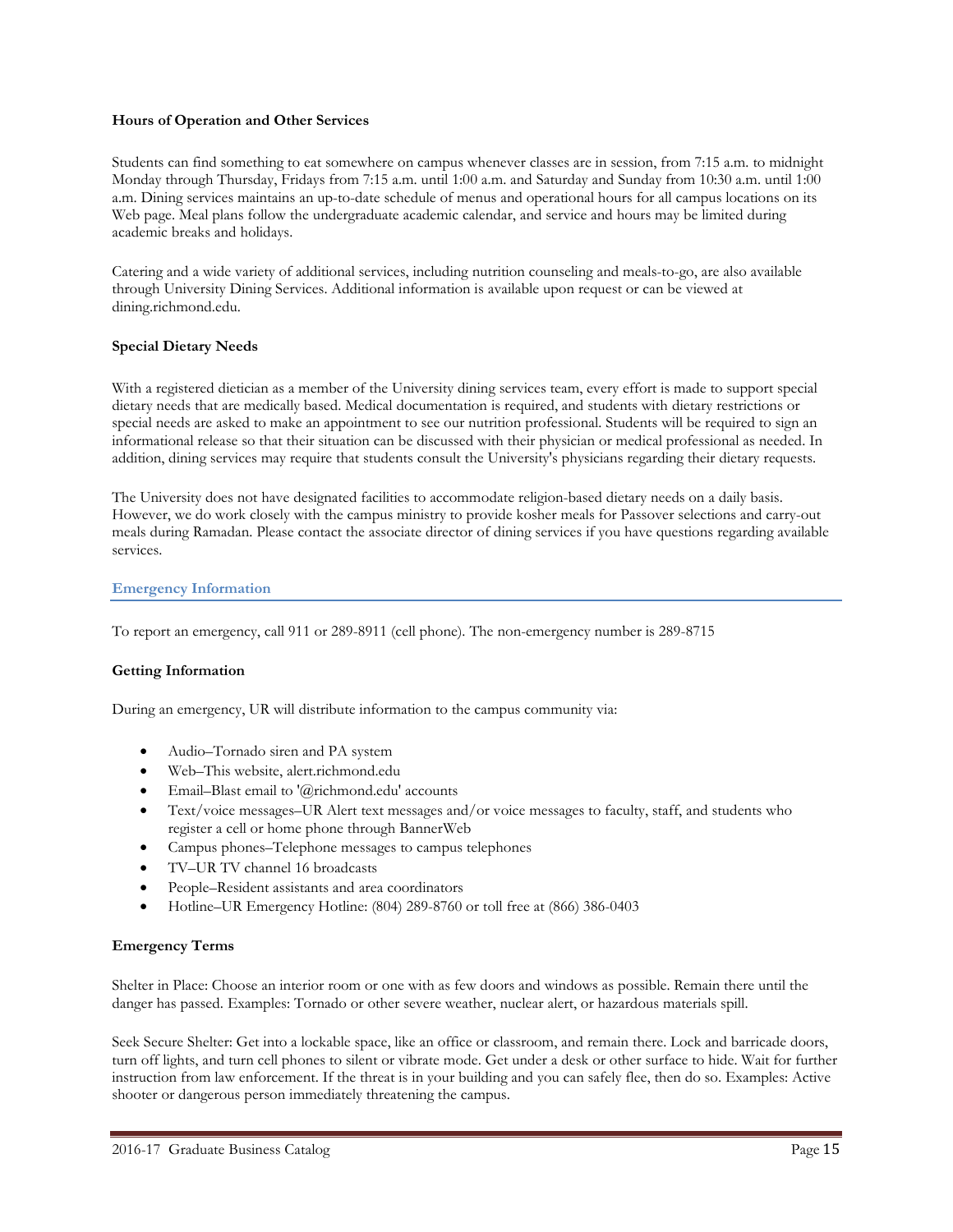Evacuate: Immediately leave the building that you are in, exiting through the nearest and safest exit. If the fire alarm has not been activated, do so. Examples: Fire, smoke.

Avoid Area, Warn Others: In these types of incidents, the emergency is localized on campus. University officials do not want anyone near the area and want you to alert others of the emergency. Examples: Hazardous materials spill, flooded roads, aircraft accident, bomb threat, civil disturbance, fire, gas leak, or power lines down.

# **What to Do**

#### Tornado

- Listen for the tornado siren. A single siren blast will sound continuously until the danger has passed.
- Seek shelter inside a building until notified by University officials that it is safe to leave.
- Stay away from electrical lines and devices.
- There is no "all-clear." The danger has passed when the siren silences.

#### Fire

- Activate the nearest fire alarm and call 289-8911 if possible to report the location and cause of the fire.
- Everyone must leave immediately when a fire alarm is activated, even if there are no obvious signs of an emergency.
- Do not use the elevator.
- Remain calm and assist others in safely getting out.
- Confine the fire by closing all doors and windows if possible. Follow directions given by emergency personnel and go to the location designated by your building coordinator to await further instructions.

# Earthquake

- Stay inside the building until the shaking stops. Don't run downstairs or rush outside while the building is shaking.
- Stay away from glass, windows, outside doors and walls, and anything that could fall.
- A sturdy table or desk can provide cover.
- Once the building stops shaking, exit the building calmly and check for others in need.
- Do not use elevators.
- If outdoors, stay in the open until the shaking stops, avoid any falling debris fields such as buildings, power lines, etc.

Active Shooter/Dangerous Person

- Remain calm, do not engage the intruder.
- A quick and quiet escape is suggested, if it can be done safely.
- If attempting to escape, keep your hands elevated with open palms visible, especially if encountering law enforcement officers. Follow all instructions officers may give you.
- If you cannot safely exit the building, seek secure shelter.
- Close and lock windows, lower blinds, remain out of sight, and turn off lights.
- Once secured inside, take cover behind concrete walls, thick desks, and filing cabinets that are away from windows and doors.
- Remain quiet, and turn off cell phone ringers.
- Only one person from the room should call police at 289-8911 and tell them where you are, where the dangerous person is, and the condition of others with you. Follow their instructions. If you cannot speak, leave the line open so the dispatcher can hear what is going on.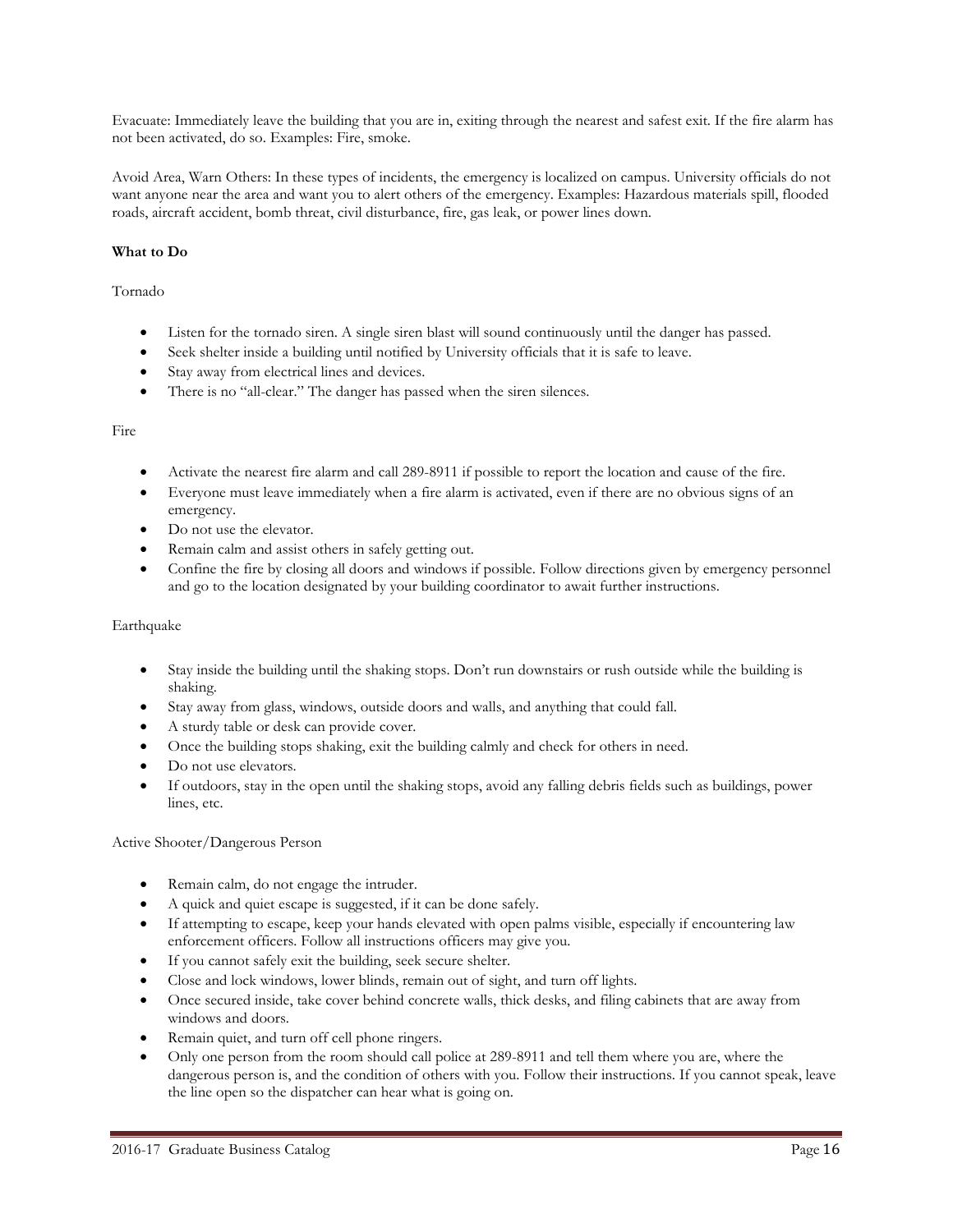- Assist others if they are injured.
- Do not respond to any unfamiliar voice commands until you can be sure they are coming from a police officer.

# **Housing**

The University does not provide on-campus housing for graduate students.

# **International Students and Study Abroad**

The Office of International Education, located in Puryear Hall, serves all students, undergraduate and graduate, in arts and sciences, business, leadership studies, continuing studies, and law. It offers advising on opportunities and procedures for study, internships, and work abroad; a wide variety of services for international students such as orientation, visas, work, health insurance, and taxes; and a broad range of cultural and social activities focused on cultures and countries around the world as well as cross-cultural issues.

# **Multicultural Affairs**

The mission of the Office of Multicultural Affairs is to support the ongoing enrollment and retention of ethno-culturally and socio-culturally diverse American students and promote a campus climate that celebrates diversity. Working in collaboration with a variety of other offices and departments campus-wide, the Office of Multicultural Affairs develops, implements, and advocates for programs that are designed to enhance the overall personal development and growth of University students.

# **Official University Communications**

The University of Richmond uses email as an official means of communication within the University. Examples include notification of financial aid, tuition bills, academic or disciplinary action, instructor feedback, and correspondence from University offices. Students are required to activate their @richmond.edu email account and to check it regularly. Students are responsible for reading the content of University communications sent to their email account. If students choose to forward their University emails to an external email provider, they are responsible for ensuring that the external email account remains active.

# **Recreation and Wellness**

The mission of the Department of Recreation and Wellness is to enhance the lives of its members by providing quality recreational and educational programs in an environment that promotes healthy lifestyles, academic productivity, and personal growth.

The Weinstein Center for Recreation and Wellness provides a comprehensive facility that includes a two-level fitness and wellness center, three-court gymnasium with an elevated walking and jogging track, two multipurpose rooms, pool, game room, and racquetball and squash courts, as well as locker room and sauna facilities. Participants have the opportunity to experience a full range of cardio and strength equipment, in addition to a wellness resource center and computer lab. Outdoor playing fields and lighted basketball and sand volleyball courts are available for recreational use. Thirteen tennis courts, a 400-meter track, and cross country trails are also available for recreational use when not scheduled for intramurals, intercollegiate athletics, or special events. The campus recently added an 18 hole disc golf course available for recreational use.

The fitness and wellness program offers group exercise, indoor cycling, and other fitness programs throughout the day. In addition, special screenings, assessments, and services are offered to address health and wellness topics. Services often include massage therapy, personal training, cholesterol screenings, blood pressure checks, and fitness assessments.

The intramural sports program offers a wide range of major and minor sports at a variety of skill levels. More than 25 sport clubs provide student leadership opportunities as well as competitive options for students who are not part of the varsity athletic program. The Natural High and Outdoor Adventure programs offer activities and trips throughout the year, often including whitewater tubing and rafting, camping, skiing, rock climbing and hiking. The Odyssey high ropes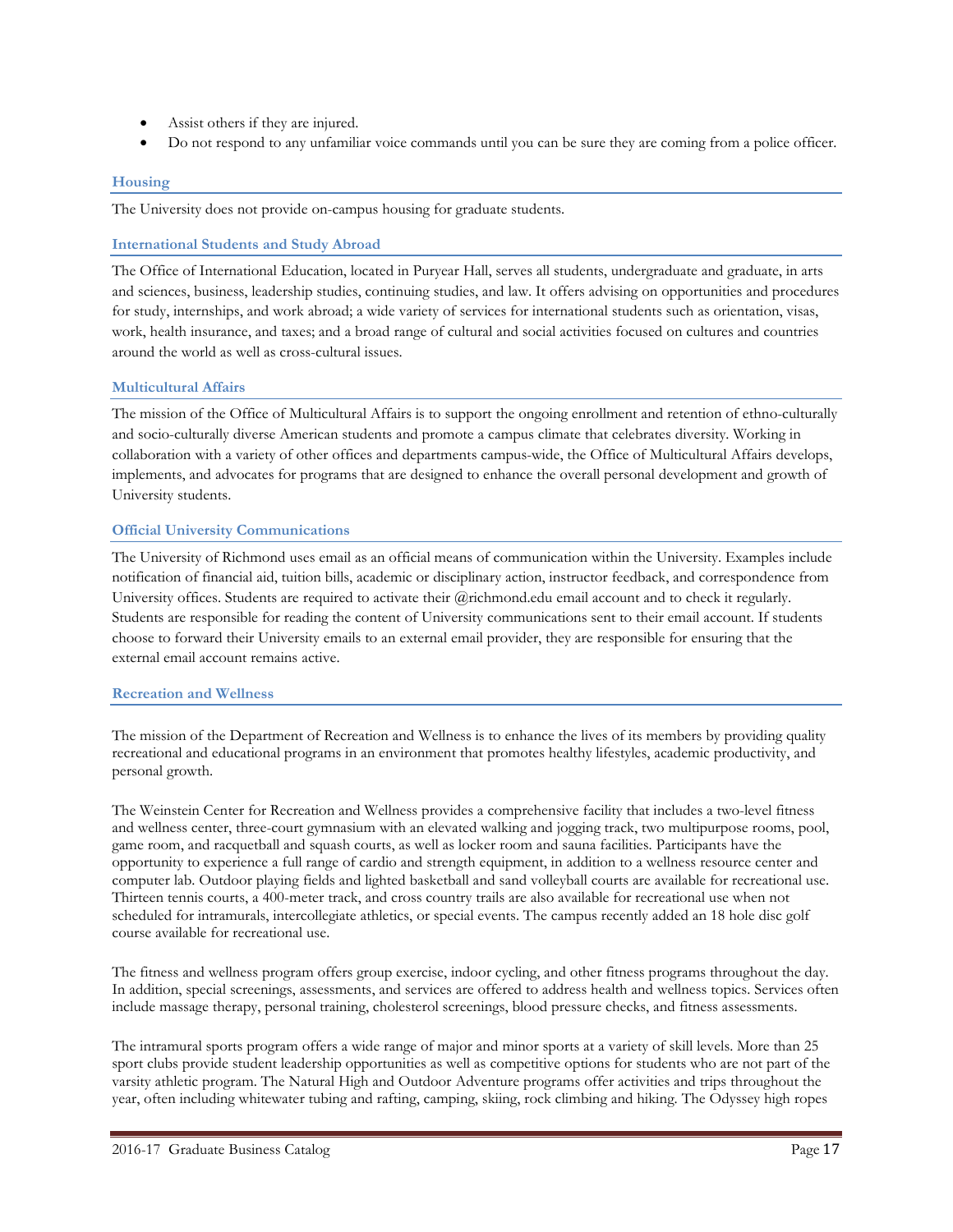course is one component of a much larger and long term departmental goal for developing a comprehensive Outdoor Experiential Education program.

For more information about recreation and wellness programs or the Weinstein Center, please visit recreation.richmond.edu or call Member Services at (804) 289-8361.

#### **Student Health Center**

The Student Health Center offers a comprehensive program in health education and health maintenance, as well as treatment for illness and injury. The Health Center staff includes board-certified family practice physicians and registered nurses. Services include acute care for illness and injury, general medical care, women's health, men's health, allergy shots, and immunizations. The telephone number is (804) 289-8064 and FAX is (804) 287-6466. Students and parents are encouraged to visit the Health Center's website for general information and timely messages: healthcenter.richmond.edu and the Health Center can be reached by email at healthcenter@richmond.edu.

Rather than walking in without an appointment, students are encouraged to call and speak with a registered nurse about their concerns through the Dial-A-Nurse system (call 804-289-8700 for the Dial-A-Nurse). After evaluating the history and symptoms of the illness, the nurse will advise the most appropriate treatment. If indicated after the Dial-A-Nurse evaluation, an appointment will be made. Appointments may be made for annual gynecological examinations, doctorrequested follow-up visits, allergy shots, immunizations, and PPD tests by calling (804) 289-8064.

All full time students are eligible for the services provided by the Student Health Center. (School of Professional and Continuing Studies students are not eligible.) The cost of prescription drugs, some laboratory tests, hospital emergency room treatment, hospitalization, x-rays, and referral off campus for consultation with medical specialists are not covered by any student fees. These costs will be billed separately by the provider.

The Student Health Center does not accept insurance assignments. This means we will not bill a patient's insurance company. Any charges incurred at the time of visit will be billed through student accounts or may be paid by check, cash, or Spider Card. The patient will be provided with a medical encounter form itemizing all charges and containing all necessary information to submit for insurance reimbursement.

Information regarding hours of operation, descriptions of services, details of allergy shot procedure, billing and insurance questions, medical information, community facilities, medical referrals, and helpful links can be found on the Health Center's website.

Virginia law mandates that each student submit an immunization record and tuberculosis screening status prior to enrollment. In compliance with this requirement, the immunization record is included in the health history form provided to entering students and is to be returned to the Student Health Center.

All communications between student and Health Center staff are strictly confidential. Information will not be released from the Student Health Center without the patient's prior approval except in an emergency or by court order.

#### **Student Identification Number**

In an effort to better protect the privacy of each member of the University of Richmond community, the University uses randomly generated ID numbers of each student, employee, faculty member, and alumnus/a.

A student will be assigned a University of Richmond ID number as the primary identification for University records when he/she enters the University. This eight-digit number will be printed on each student's One-Card (unless the student requests that it not be printed). This ID number also will be used in conjunction with a confidential PIN for students to register for classes and access their academic records through the Web using the University of Richmond's Student Information System (BannerWeb). A Social Security number will still be required to be on file with the University to fulfill IRS and federal reporting requirements.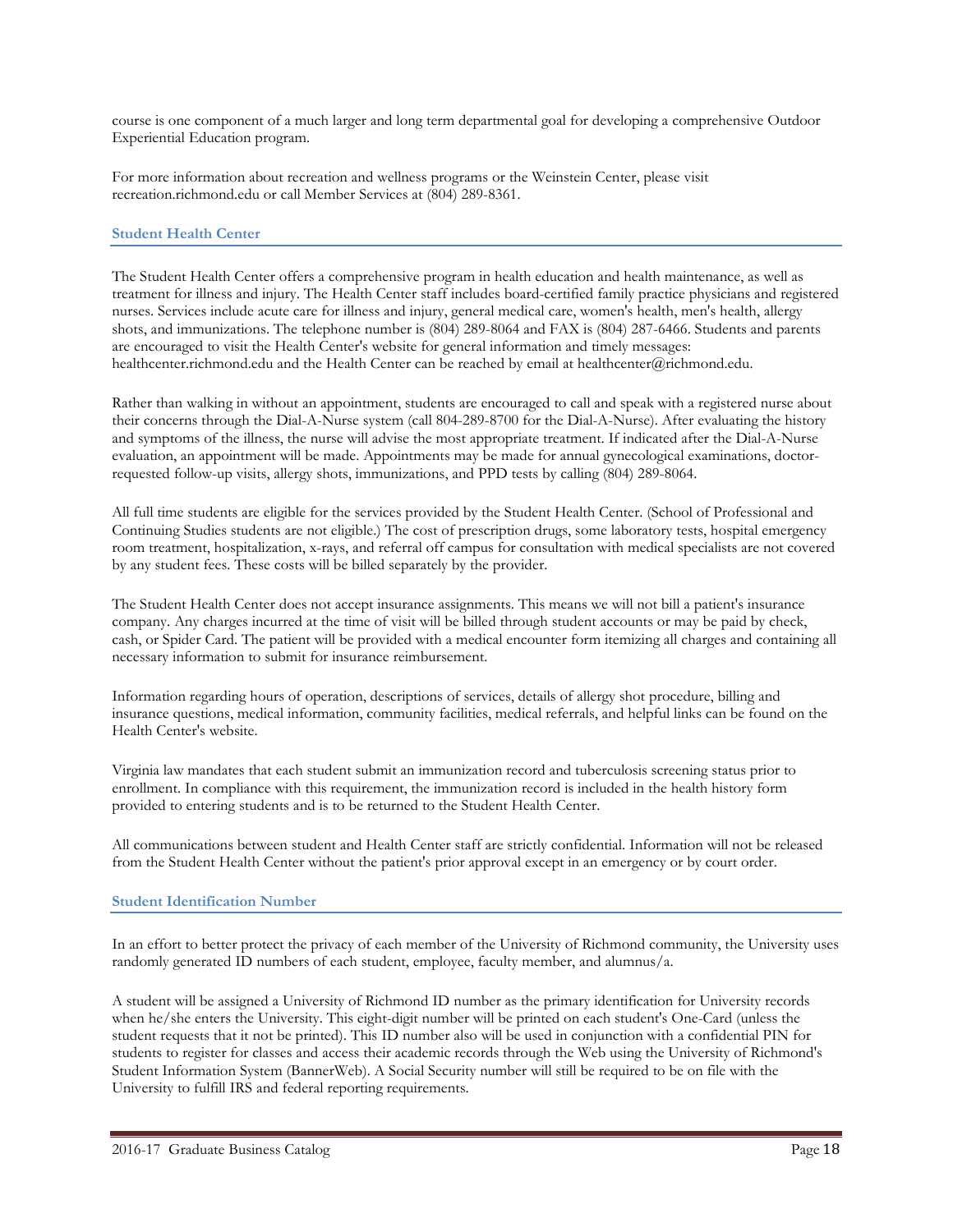# Additional Student Resources

# **Arts and Cultural Events**

The Modlin Center for the Arts presents more than 35 world-class performing arts events as part of the Modlin Great Performances Series, four main-stage productions presented by the University Players and Dancers, and another 22 music performances as part of the Department of Music's annual free concert series. Located throughout campus, University Museums presents more than 20 exhibitions of national and international art and artifacts as well as student work. In addition to arts events, the Jepson School of Leadership Studies, the WILL program, and many academic departments sponsor lecture series.

# **Bonner Center for Civic Engagement**

The Bonner Center for Civic Engagement (CCE) helps students, faculty, and staff get involved in the Greater Richmond community. The CCE brings together its campus constituents and community members to address social issues in context and to respond to community-identified needs through community-based learning and research, advocacy work, deepened awareness of current events, service, alternative breaks, and city tours. Located in Tyler Haynes Commons, the CCE works with faculty and students to integrate academic learning with the pressing social issues facing the Richmond region and beyond. The CCE also sponsors educational programming on important local, national, and international issues.

#### **Bookstore**

The University Bookstore carries textbooks for all courses scheduled for a given term at the University. A comprehensive selection of reference books and general reading materials is also available. The store offers academically priced software, computer and office supplies, greeting cards, gifts, clothing, and health and beauty aids. Services include faxing and UPS shipping. The bookstore's website is urspidershop.com.

# **Counseling and Psychological Services**

CAPS staff members are licensed doctoral-level mental health professionals who help students derive the greatest benefit from the educational opportunities at UR. Services offered include short-term individual psychotherapy, crisis intervention, outreach, training, consultation, and referral to other on- or off-campus resources as needed. Services are offered from about mid-August to about mid-June and are available to full-time students. Common reasons students come to CAPS include stress, anxiety, depression, relationship concerns, academic difficulties, grief, family concerns, traumatic events, eating problems, substance abuse, and sleep disturbance. Appointments can be made by visiting the CAPS office (Brunet Hall for the 2016-17 academic year) Monday through Friday from 8:30 a.m. to 12 noon and 1 to 5 p.m. Confidentiality is assured to the full extent allowed by law. The CAPS Web site (caps.richmond.edu) has additional information on CAPS services, links to anonymous online screening surveys, and a variety of other mental health information. Phone: (804) 289-8119; FAX: (804) 287-1227.

# **Disability Accommodations**

The University seeks to comply with all applicable federal, state, and local laws regarding the rights of individuals with disabilities. To facilitate such compliance, the vice president for student development serves as the University's disability coordinator. The University does not discriminate on the basis of disability in admission. Therefore, applicants are not required to provide information about their physical condition or disability status prior to admission. Individuals with disabilities are invited to contact the disability coordinator regarding any accommodations they may require in visiting the campus or upon matriculation. The University provides reasonable adjustments or accommodations in its academic programs as necessary for equal opportunity and participation for qualified students with disabilities.

# **Identification Card/One-Card**

Each degree- or certificate-seeking student will be issued a picture identification card (One-Card) upon request. This card verifies that the holder is eligible to receive University library and certain other campus privileges. A campus ID is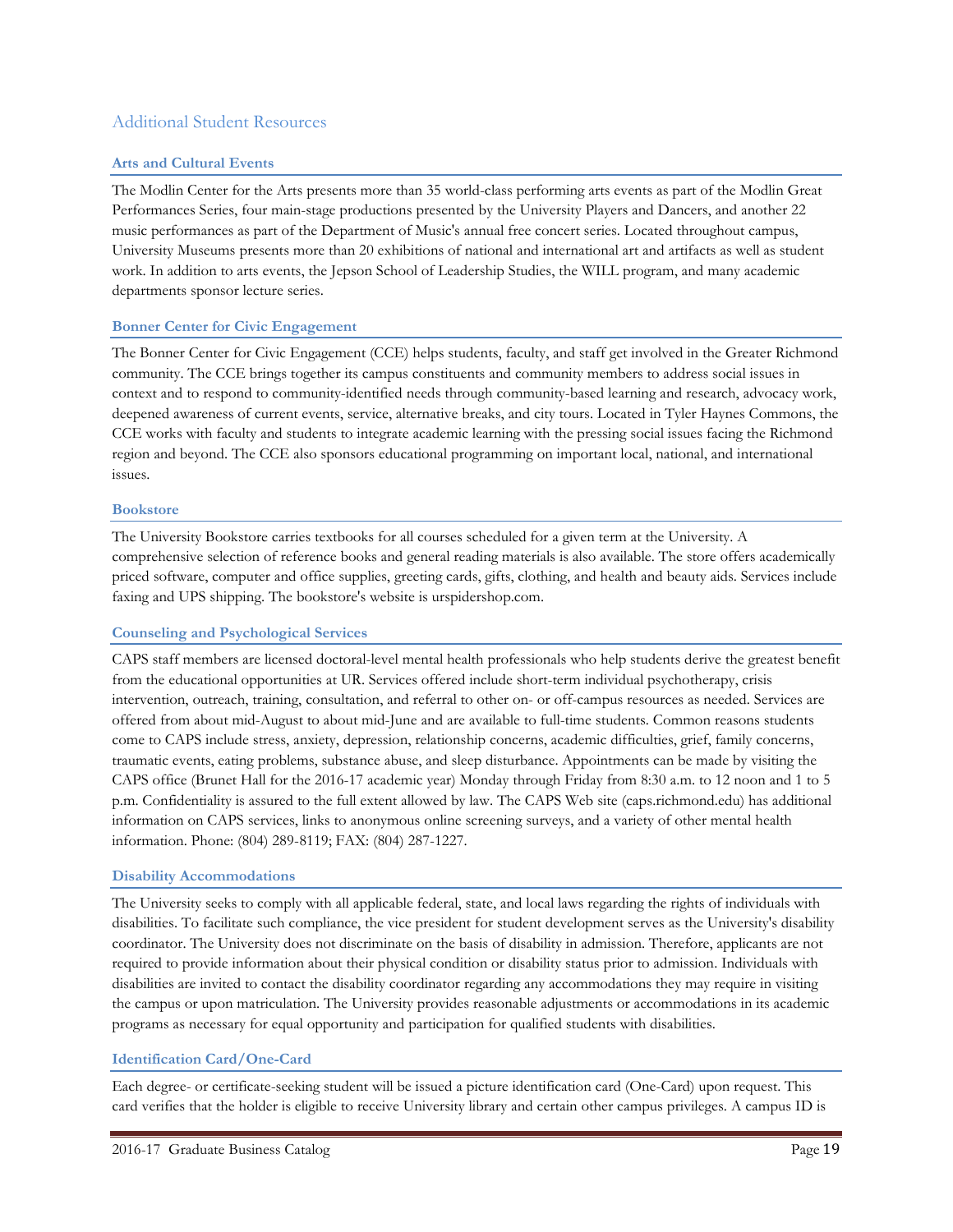required for check cashing and access to athletic facilities and serves as your meal card if applicable and library card. Neither the card nor its privileges is transferable.

All University students may sign up for the University's SpiderCard Account, a declining balance program which allows students to access previously deposited funds via their University One-Card. The SpiderCard Account allows students the ability to make purchases without carrying cash and can be used at the bookstore, the Student Health Center, most vending machines, for on-campus pizza delivery, in One Card Services for passport photos, for concessions in Robins Stadium/ Robins Center, and all campus dining locations. Students will be mailed information before the fall semester regarding SpiderCard sign up. Complete information on the One-Card is available at onecard.richmond.edu.

# **Office of Alumni and Career Services**

The Office of Alumni and Career Services, advises and supports undergraduate students and alumni throughout the career development process. The office approaches career development as a continuous learning experience that begins during a student's first year at Richmond. Staff members work with undergraduate students in all majors to assist them in discovering their individual paths for success. Richmond students achieve a high rate of success after graduation. They are employed in a diverse range of industries and are accepted at some of the best graduate and professional schools in the world. In fall 2008, the office relocated to a newly renovated space located on the third floor of Tyler Haynes Commons.

The Office of Alumni and Career Services assists students in:

- Exploring interests and abilities
- Choosing majors
- Connecting with internships and learning experiences
- Investigating graduate and professional school options
- Landing their first jobs

Programs & Events include:

- Individual career advising
- Industry expos
- Career workshops and panels
- Spider Road Trips to explore industries in various metropolitan areas
- "Evening of Etiquette"
- Mock interviews
- On-campus interviews
- Off-campus recruiting events

# **Exclusive Search Engines**

Richmond students and alumni have access to the University's exclusive job opportunity database, SpiderConnect, which allows them to search for internships and full-time position postings, apply for interviews and register to attend organizational information sessions. Career15 gives Richmond students access to opportunities open to students from Virginia's colleges and universities. The University Career Action Network (UCAN) allows Richmond students access to internship postings throughout the world.

The UR Career Network allows students to search for and connect with Richmond alumni in varying industries and geographic areas for career networking.

# **Recruiting Programs & Events**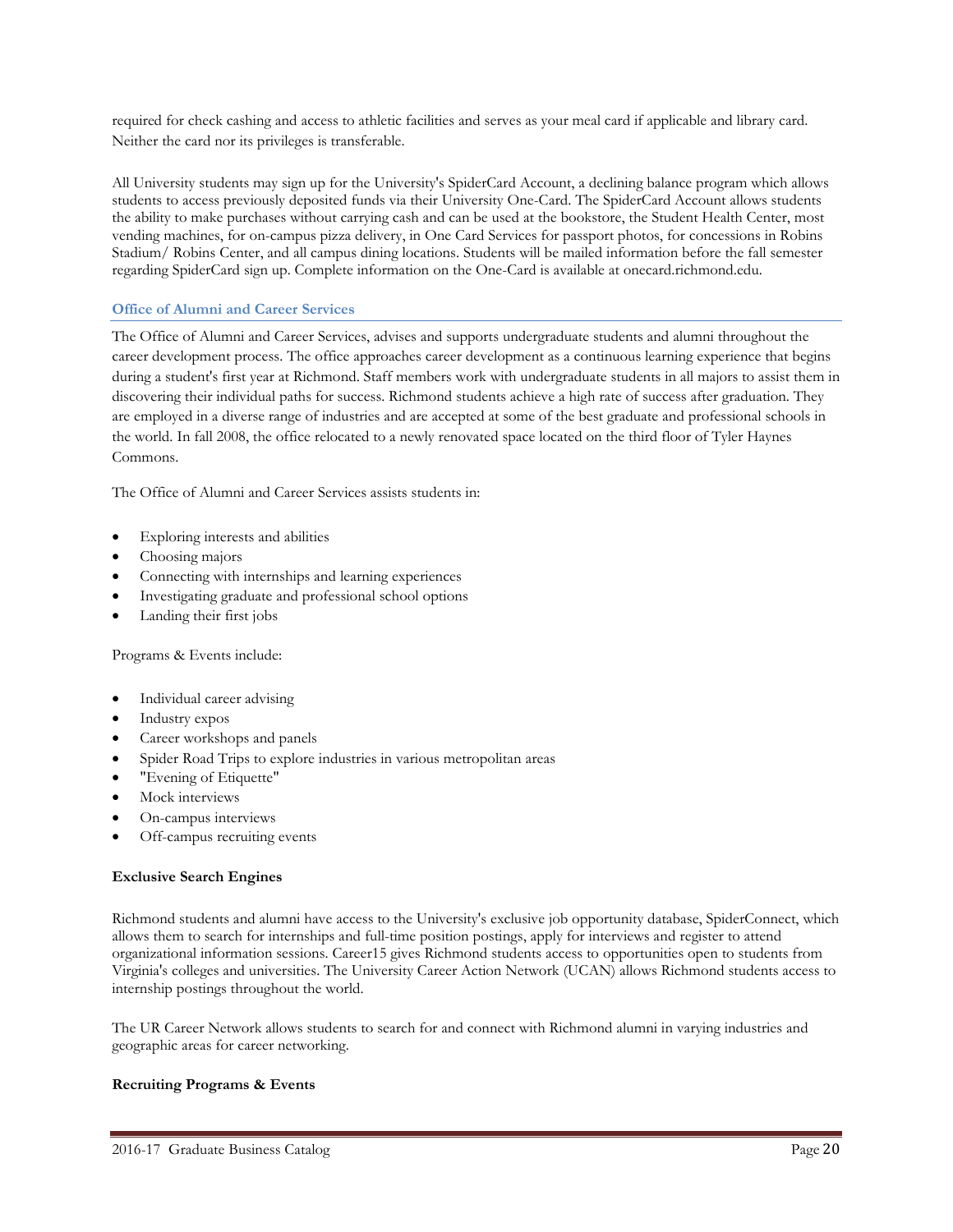Every year, the Office of Alumni and Career Services hosts organizations for information sessions and on-campus interviews. Organization representatives, professionals and alumni also attend five industry-focused expos held throughout the academic year. In addition to bringing employers on campus to recruit Richmond students, the office works to bring students to major metropolitan areas through Spider Road Trips. The office also assists students in applying for and attending regional and national career fairs.

For more information, visit careerservices@richmond.edu.

# **Office of Common Ground**

Common Ground supports the University's core principles of diversity and inclusion. Offering signature programs such as Safe Zone, the Cultural Advisors, Diversity Roundtable and an annual social justice retreat, Common Ground invites all students to join in the work of building a truly inclusive community.

Through workshops, diversity trainings for student leaders, all-campus programs, private consultation, and resources on numerous issues of difference, the staff of Common Ground is ready and willing to work with any student or group who wishes to explore topics of diversity, community, inclusion, or social justice.

# **Parking Services**

The University of Richmond's Parking and Transportation Office strives to provide adequate, safe, convenient, and accessible parking for faculty, staff, students, and visitors to the University. To accomplish this, Parking Services will:

- Continuously assess the parking needs of the campus community.
- Create effective rules and regulations.
- Collaborate with other departments to better serve the campus community.
- Provide 24-hour police patrols of all parking lots.

# **Ethics, Conduct, and Policies**

# **Alcoholic Beverages and Other Drugs**

The legal age for the consumption and possession of beverage alcohol is 21 in the Commonwealth of Virginia; the law governs all sites within the Commonwealth and all persons including temporary visitors from other places. The University supports the laws of the Commonwealth and has policies to educate and regulate its campus constituencies regarding the consumption of alcohol. Similarly, statutes as well as University policies prohibit the possession, distribution, sale, or use of illegal drugs or narcotics, including marijuana and hallucinogens. Moreover, each person is responsible for his or her destructive, obstructive, or otherwise inappropriate behavior, whether under the influence of any substance or not. Persons in violation of the law are subject to prosecution by law enforcement agencies as well as disciplinary proceedings by the University.

More information about the University's alcohol and drug policy can be found online at wellness.richmond.edu/common/pdfs/factsheets/alcohol-drug-policy.pdf

# **Grievances and Complaints**

Students who wish to file a complaint or grievance pertaining to University policies, procedures, or conditions may address their complaint in written form to the appropriate department head or official who oversees the area of concern. If in doubt as to whom to direct the complaint, the following officials may be contacted: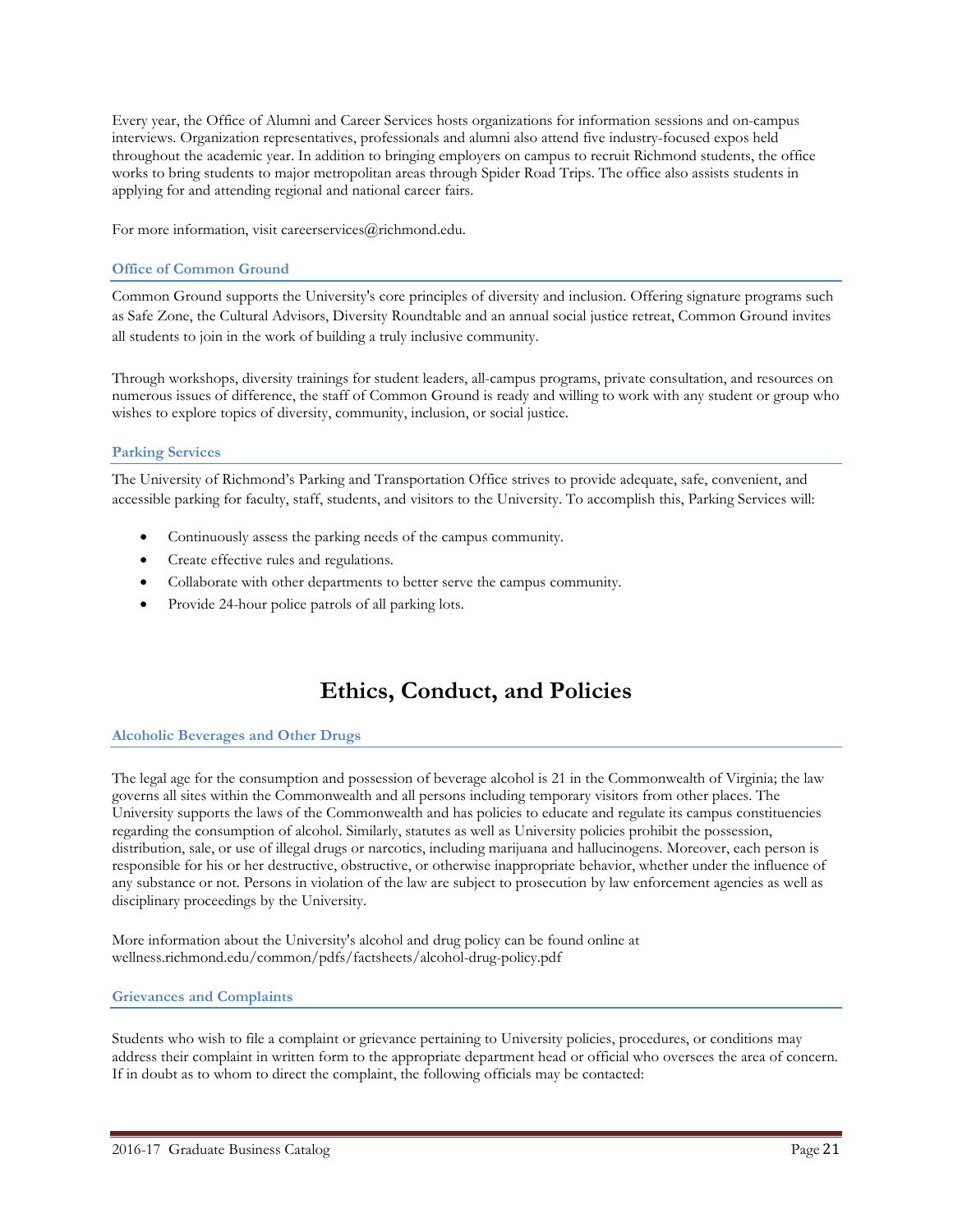#### **Student Life Concerns**

Housing Carolyn Bigler, Office of Undergraduate Student Housing

Financial policies David Hale, Vice President for Business and Finance

All other concerns Steve Bisese, Vice President for Student Development

#### **Academic Concerns**

School of Arts and Sciences Joe Boehman, Dean of Richmond College Mia Reinoso Genoni, Interim Dean of Westhampton College

Robins School of Business Jim Monks, Associate Dean for Undergraduate Business Programs Richard Coughlan, Senior Associate Dean and Director of the Reynolds Graduate School of Business

Jepson School of Leadership Studies Sandra Peart, Dean

School of Law Kristine Henderson, Associate Dean for Student Services and Administration

School of Professional and Continuing Studies Ellen Walk, Associate Dean for Administration and Student Services

#### **Harassment & Discrimination**

Every University employee and student has the right to work and study in an environment free from discrimination and harassment and should be treated with dignity and respect. The University prohibits discrimination and harassment against applicants, students, and employees on the basis of race, religion, national or ethnic origin, age, sex, sexual orientation, gender identity, gender expression, disability, status as a veteran or any classification protected by local, state or federal law.

The University's policy against discrimination and harassment (Policy) incorporates protections afforded by Title IX of the Educational Amendments of 1972, which prohibits discrimination in educational programs and activities based on gender. This Policy also incorporates all other local, state and federal laws, including Title VII of the Civil Rights Act of 1964. Any individual whose conduct violates the Policy will be subject to disciplinary action up to and including termination for employees and expulsion for students.

Harassment is the creation of a hostile or intimidating environment, in which verbal or physical conduct, because of its severity and/or persistence, is likely to interfere significantly with an individual's work or education, or affect adversely an individual's living conditions on campus.

Illegal and improper harassment based on any of the classifications in paragraph 1, may include:

• Any suggestion that sexual favors, race, religion, national or ethnic origin, age, sex, sexual orientation, gender identity, gender expression, disability, status as a veteran or any protected classification would affect one's job, promotion, performance evaluations, grades, working or educational conditions;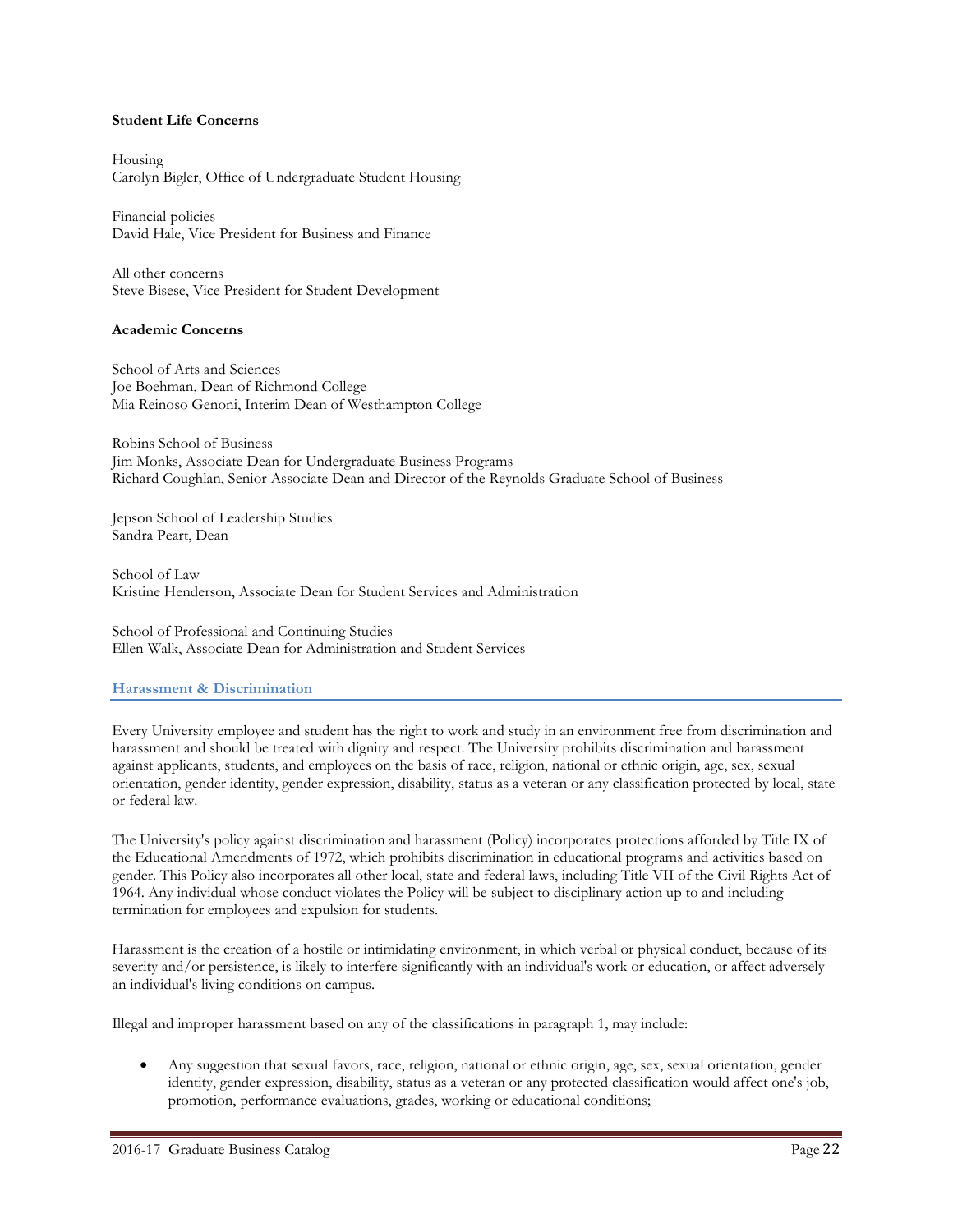- Making unwelcome or offensive comments about a person's clothing, body or personal life;
- Offensive jokes or unwelcome innuendoes;
- Other conduct that creates a work or educational environment that may be considered offensive or hostile, even though some staff or students might not find them objectionable;
- Use of unwelcome or offensive nicknames or terms of endearment.

Sexual harassment, in particular, may consist of unwelcome sexual advances, requests for sexual favors, or other verbal or physical conduct of a sexual nature when one or more of the following occur:

- Submission to or rejection of such conduct is made a term or condition of an individual's employment or academic success;
- Submission to or rejection of such conduct is used as the basis for employment or academic decisions;
- Such conduct has the purpose or effect of interfering with an individual's work or academic performance or creates a hostile, intimidating or offensive work or educational environment.

The University has designated the Associate Vice President for the Department of Human Resource Services (located in Weinstein Hall), as the University's representative to handle issues arising under the Policy, including Title IX. Individuals who need further information or clarification of the Policy should contact the Associate Vice President directly. employees and students who feel they have suffered discrimination or harassment in violation of the Policy should follow the Complaint Resolution Procedure described below.

The Policy also applies to complaints of harassment or discrimination involving applicants for admission or employment, or persons aggrieved by third parties such as contractors or vendors serving the University.

# **Complaint Resolution Procedure**

For ease in identifying individuals, the person making the complaint is referred to as the Complainant, and the person for whom the complaint is being made is referred to as the Respondent.

The University will endeavor to respond to and resolve all complaints quickly and effectively. Individuals who believe they have been harassed or discriminated against in violation of the Policy are encouraged to take action in any of the ways described in the Complaint Resolution Procedure (Procedure).

Although none of the actions listed under the options for Informal Resolution, below, are required before an individual may file a Formal Complaint, the University favors informal resolution of these claims whenever possible. Except as expressly provided herein, the Procedure is the only grievance practice available to staff, faculty, students or other parties for violations of the Policy. No other grievance practices otherwise available at the University are applicable.

Through the Procedure, the University will take necessary steps to prevent recurrence of any harassment and/or discrimination determined to have occurred, and will take necessary steps to correct the discriminatory effects of the conduct on the Complainant and others, if appropriate. During all stages of the Procedure, every effort will be made to ensure fundamental fairness to all parties involved in the complaint process. The University will make good faith efforts to protect the confidentiality of those involved in the Procedure to the extent permitted by law and to the extent that continued protection does not interfere with the University's ability to investigate allegations or to take corrective action.

The University prohibits retaliation against any individual who files a complaint (informal or formal) in good faith or participates in a harassment or discrimination inquiry. Disciplinary action will be taken against any individual who retaliates against a Complainant or participant in a harassment or discrimination inquiry, or who files a discrimination or harassment complaint in bad faith, or who maliciously or knowingly files false charges.

# **A. Procedures for Informal Resolution**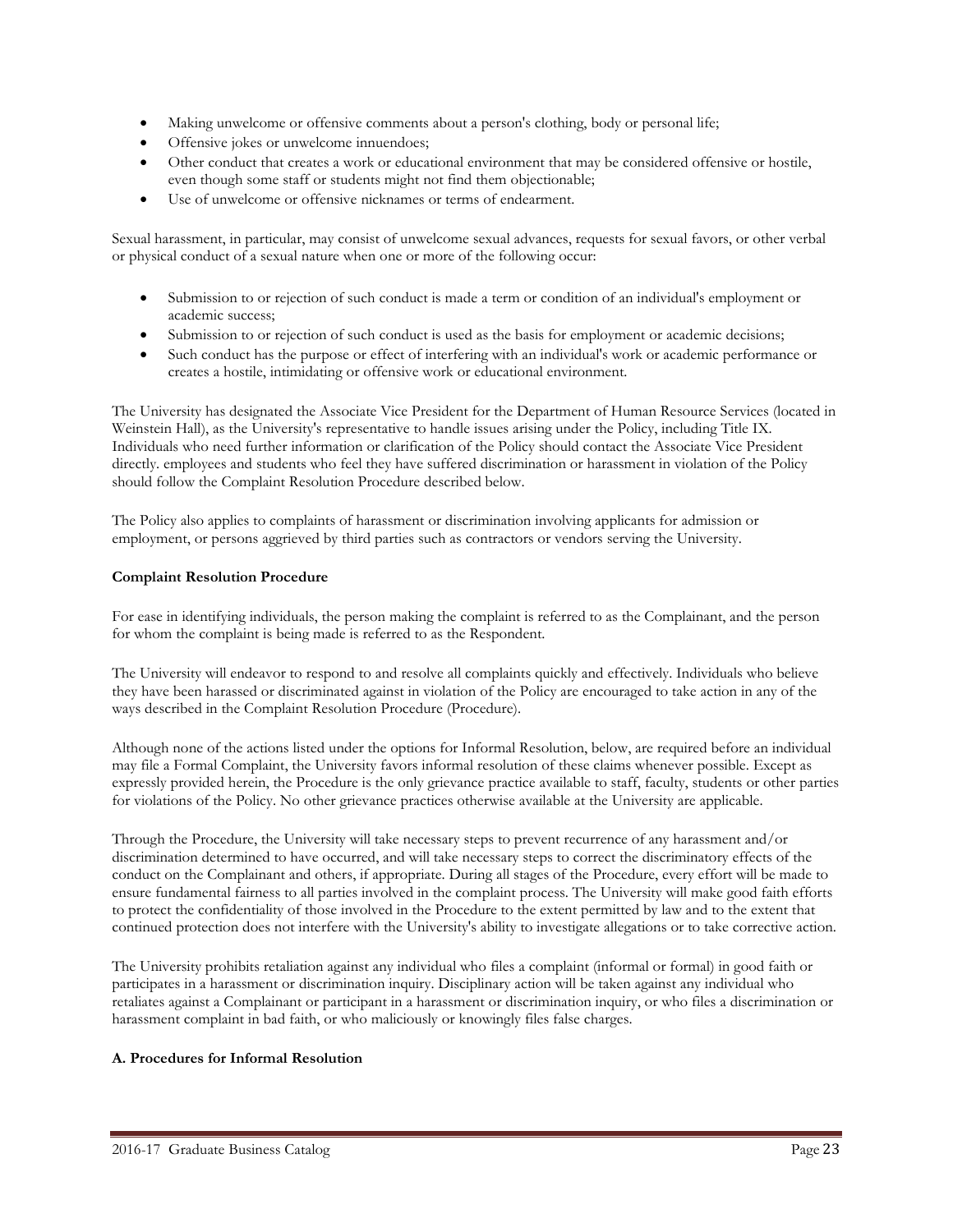The Informal Resolution process provides an effective means of resolving most disputes. However, the Complainant may terminate the Informal Resolution process at any time and initiate a Formal Complaint without prejudice.

# **1. Informal Discussion with Respondent**

Prior to the involvement of other parties or University officers, the Complainant may choose to discuss the concerns directly with the Respondent. The Respondent may not realize that his or her conduct is offensive or unwelcome. Many disputes can be resolved quickly and effectively with such direct communication. A complaint brought to the attention of the Respondent shortly after the alleged offensive behavior occurs (e.g.: immediately or in a few days) will usually result in more effective resolution.

# **2. Informal Discussion with University Officials**

Understanding that a Complainant may discuss concerns with a friend, confidant, advisor or counselor in the Counseling and Psychological Services office, etc., it is nonetheless the case that to initiate an informal discussion with University officials, a Complainant should contact one of the following individuals in a timely manner, ordinarily within thirty (30) days of the offending conduct:

Students should contact the dean of their school or residential college as follows:

- Arts and Sciences, Business or Leadership Studies undergraduate students should contact the dean of their residential college
- Graduate School of Business: Senior Associate Dean, Richard Coughlan at (804) 289-8553
- Law School: Dean, Wendy Purdue at (804) 289-8183
- Richmond College: Dean, Joseph Boehman at (804) 289-8061
- School of Professional and Continuing Studies: Dean, Jamelle Wilson at (804) 287-6684
- Westhampton College: Dean, Mia Reinoso Genoni at (804) 287-8648

Staff should contact:

• Executive Assistant to the President: Carolyn Martin at (804) 289-8088

Faculty should contact the dean of their school:

- Arts and Sciences: Dean, Kathleen Skerrett
- Business: Dean, Nancy Bagranoff
- Professional and Continuing Studies: Dean, Jamelle Wilson
- Law: Dean, Wendy Perdue
- Leadership Studies: Dean, Sandra J Peart

If the complaint is against one of the designated University officials, the Complainant should contact the President of the University, who will designate a representative of the University to handle the matter. If the complaint is against the dean of a student's residential college, then the Complainant should contact the Associate Vice President for the Department of Human Resource Services.

The Informal Discussion can help with any or all of the following options:

- Assisting the Complainant to determine if the behavior violates the Policy, or to learn more about the Policy;
- Conducting an informal investigation with the effect and goal of ending the alleged behavior in an effective and expeditious manner;
- Contacting the supervisor of the alleged offender and requesting assistance to stop the behavior;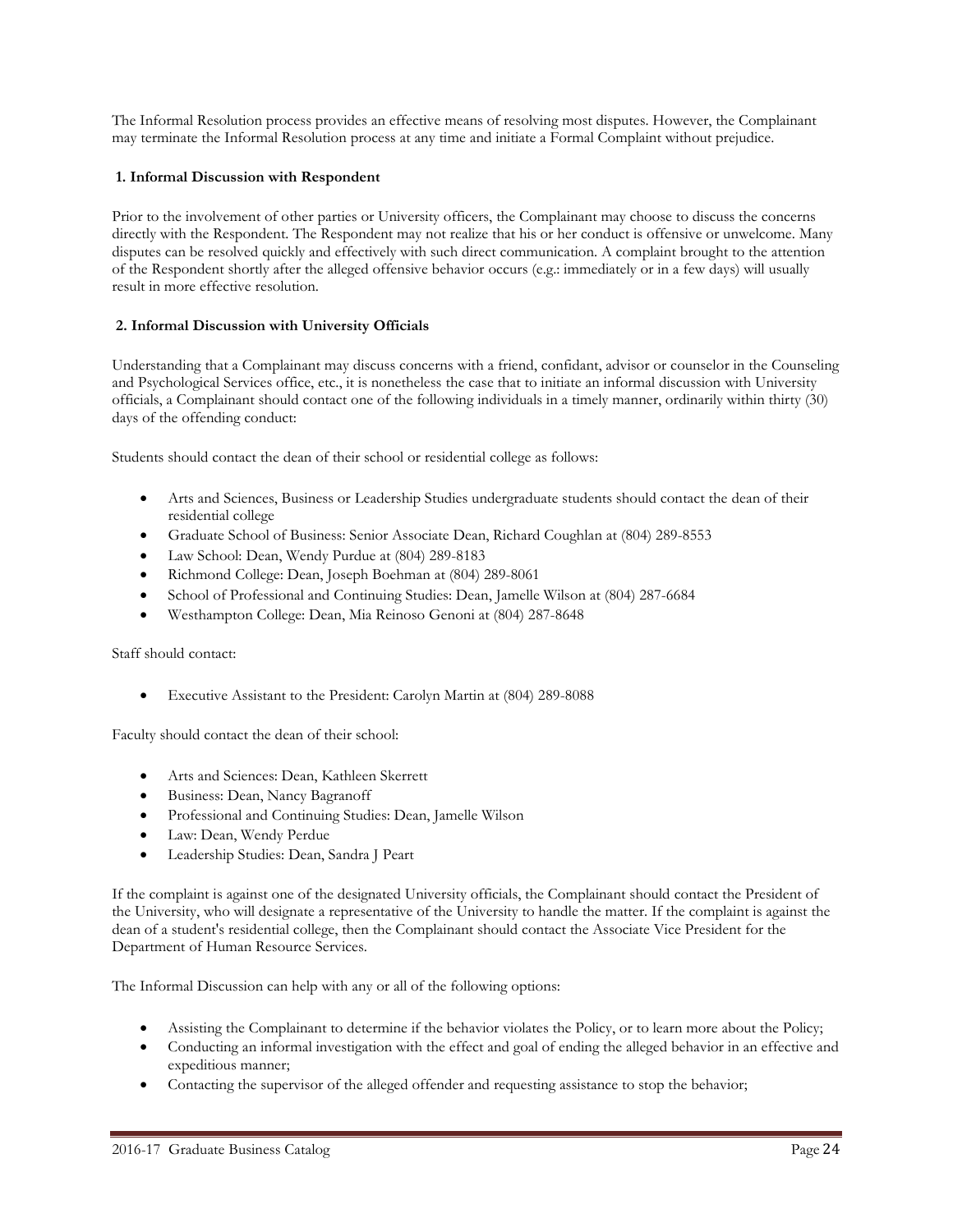• Meeting with the individual whose behavior is alleged to be offensive or unwelcome, and discussing the situation to make it clear that the behavior is offensive or unwelcome and should cease.

Based on the Informal Discussion, the University official will determine what additional action, if any, is necessary.

The Informal Discussion process will last as long as the Complainant deems it desirable to continue to meet with University officials, but usually the University will try to resolve the problem at this early stage within ten (10) working days. Most complaints can be resolved at this stage. If not satisfied with the resolution from the Informal Discussion, then the Complainant may proceed to the Formal Complaint process described below.

# **B. Procedures for Formal Resolution**

A Complainant may omit the Informal Discussion process entirely and file a Formal Complaint with the Associate Vice President for the Department of Human Resource Services (hereafter the Associate Vice President). Formal Complaints alleging violation of the Policy must be filed in the Associate Vice President's office in a timely manner, ordinarily within thirty (30) days of the offending conduct, or shortly after the conclusion of the Informal Discussion process, usually within ten (10) working days.

The Formal Complaint must be in writing and must set forth:

- 1. A statement that the Complainant intends that this document shall constitute a Formal Complaint;
- 2. Date or approximate date on which the alleged behavior occurred;
- 3. Identity of the person(s) purportedly responsible;
- 4. Specific descriptions of the alleged behavior;
- 5. All witnesses and evidence supporting the complaint, including attaching any tangible evidence or documentation;
- 6. Complainant's name and signature.

The Respondent will have ten (10) working days after receiving the Formal Complaint to file a written Response in the Associate Vice President's office.

The Associate Vice President, or her/his designee, will review the Formal Complaint and Response. An investigation, including relevant interviews, will be conducted. The Associate Vice President, or her/his designee, will prepare a written report of the Formal Complaint Findings (Findings) as expeditiously as possible, usually within forty-five (45) days from the date that the Formal Complaint was filed, and will deliver the Findings to the Complainant and Respondent. The written report will include the Associate Vice President's or her/his designee's conclusions with respect to the Formal Complaint and will make a final determination as to what action, if any, is necessary. Either party may appeal from the Findings within the time period and in the method described below.

All provisions in this Grievance Procedure for notifying all parties of Findings and recommendations will be followed so long as the University determines that there are no violations of state or federal privacy laws, including, but not limited to, the Family Educational Rights and Privacy Act.

If no appeal is filed within the designated time period, then the Findings will be final. The Associate Vice President will then work with other University officials to enforce the Findings. If no appeal is filed, then no party will have a right to pursue any other University grievance procedures.

# **C. Appeal from Formal Complaint Decision**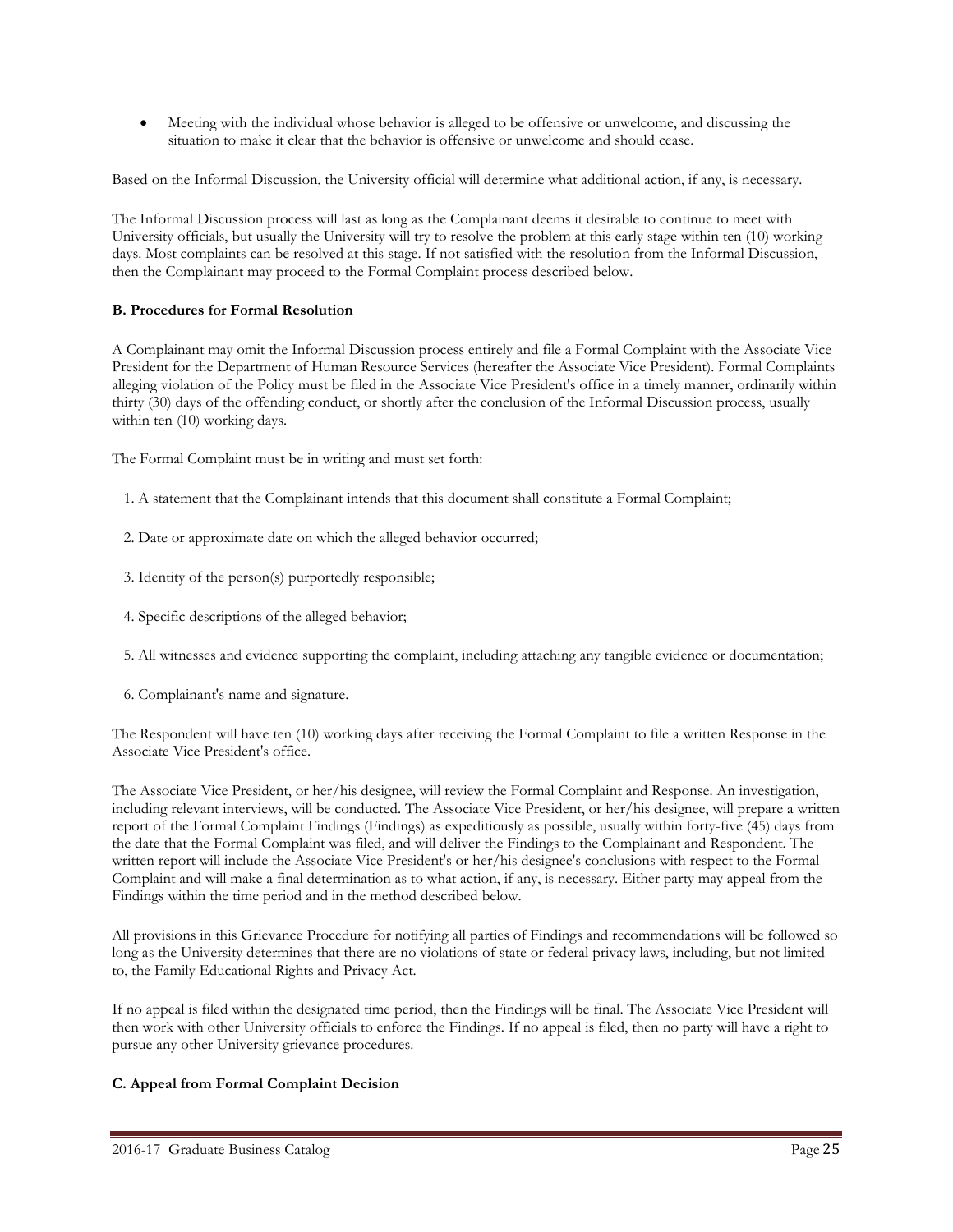Either the Complainant or the Respondent may initiate an appeal from the Formal Complaint Findings. The appeal must be filed with the Associate Vice President's office within ten (10) working days from the date of the Findings.

The appeal must be in writing and must set forth:

- 1. Substantive reason(s) for the appeal;
- 2. The identity of all witnesses;
- 3. Any new information.

The responding party must file a written response to the appeal with the Associate Vice President's office within five (5) working days after receiving the appeal, and must set forth:

- 1. A response to the appeal allegations;
- 2. The identity of all witnesses.

Within five working days after receiving the appeal, the Associate Vice President will assemble the Resolution Committee, which will be formed solely for the purpose of resolving disputes alleging violations of the Policy. The Resolution Committee members will be chosen by the President, who will select two students, two staff members and two faculty members from the Judicial Pool.

The Judicial Pool is constituted at the beginning of each year to provide a pool of faculty, staff and students to serve on the Resolution Committee (defined in this document for the purpose of this Policy) and Hearing Boards for matters of Policy violations. The faculty members are elected each year by their respective schools, two each from Arts and Sciences, Business, Leadership Studies, Law and Continuing Studies. Five staff members are designated by the Associate Vice President at the beginning of each year as part of the pool. Student members of the pool are the chairs of the Richmond College Judicial Council, the Westhampton College Judicial Council, and the chairs of the Honor Councils for Richmond and Westhampton Colleges, the Business and Law Schools and the School of Professional and Continuing Studies.

The Resolution Committee will be charged with the responsibility of conducting a fair and unbiased hearing within fifteen (15) working days after being assembled. It will have access to all available information pertaining to the complaint. The Resolution Committee will accept and review written statements submitted by the Complainant and Respondent and other relevant individuals. At its discretion, it may also entertain oral testimony from witnesses.

The general outline of the hearing, which will be tape recorded, will be as follows:

- 1. The Resolution Committee will review the Formal Complaint, if applicable, Response, Written Appeal and all other available information;
- 2. The Complainant will have the opportunity to present the complaint and any attending circumstances;
- 3. The Respondent will have the opportunity to present a response and any attending circumstances;
- 4. The Resolution Committee may request specific individuals to appear before it and may also implement additional procedures as it deems necessary for a fair and equitable process;
- 5. Other than witnesses, only the Complainant, Respondent, Associate Vice President (or her/his designee) and members of the Resolution Committee may be present during the hearing; except that the Complainant and/or Respondent may be accompanied by a non-participating support person such as a member of the CAPS staff, but neither may be represented by legal counsel in these procedures;
- 6. The Resolution Committee will deliberate, in private and outside the presence of any other individuals, and render its collective Recommendations in writing within ten (10) working days after the conclusion of the hearing.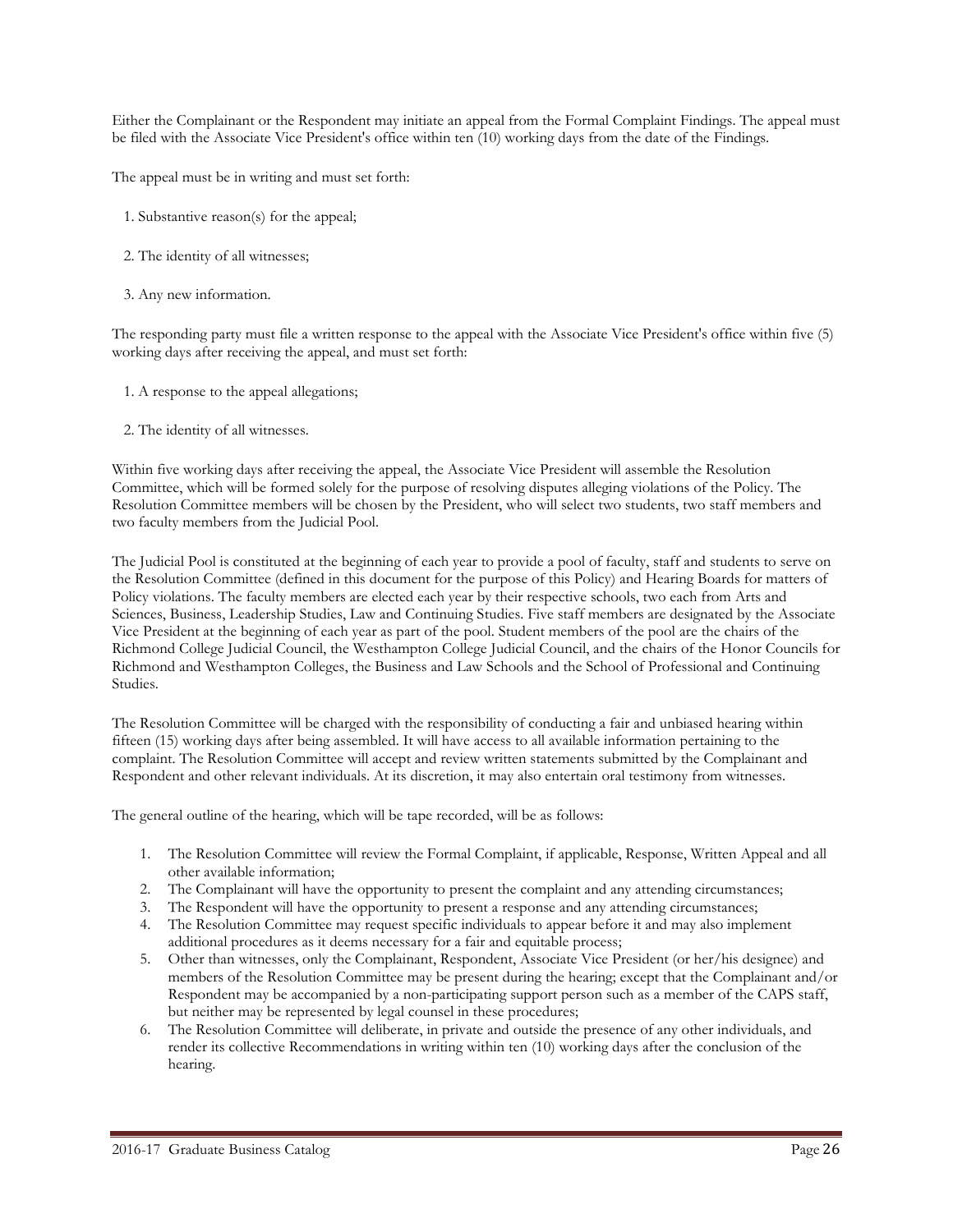The Resolution Committee's Recommendations will be forwarded to the Associate Vice President, who will notify the Complainant and Respondent of the Recommendations, subject to applicable privacy laws. Each party will have five (5) working days to submit to the Associate Vice President written comments on the Recommendations.

The Associate Vice President will then forward the Recommendations, the investigative materials, including the hearing evidence, and the comments by the Complainant and Respondent, if any, to the following (depending on whether the Resolution Committee recommended action against a student, staff member or faculty member):

**Students:** Vice President of Student Affairs, Dr. Stephen Bisese

**Staff:** Vice President for Business and Finance/Treasurer, Mr. David B. Hale

**Faculty:** President of the University, Dr. Ronald A. Crutcher

Determinations as to the action or inaction based on the Recommendations will be made by these University officers, as applicable. These officers may use their discretion in seeking any additional information or advice before rendering a final decision. The decision will be made within thirty (30) days from the date of the Recommendations. The decision made by each of these individuals is final; provided, however, that if the Resolution Committee recommends termination of a faculty member and the Recommendation is accepted by the President, the normal "termination for cause" procedures defined in the Faculty Handbook will be followed.

#### **Hazing**

#### **Purpose**

The purpose of this policy is to ensure that students at the University of Richmond are not subjected to any type of hazing when joining a fraternity, sorority, athletic team or any other University of Richmond sponsored student group.

# **Definition of Hazing**

Hazing is defined as any action or situation, created intentionally or unintentionally and with or without the consent of the persons subjected to the action or situation that produces mental or physical harm, embarrassment, harassment, or ridicule.

#### **University of Richmond Policy on Hazing**

No student or any person affiliated with the University of Richmond shall engage in hazing, as defined above.

If, in the determination of the University's Code of Conduct and subsequent to a hearing conducted according to University procedure, any student or person affiliated with the University is found to have committed any act prohibited herein, then such student or person affiliated with the University of Richmond shall be subject to penalties in accordance with this policy and the University of Richmond's Student Code of Conduct.

The penalties set forth below may be imposed for violations of this policy regardless of whether the violation occurred on or off campus, and shall be in addition to any other penalty to which the offending student(s) may be subject for violations of the State of Virginia's criminal law and any other applicable law rule, or regulation.

- 1. Individuals subject to the University of Richmond jurisdiction found guilty of hazing violations may be subject to suspension.
- 2. Organizations subject to the University of Richmond jurisdiction that authorize hazing in disregard of this policy may be penalized by revocation of organization registration, revocation of permission to meet on campus or to use campus facilities, and/or revocation of the right to exist at the University of Richmond.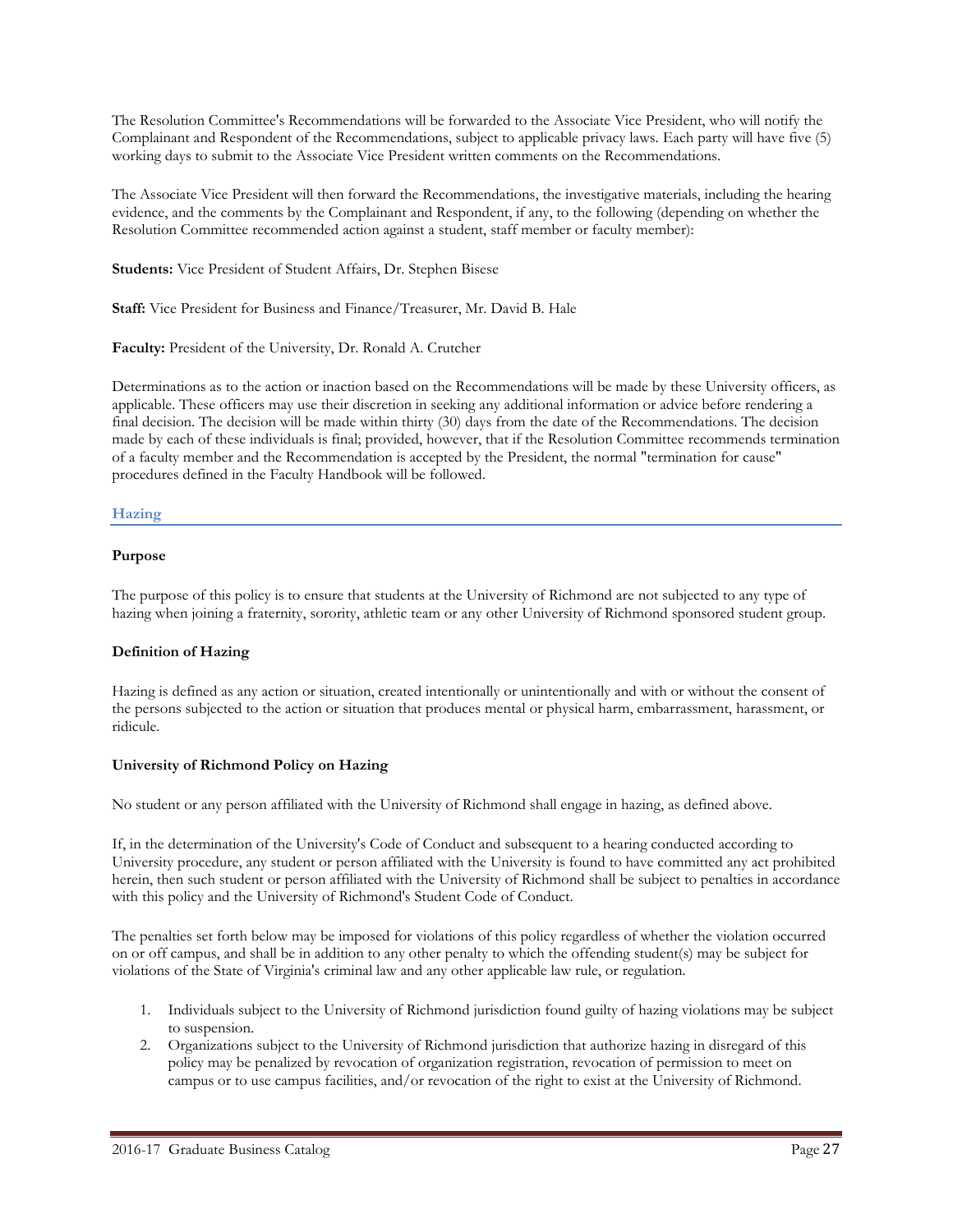# **Examples of Hazing**

Examples of forbidden hazing activities include, but are not limited to:

- Intimidation, threats and verbal hostility;
- Rough wrestling matches and football games;
- Hitting an individual with paddles, even in so-called fun exchanges, and other types of beatings;
- Sexually degrading activities, including stripping, simulation of sexual acts, improper touching, or sexually explicit chants and songs;
- Pressuring an individual to get a brand or tattoo or to shave his or her head;
- Dousing an individual with dangerous substances;
- Requiring an individual to eat unpleasant-tasting food;
- Requiring an individual to sleep in uncomfortable places or depriving them of sleep;
- Forcing an individual to do physical exercise;
- Forcing an individual to swim, which can result in drowning;
- Forcing an individual to wear unusual clothing;
- The keeping of pledge books and/or forcing an individual to get member's or alumni's signatures;
- Requiring an individual to memorize non-essential information;
- Isolating an individual from other group members; or an activity that intentionally or unintentionally subjects an individual to mental or physical harm, embarrassment, harassment, or ridicule;
- Forcing an individual to do personal errands of any kind.

# **Jeanne Clery Disclosure of Campus Security Policy and Campus Crime Statistics Act**

University of Richmond is committed to assisting all members of the university community in providing for their own safety and security. The annual security and fire safety compliance document is available on the University of Richmond website at police.richmond.edu/reports/index.html.

If you would like to receive a copy of the security and fire safety report which contains this information, you can stop by the University Police Department at Special Programs Building, #31 UR Drive, University of Richmond, VA 23173 or you can request a copy be mailed to you be calling (804) 289-8722.

The website and document contain information regarding campus security and personal safety including topics such as: crime prevention, University police law enforcement authority, crime reporting policies, disciplinary procedures and other matters of importance related to security on campus. They also contain information about crime statistics for the three previous calendar years concerning reported crime that occurred on campus, in certain off-campus buildings or property owned or controlled by University of Richmond, and on public property within, or immediately adjacent to and accessible from the campus.

This information is required by law and is provided by the University of Richmond Police Department.

#### **Policies**

The University of Richmond is governed by policy statements that guide individual members in their actions toward each other and toward the larger community. These policy statements support the University's educational mission while seeking to ensure that both individual and group rights are appropriately observed and maintained.

#### **Response to Troubled Students**

#### **If immediate assistance is needed because of a threat to someone's safety, call the police:**

On-campus situations: Call UR Police emergency (804-289-8911); or 911 from any campus phone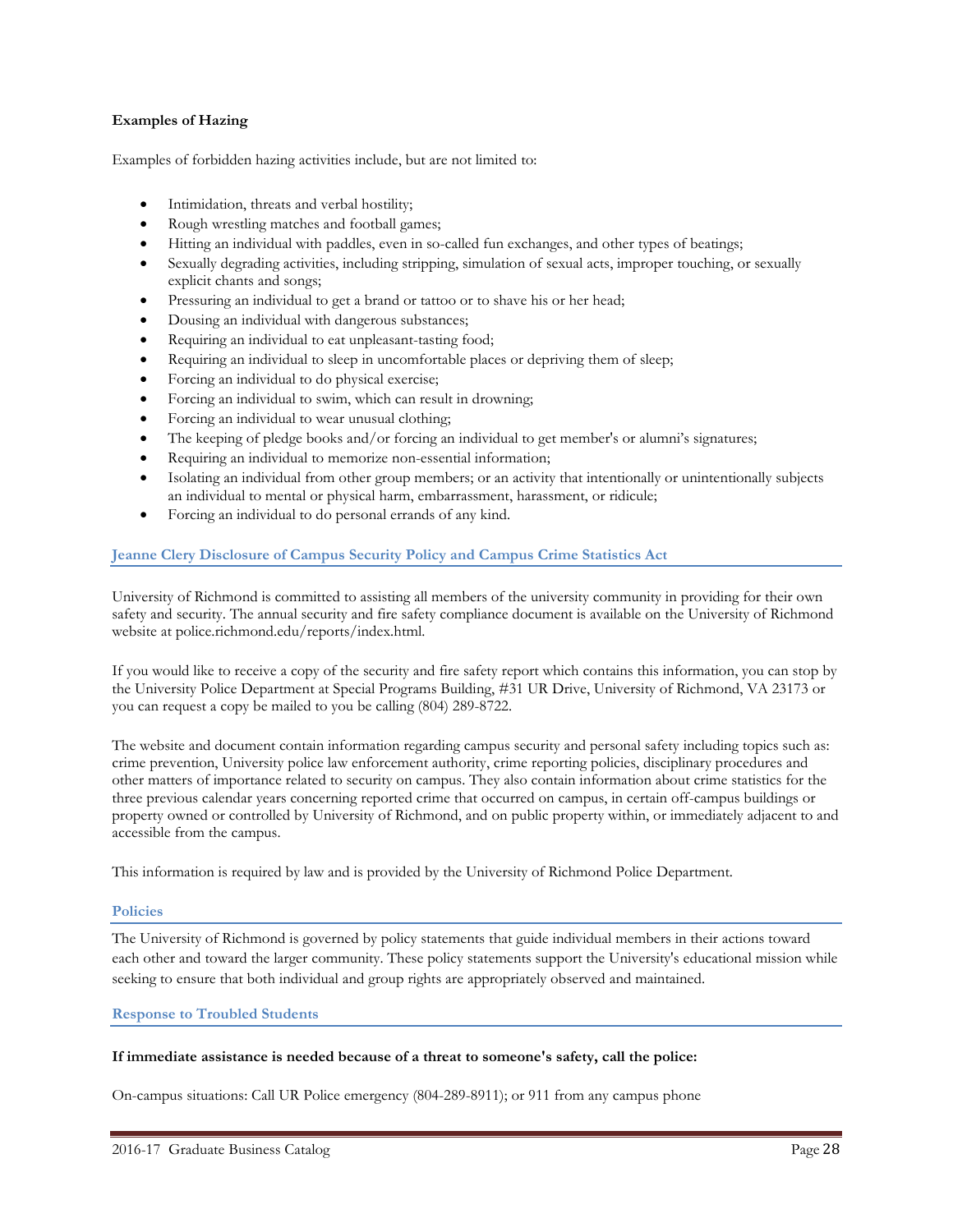Off-campus situations: Call 911 to access local police responders

# **For all other types of mental health or safety concerns, please fill out an Incident Report Form, which will be routed to the appropriate office(s):**

- Undergraduate women: Westhampton College Dean's Office (804) 289-8468
- Undergraduate men: Richmond College Dean's Office (804) 289-8061
- Law students: Kris Henderson (804) 289-8186
- MBA students: Richard Coughlan (804) 289-8553
- School of Professional and Continuing Studies students: John Zinn (804) 287-6378
- Counseling and Psychological Services (CAPS): (804) 289-8119.
- AFTER-HOURS: Contact University of Richmond Police: (804) 289-8715 (non-emergency), (804) 289-8911 (emergency).

# **Be alert to signs of difficulty:**

- Deterioration in classroom performance or quality/quantity of work
- Missed assignments
- Repeated absences from class
- Disorganized or erratic performance
- Frequently falls asleep in class
- Comes to class bleary-eyed, hungover, or smelling of alcohol
- Continually seeks special provisions (late papers, extensions, postponed examinations); NOT including accommodations granted by a UR Disability Accommodation Notice
- Essays or creative work which indicate extremes of hopelessness, social isolation, rage, or despair
- Inappropriate or atypical behavior in class (e.g., hostile glances; highly argumentative; leaving class abruptly)

# **General behavioral indicators:**

- Direct statements indicating distress, family problems or other difficulties
- Unprovoked or excessive anger or hostility
- Exaggerated personality traits (e.g., more withdrawn or more animated than usual)
- Excessive dependency
- Tearfulness
- Dramatic mood swings
- Flat affect (i.e., no display of emotion at all)
- Deterioration in physical appearance, or lack of personal hygiene
- Impaired speech; disjointed thoughts
- Social withdrawal
- Loss of interest in previously enjoyed activities
- Excessive fatigue
- Significant changes in weight
- Marked worries, fears, anxiety
- Marked restlessness, tension, or agitation

# **Safety risk indicators:**

- Hints about not being around in the future, or saying goodbye
- Any statement, written or oral, which has a sense of finality or a suicidal tone to it
- Essays or papers which focus on despair, rage, suicide or death
- Gives away prized possessions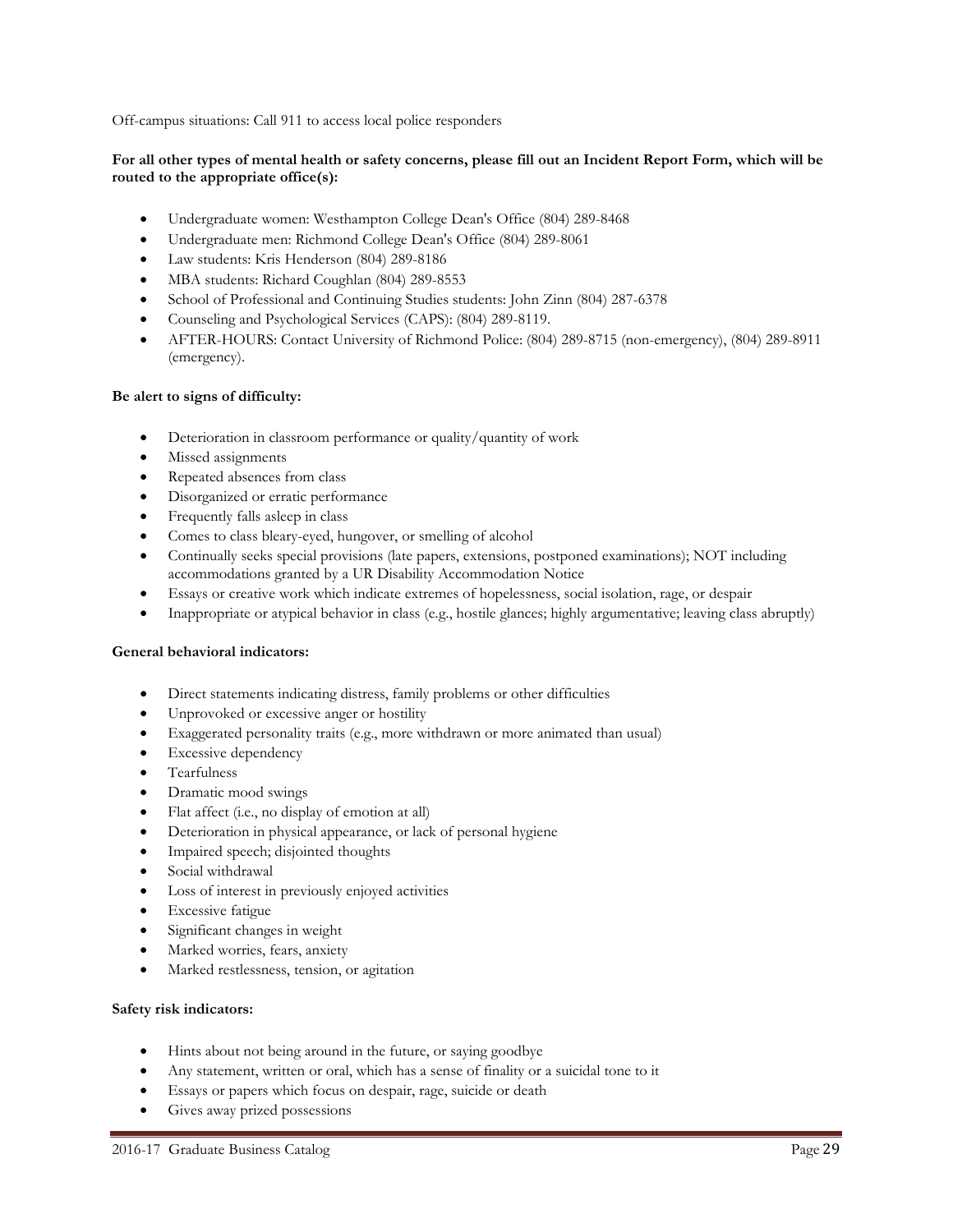- Self-injurious or self-destructive behaviors
- Active substance abuse and/or increase in use of drugs or alcohol
- High degree of agitation, or impulsivity
- Any other behavior which seems out of control
- Has been a victim of bullying by others
- Enjoys hurting animals
- History of previous violent acts
- Frequently starts or participates in fights
- Extreme hostility toward peers or authority figures
- Loses temper and self-control easily
- Becomes easily frustrated and converts frustration into physical violence
- Access to or preoccupation with weapons
- Possesses or creates media depicting graphic images of death or violence
- Statements indicating harmful intentions toward others
- Detailed plans for committing acts of violence

# **Take these signs seriously**

Don't disregard what you've observed. At the very least, convey your observations and concerns to the appropriate dean's office. The dean's office usually has the most holistic picture of each student, and is best able to gather information from a variety of sources. The dean's office can call a student in, express concern and make referrals to appropriate sources of help.

#### **Sex Offender**

In accordance with the Jacob Wetterling Crimes Against Children and Sexually Violent Offender Registration Act, the Virginia State Police will advise the University of Richmond Police Department if a registered sex offender is employed, carries a vocation, or is a student at the University of Richmond. This information is also available at the Virginia State Police Sex Offender registry.

#### **Sexual Misconduct**

As an educational institution, the University of Richmond values a learning community in which all members feel secure, physically and intellectually. Behavior that harms others or threatens campus security challenges the institution's key mission to "sustain a collaborative learning and research community that supports the personal development of its members and the creation of new knowledge." Sexual misconduct is such behavior and is prohibited at the University of Richmond. Sexual misconduct is a broad range of behavior that includes but is not limited to non-consensual sexual intercourse, non-consensual sexual contact, sexual exploitation, sexual harassment, and stalking.

As a recipient of federal funds, the University of Richmond complies with Title IX of the Education Amendments of 1972 (Title IX). Title IX provides: "No person in the United States shall, on the basis of sex, be excluded from participation in, be denied benefits of, or be subjected to discrimination under any education program or activity receiving Federal financial assistance."

This sexual misconduct policy ("Policy") also applies to sexual misconduct complaints involving applicants for admission, or students aggrieved by third parties such as contractors or vendors serving the University.

For cases involving students, either as the victim or the accused, contact:

Tracy Cassalia Interim Deputy Title IX Coordinator at (804) 289-6484

For cases involving faculty or staff as the victim, contact: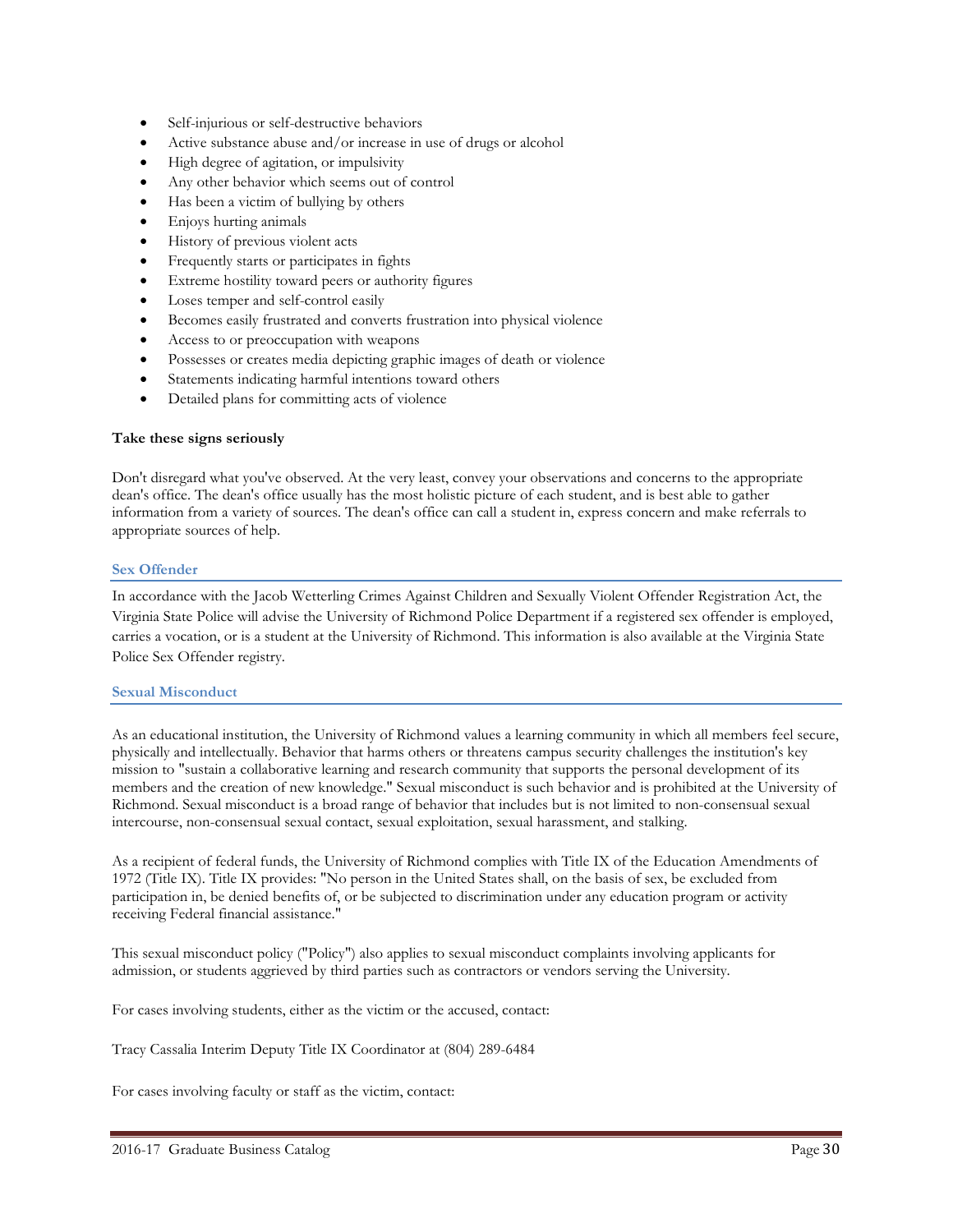Carl Sorensen Title IX Coordinator and Associate Vice President of Human Resource at (804) 289-8166.

Further information about Title IX and sexual discrimination in education is available from the Office of Civil Rights, 400 Maryland Avenue, SW, Washington, DC, 20202-1100; 800-421-3481; OCR@ed.gov. Additional information is located at studentdevelopment.richmond.edu/student-concerns/sexual-misconduct/index.html.

#### **Standards of Student Conduct**

The University of Richmond considers cultivation of self-discipline and resolution of issues through process of reason to be of primary importance in the educational process and essential to the development of responsible citizens. All members of the University community have a responsibility to comply with local, state, and federal laws and with all published University policies and regulations. In a community of learning, individual or group conduct that is unlawful disrupts or interferes with the educational processes, causes destruction of property, or otherwise infringes upon the rights of others or of the University itself cannot be tolerated.

The trustees of the University of Richmond have authorized a policy statement on standards of conduct, penalties, and disciplinary procedures to guide the conduct of students and their guests. This statement sets forth those standards of conduct that the University of Richmond deems essential for fulfilling its educational mission. Any person who violates the standards of conduct and regulations of the University of Richmond shall be subject to disciplinary action and, if need be, legal action. Disciplinary action may range from disciplinary warning up to and including suspension or expulsion from the University. Sanctions will be imposed after proper determination has been made in accordance with established disciplinary procedures of the University, with fair procedures observed and with appropriate appeal procedures available, as outlined in the policy statement and any approved revisions thereof.

A copy of this policy statement and/or any officially approved revisions thereof is readily available in the Student Handbook for each student who matriculates. All members of the University community should familiarize themselves with this policy statement and revisions and with any other official publications, handbooks, or announcements issued on occasion by the University of Richmond or by individual colleges and schools of the University.

# **University Academic Honor Code Statute**

All schools within the University of Richmond operate under an Academic Code of Ethics; copies are available in the appropriate dean's office. Breaches of the code include cheating, plagiarism, violation of a signed pledge, lying, academic theft, and in general, breaking one's word of honor in any circumstance. Any person who violates these standards shall be subject to disciplinary action ranging from reprimand up to and including expulsion from the University. Determination of guilt or innocence and imposition of penalties, when necessary, will be effected according to established procedures, with procedural fairness observed, and with appropriate appeal procedures available.

# **University Police**

The University of Richmond Police Department, a nationally accredited police department, is committed to providing a safe and secure environment for our students, faculty, staff, and visitors. The University of Richmond Police Department provides 24-hour uniformed response to calls for service, provides routine and directed patrol activities, performs vehicular crash investigation, and investigates criminal offenses. Additionally, all police officers are Red Cross First Responder/CPR-certified. Uniformed security officers also assist with building security and other calls for service as needed. All crimes that occur on campus should be reported to the University Police in person or by calling 911, (804) 289-8911 or (804) 289-8715. More information about the police department, including crime statistics, can be found online at police.richmond.edu.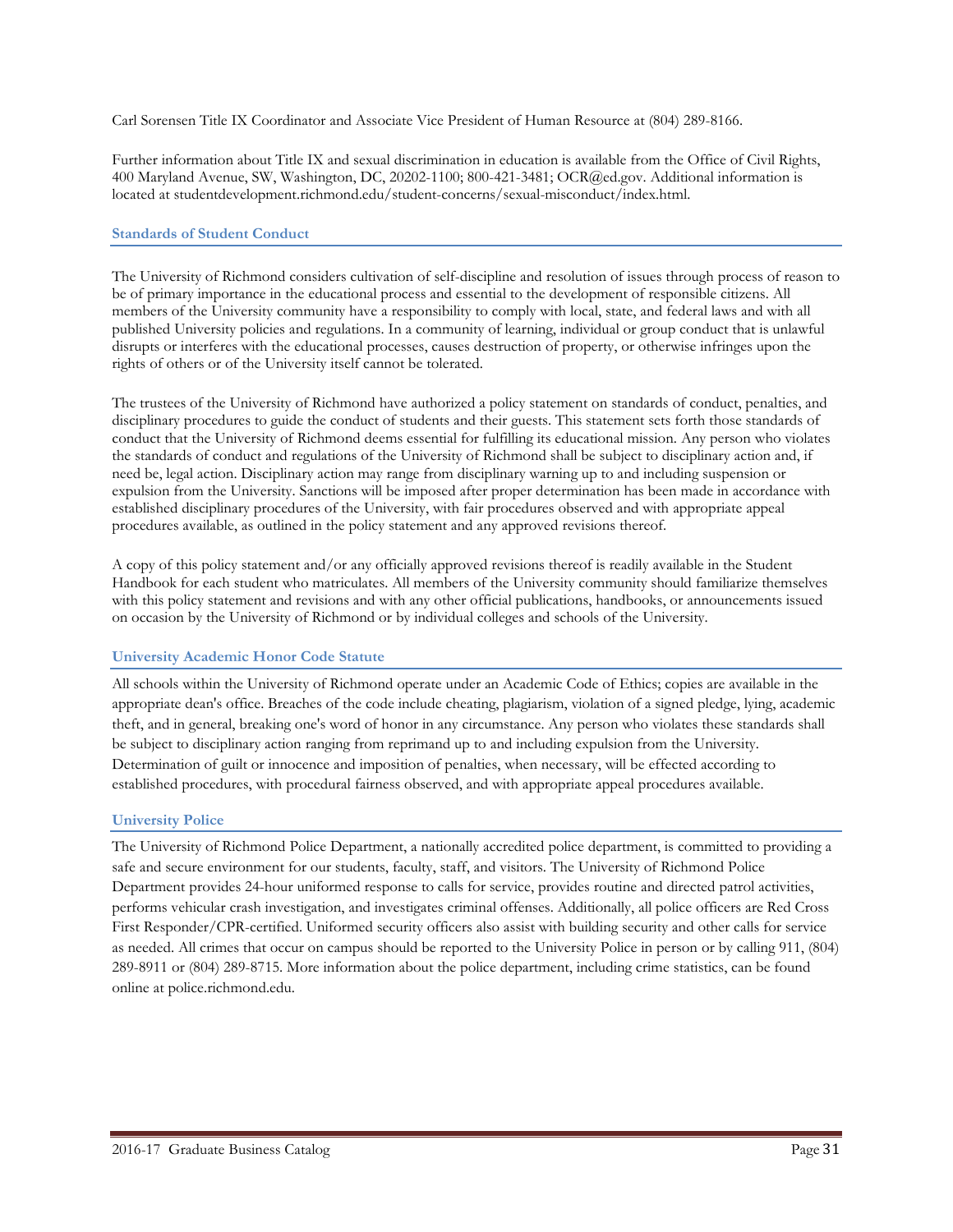# **Confidentiality/Privacy Rights/Right to Know**

University of Richmond procedures and the Family Educational Rights and Privacy Act (FERPA) prohibit the unauthorized release of confidential information about individual students. However, directory information is not considered to be confidential and may be published or otherwise released. Directory information includes: name; addresses, including permanent, campus, local (off-campus), email, and campus computer network (IP) address; associated telephone numbers; date and place of birth; school or college; major and/or minor fields of study; degree sought; expected date of completion of degree requirements and graduation; degrees conferred; awards and honors (e.g., dean's list); full- or part-time enrollment status; dates of attendance; previous institutions attended; participation in officially recognized activities and sports; weight and height of members of an athletic team; and photograph. A full list of information considered directory information is available on the Office of the University Registrar's web page at registrar.richmond.edu/ferpa/index.html or by contacting the Office of the University Registrar. Students may opt to have their directory information withheld. To exercise this option, the appropriate form must be obtained from the Office of the University Registrar, completed, and returned to that office. Once filed, this form remains in effect until withdrawn by the student in writing to the Office of the University Registrar. For further information, contact the Office of the University Registrar.

# **Rights with Respect to Education Records**

The Family Educational Rights and Privacy Act (FERPA) affords students certain rights with respect to their education records. These rights include:

1. Access to Education Records: students have the right to inspect and review their education records within 45 days of the day the University receives a written request for access. Students should submit their request to the Office of the University Registrar and specify the record(s) they wish to inspect. Arrangements will be made for access and the student notified of the time and place where the records may be inspected.

2. Request for Amendment of Education Records: students have the right to request amendment of their education records if they believe the records are inaccurate. They should write the University Registrar, clearly identify the part of the record they want changed, and specify why it is inaccurate. If the University decides not to amend the record as requested by the student, the University will notify the student of the decision and advise the student of his or her right to a hearing regarding the request for amendment. Additional information regarding hearing procedures will be provided to the student when notified of the right to a hearing.

3. Disclosure of Education Records: students have the right to consent to disclosures of personally identifiable information contained in education records, except to the extent that FERPA authorizes disclosure without consent.

One exception which permits disclosure without consent is disclosure to school officials with legitimate educational interest. A school official is a person employed by the University in an administrative, supervisory, academic or research, or support staff position (including law enforcement unit personnel and health staff); a person or company with whom the University has contracted (such as an attorney, auditor, or collection agent); a person serving on the Board of Trustees; or a student serving on an official committee, such as a disciplinary or grievance committee, or assisting another school official in performing his or her tasks. A school official has a legitimate educational interest if the official needs to review an education record in order to fulfill his or her professional responsibility.

As of January 3, 2012, the U.S. Department of Education's FERPA regulations expand the circumstances under which your education records and personally identifiable information (PII) contained in such records—including your Social Security Number, grades, or other private information—may be accessed without your consent. First, the U.S. Comptroller General, the U.S. Attorney General, the U.S. Secretary of Education, or state and local education authorities ("Federal and State Authorities") may allow access to your records and PII without your consent to any third party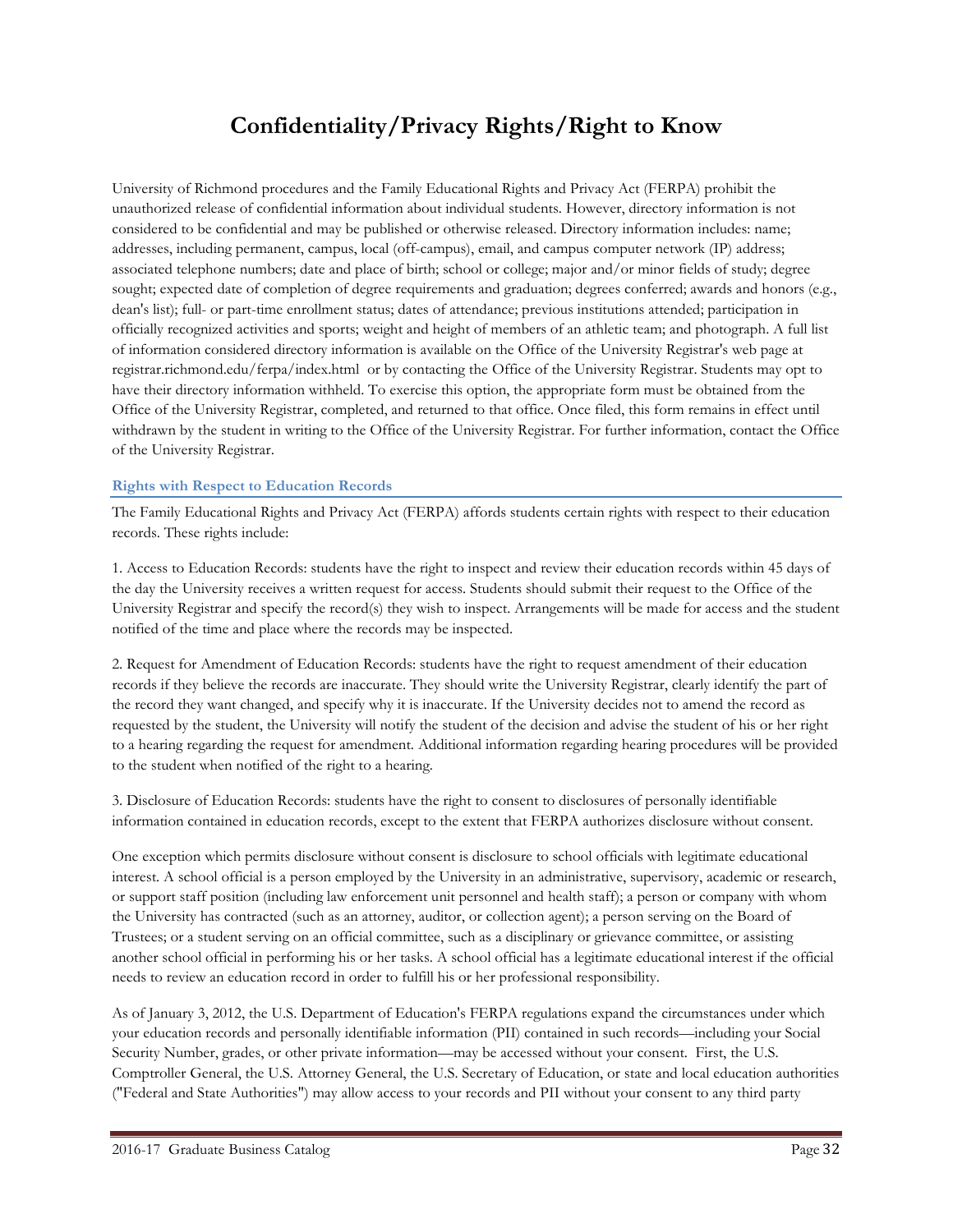designated by a Federal or State Authority to evaluate a federal- or state-supported education program. The evaluation may relate to any program that is "principally engaged in the provision of education," such as early childhood education and job training, as well as any program that is administered by an education agency or institution. Second, Federal and State Authorities may allow access to your education records and PII without your consent to researchers performing certain types of studies, in certain cases even when we object to or do not request such research. Federal and State Authorities must obtain certain use-restriction and data security promises from the entities that they authorize to receive your PII, but the Authorities need not maintain direct control over such entities. In addition, in connection with Statewide Longitudinal Data Systems, State Authorities may collect, compile, permanently retain, and share without your consent PII from your education records, and they may track your participation in education and other programs by linking such PII to other personal information about you that they obtain from other Federal or State data sources, including workforce development, unemployment insurance, child welfare, juvenile justice, military service, and migrant student records systems.

Upon request, the University discloses records without consent to officials of another school in which a student seeks or intends to enroll.

4. Right to File a Complaint: Students have the right to file a complaint with the U.S. Department of Education concerning alleged failures by the University of Richmond to comply with the requirements of FERPA. The name and address of the office that administers FERPA is:

Family Policy Compliance Office U.S. Department of Education 400 Maryland Avenue, SW Washington, D.C. 20202-4605

The University's complete policy statement can be found on the University Registrar's website at registrar.richmond.edu/ferpa/statement/index.html.

Note: Because of the access afforded by a University ID, this number is not considered directory information and will not be released without a student's consent except in situations as listed above. Students should treat the University ID as confidential; it should be protected and not carelessly shared with others. It will be used for a student's entire time at the University of Richmond, so it should always be treated in a confidential manner.

# **Right To Know**

In accordance with the Student Right To Know and Campus Security Act, the University of Richmond makes graduation rates available to all current and incoming students. These figures can be found at ifx.richmond.edu/research/fact-book.html.

# **Academic Procedures**

#### **Registration**

In registering for courses, it is presumed that students enrolled in advanced-level courses will have the necessary academic background.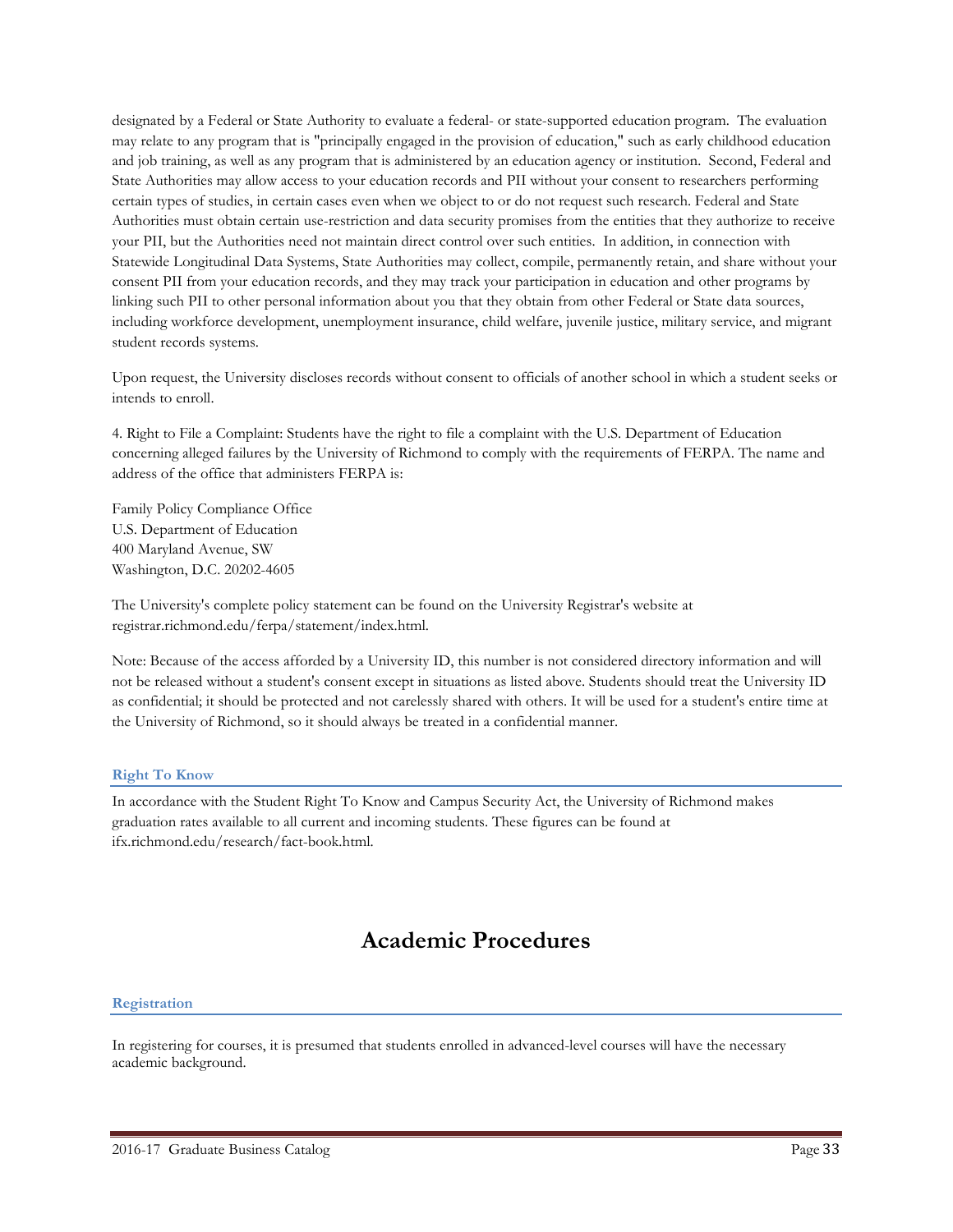Students shall register each term according to the instructions published by the graduate business office and the University Registrar. A calendar is published concurrently with pertinent dates.

Students are able to register for classes through BannerWeb, a secured website that may also be accessed over the Internet through the Registrar's Office homepage.

Through BannerWeb, students can register for classes, drop classes, view their class schedules, view grades for a specific term, and view their unofficial University of Richmond transcript. Students are responsible for all activity on their BannerWeb account including PIN maintenance, registration, and security. If a student has questions or needs assistance with any aspect of BannerWeb, he or she should contact the Office of the University Registrar at (804) 289-8639 or registrar@richmond.edu.

Once registered, students may change their registration (add/drop) according to the published schedule. Students must contact the Graduate Business Programs Office to add/drop a class after registration has closed. For a regular term, generally adds and withdrawals without academic record may be made during the first two weeks of classes. After that time only withdrawals-with-record are possible. The grade to be recorded during the withdrawal-with-record period is left to the instructor's discretion. To initiate changes in registration, the student should contact the graduate business office promptly.

#### **Class Attendance**

Each student is expected to attend all meetings of all classes, including lectures, seminars, laboratories, and workshops, in which he or she is enrolled. The specific attendance policy in each course, however, is determined by the instructor of the course, subject to the section on University holidays below. The specific attendance policy for each course will be announced to the students and distributed on the course syllabus at the beginning of each semester.

Faculty members will honor an official notification from the appropriate dean that a student is to be excused from participation in a University-sponsored event, such as choral performances off campus, intercollegiate athletic events, or judicial hearings at which the student must be present. A student generally will be held responsible for all work of a class or laboratory missed during an absence. Acceptance of any excuse for an absence, other than those excused by the appropriate dean, and any provision for makeup, will be at the discretion of the instructor, provided it is consistent with the announced policy for the course and with the University holiday schedule below. Missed classes, work, tests, and/or excessive absences with or without good cause may result in a poorer grade, or failure, in the course.

Generally, absences that may be excused by faculty members include accident or illness, death or serious illness of a family member, bona fide religious holiday observance, or participation in other University activities such as field trips. Students should make arrangements with their instructors as far in advance as possible for the make-up of any missed work. Students experiencing difficulty in making reasonable arrangements for make-up work may see their dean.

Students enrolled in business school courses must attend at least 75 percent of the class meetings, regardless of the reasons for absence, to be eligible to receive credit for the course.

#### **Credit and Grades**

The graduate business programs use the semester hour credit value and the four-point grading system as applied to a normal A-F grading scale.

A semester hour is the value of one class hour of work a week through the semester. Grade points are given to each semester hour according to the following scale: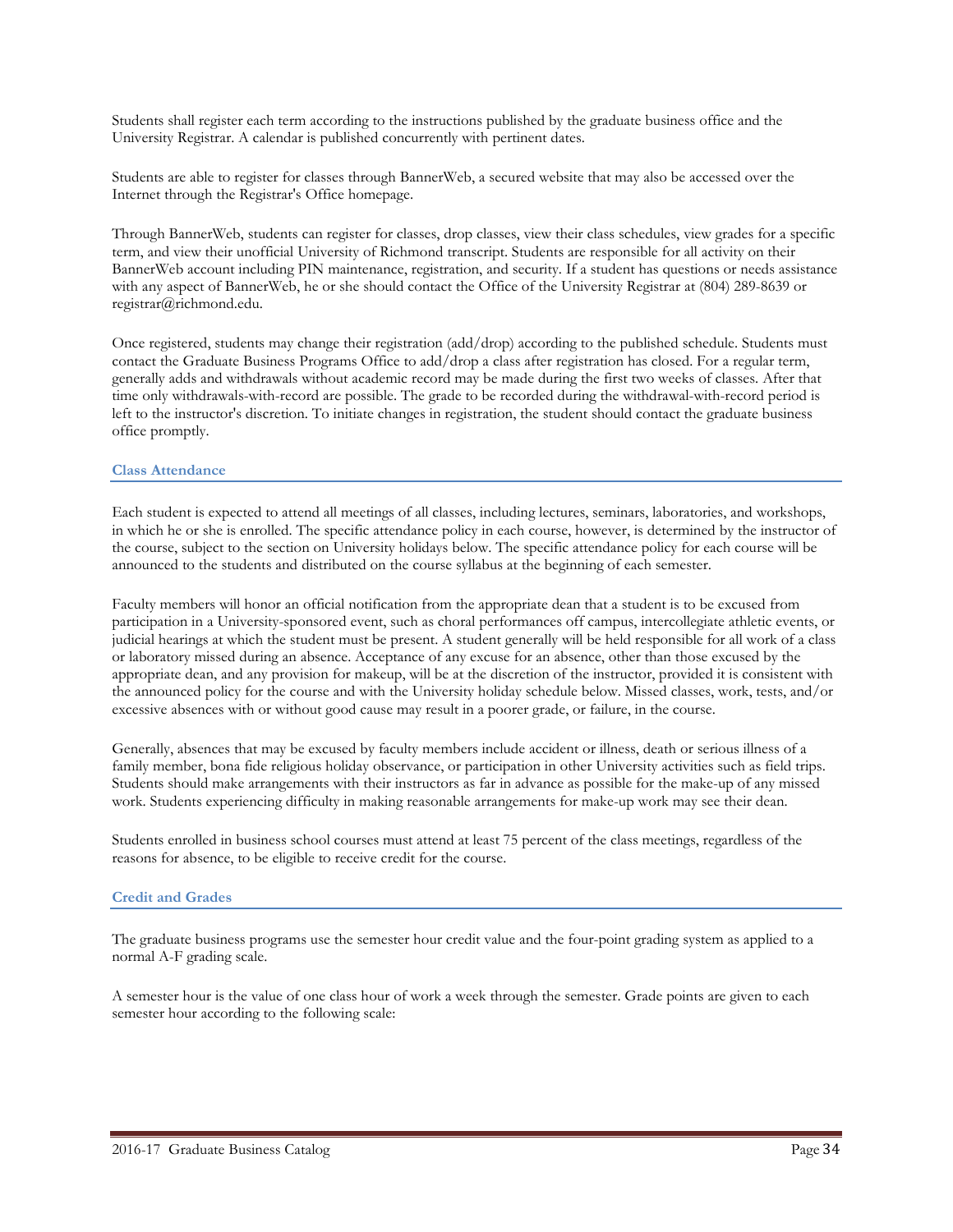$A+4.0 B+3.3 C+2.3 D+1.3$ A 4.0 B 3.0 C 2.0 D 1.0 A- 3.7 B- 2.7 C- 1.7 D- 0.7  ${\rm F}$  0.0 I 0.0 M 0.0 V 0.0

These letter grades may be accompanied by a  $(+)$  or minus  $(.)$  to indicate a relative position within the grade category. The grade point average is calculated by dividing the total number of grade points earned by the total number of GPA units. The grade point average is represented to two significant decimal figures and truncated, not rounded. Each of these totals is accumulated term by term. Students may not choose to take a class pass/fail in the MBA program. However, certain classes (e.g., the opening residency) may be offered on a pass/fail basis. Special grades also are used as follows: V-failing due to excess absence; W-withdrawn passing; M-withdrawn failing; and X-grade unavailable. The V and M count as F in the grade point average computation.

An unclassified MBA student (not working toward a degree) may opt to have one or more normally standard-graded courses graded on a pass/fail basis. In each case, the student must receive written approval to enroll on a pass/fail basis from the course instructor. The level of performance necessary to earn a pass grade in a student-opted pass/fail course is C+ or better. A passing grade will be recorded as P on the permanent record. The credit will be added into credit earned, but will not affect the grade point average. A failing grade will be recorded as F on the permanent record. The credit will affect the grade point average. To opt for pass/fail grading, a permission form must be obtained from and returned with appropriate signatures to the Office of the University Registrar by the end of the 10th day of classes. The student must first register for the course and then file the permission form. Once the form is submitted to the University Registrar, the decision may not be reversed. All unclassified students will be bound by the Graduate School's attendance policy, which requires attendance at 75% or more of the class meetings in order to be eligible to earn credit for the course.

#### **Course Load**

Most MBA students will enroll in seven to nine credits per semester.

# **Repeated Courses**

Coursework may not be repeated for credit toward graduation except as sanctioned by the University; however, particular coursework may meet more than one requirement for graduation. An example of a sanctioned repeat-forcredit is the subsequent registration for a course in which the content changes from term to term, such as special topics or independent studies. Also, certain courses in a major or program may have to be repeated if the grade earned the first time does not meet requirements; in such a case, the credit will be counted only once but both grades will be calculated in the cumulative grade point average.

Courses taken on an audit basis cannot be repeated for credit unless approved by the appropriate dean.

Except in clear situations, the Office of the University Registrar should be consulted before registration to learn if a proposed repeat is sanctioned for credit or if sanction is possible.

All courses taken at the University of Richmond become a part of the permanent academic record. The grade for a course repeated at the University of Richmond becomes a part of the grade point average if the grade otherwise would be included in the computation.

# **Academic Progress and Scholarship**

A student is expected to make steady progress toward completion of the graduate business program. A student who, over a period of 12 months, fails to complete a graduate business course at the University of Richmond, unless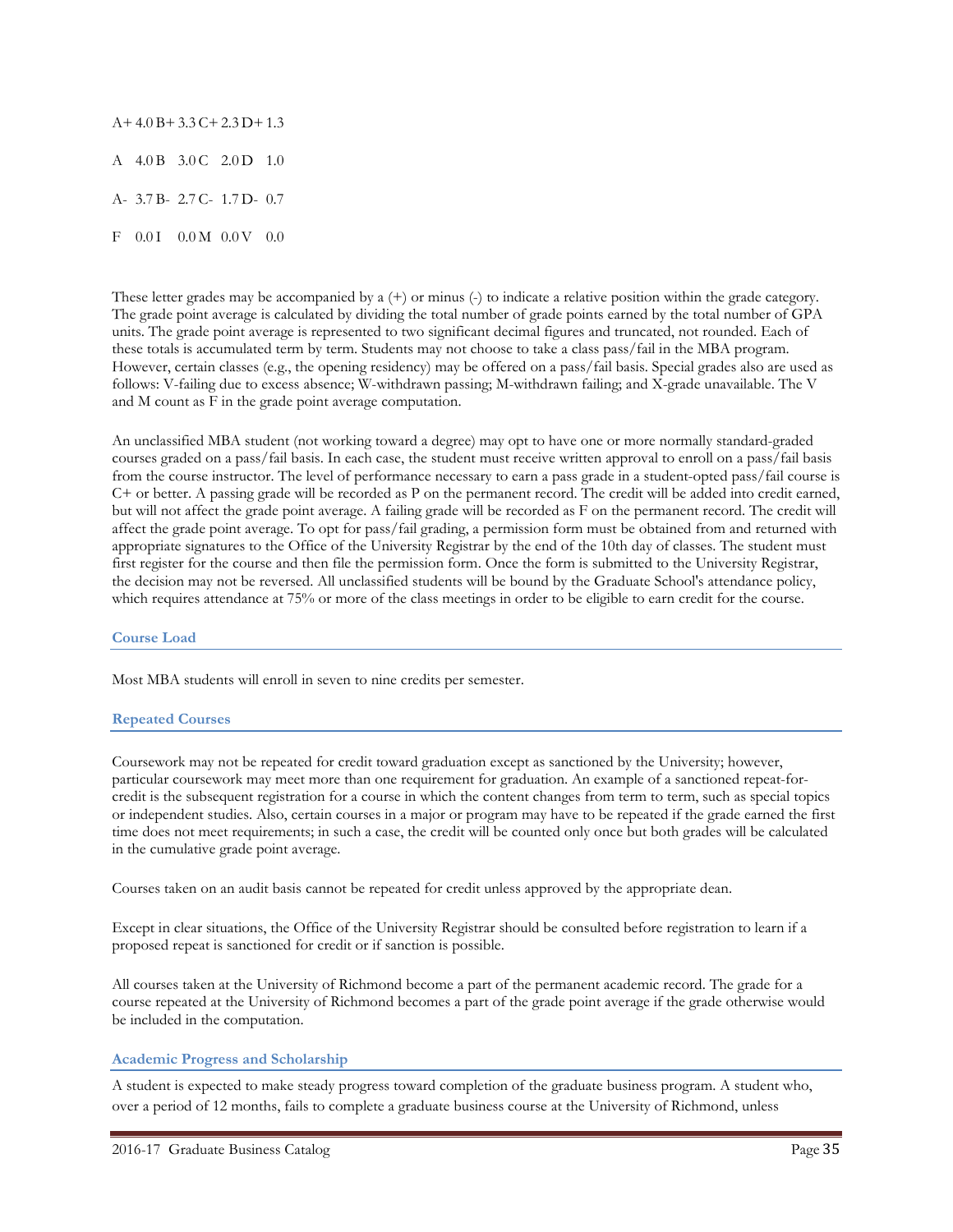completing elsewhere an approved course for transfer credit, will be suspended from the program. A student is expected to maintain an average of no less than B- (2.70) to remain in or graduate from the graduate business program. A student whose average falls below 2.70 may be suspended from the program; a student whose average is less than 2.70 after the completion of all coursework will be suspended from the program and not be granted the degree.

A student who earns less than B in two courses (whether or not they are being taken for graduate credit) may be suspended from the graduate business program. A student who earns three Cs, one C and one D, or one F will automatically be suspended from the program.

A student who has been suspended may apply for readmission after the lapse of one calendar year after the date of suspension. Such a student desiring to return to the program must reapply and be readmitted under the catalog standards applicable at the time of reapplication. Application for readmission must be made in writing to:

*Graduate Council*

*c/o Director Graduate Business Programs*

*Robins School of Business*

*University of Richmond, VA 23173*

A student who fails to complete the requirements for the degree, as stated in the catalog at the time of entrance, within five years of the date of original entry will be suspended from the program. Reinstatement to the program after five years requires permission of the Graduate Council. If an extension of time is granted, the student may be required to satisfy the degree requirements in effect at the time of reentrance.

# **Transfer Credits**

It is expected that all work for the MBA degree will be completed at the University of Richmond. Under certain circumstances, a maximum of 9 semester hours may be accepted in transfer credit. All coursework transferred must be completed at a graduate school accredited by AACSB at the time the coursework is completed.

Written approval by the director must be obtained in advance if a student desires to take coursework elsewhere for transfer credit. Upon completion of the approved coursework, credit will be allowed only if a grade of B or better is earned and after an official transcript documenting the fact is received by the Graduate Business Programs Office directly from the institution giving the instruction.

Students who have a degree in accounting, economics, or another business subject may be exempt from taking the Core Course covering that subject. For example, a student with a degree in Finance may be exempt from MBA 510 Financial Management; a student with a degree in accounting may be exempt from MBA 501 Financial and Managerial Accounting. Under such circumstances, the student will be required to take elective course(s) to replace the credit hours of the Core Course from which the student is exempt. Written approval by the Director must be obtained in advance if a student desires to substitute elective coursework for a Core Course requirement.

# **Academic Records and Transcripts**

Grades are available through BannerWeb. Students may also check grade changes, incomplete makeups and posting of transfer credit throughout the year from any location. Grades are deemed correct unless notification to the contrary is received by the University Registrar within three (3) months after the close of the term specified.

If students need an official copy of the academic record, they can request a transcript through the Office of the University Registrar. All courses taken at the University of Richmond become a part of the permanent academic record.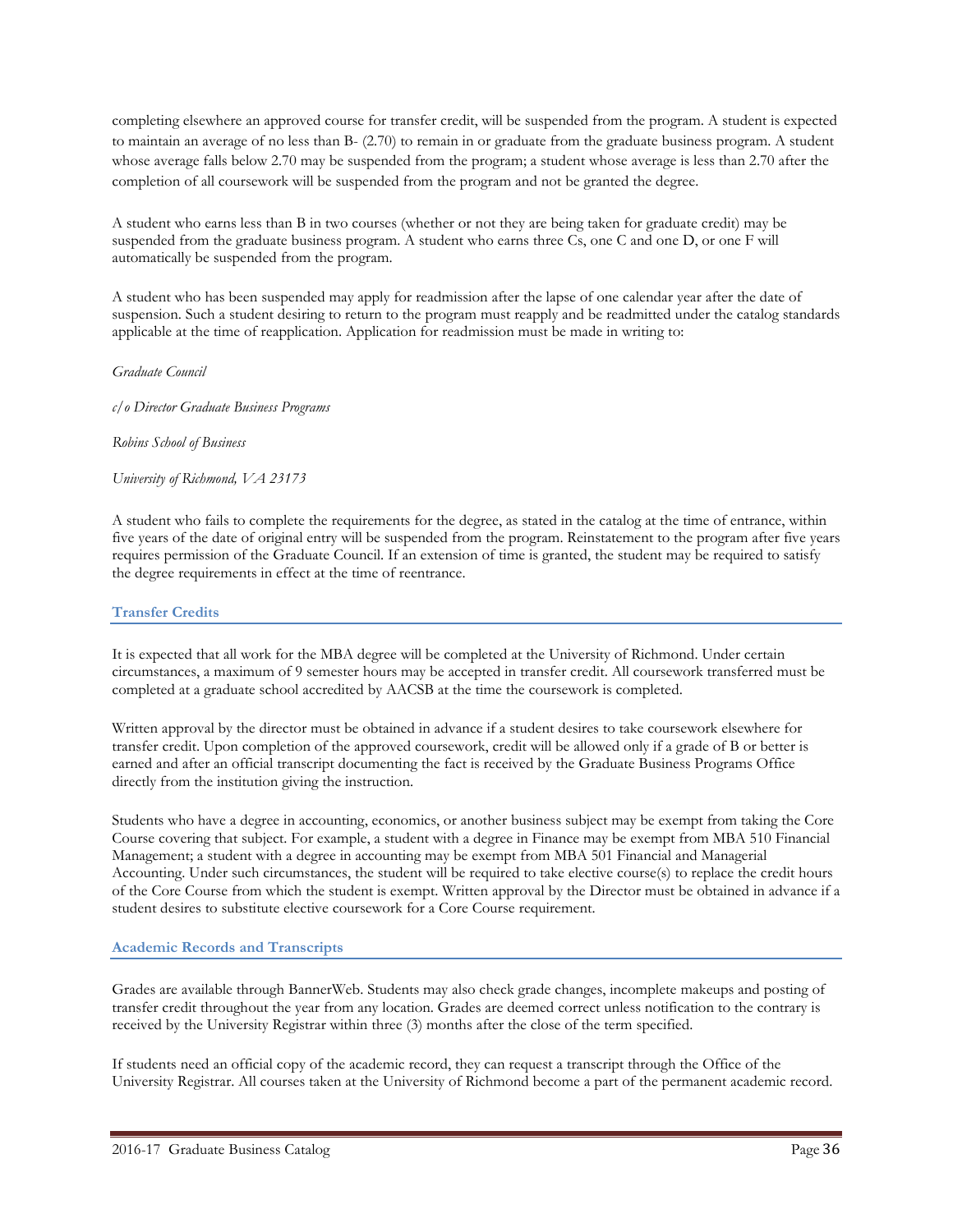Advice concerning progress toward the degree may be obtained in the Graduate Business Program Office.

#### **Registration Holds**

The following holds will prevent students from registering (students can access BannerWeb to check holds): Admissions Office, Cashier, Dean's Office, Library, Long-Distance (Student Account Hold), Parking Services (Student Account Hold), Student Credit Service, Perkins Loan in Repayment, Registrar's Office, Student Health, and Student Accounts. For further information on these types of holds, contact the office from which the hold originated.

#### **Religious Observance Policy**

The University is a secular institution that values a diversity of religious expression. The University is also an active community with a wide range of personal commitments and academic and extracurricular activities.

Planning for academic and extracurricular activities should be done with sensitivity to the diverse religious commitments of the community and an awareness of religious holidays. Scheduling large-scale, one-time academic or extra-curricular events on a religious holiday should be avoided whenever possible.

Any student may be excused from class or other assignments because of religious observance. A student who will miss an academic obligation because of religious observance is responsible for contacting his or her professor within the first two weeks of the semester. The student is responsible for completing missed work in a timely manner.

Faculty are expected to be mindful of potential conflicts with religious observances and should make reasonable accommodations when students' religious practices conflict with their academic responsibilities.

The religious observance calendar is meant to serve as a scheduling guide. It lists significant holidays from the five largest global faith traditions. However, it is not comprehensive and students may choose to observe a holiday not included on the calendar.

The holidays listed are those which occur during the academic year when the University is open. Please see the academic calendar page to view religious observance dates.

#### **Incomplete Work**

Two other letters are used in reports for graduate business students. I and Y mean that course work has not been completed by the end of the term. The I, which counts as a failing grade in the grade point average, is given when the reasons for incomplete work are deemed unjustifiable by the instructor. The work is to be made up by the date the instructor specifies, but no later than the midterm point of the next regular term. If the work is not made up during the grace period, the I will be converted to F unless the instructor has submitted to the registrar a written request for delay until a specified date, which has been approved by the director. The Y, which does not count as a failing grade, is given when the reasons for incomplete work are deemed justifiable by the instructor. There is no deadline for completion of the work unless the instructor so specifies. In the case of an I or Y, once the make-up grade is received, it appears to the right of the incomplete grade on the student's permanent record. In any case, it is the student's responsibility to make arrangements for and progress toward the completion of an incomplete course.

#### **Evaluation**

Instructors establish grading criteria for their courses and prepare and submit the final course reports (using the grades defined under Credits and Grades) to the University Registrar for recording. In the event of a question about the accuracy of the recorded grade, a student should direct inquiries to the instructor and/or the Office of the University Registrar.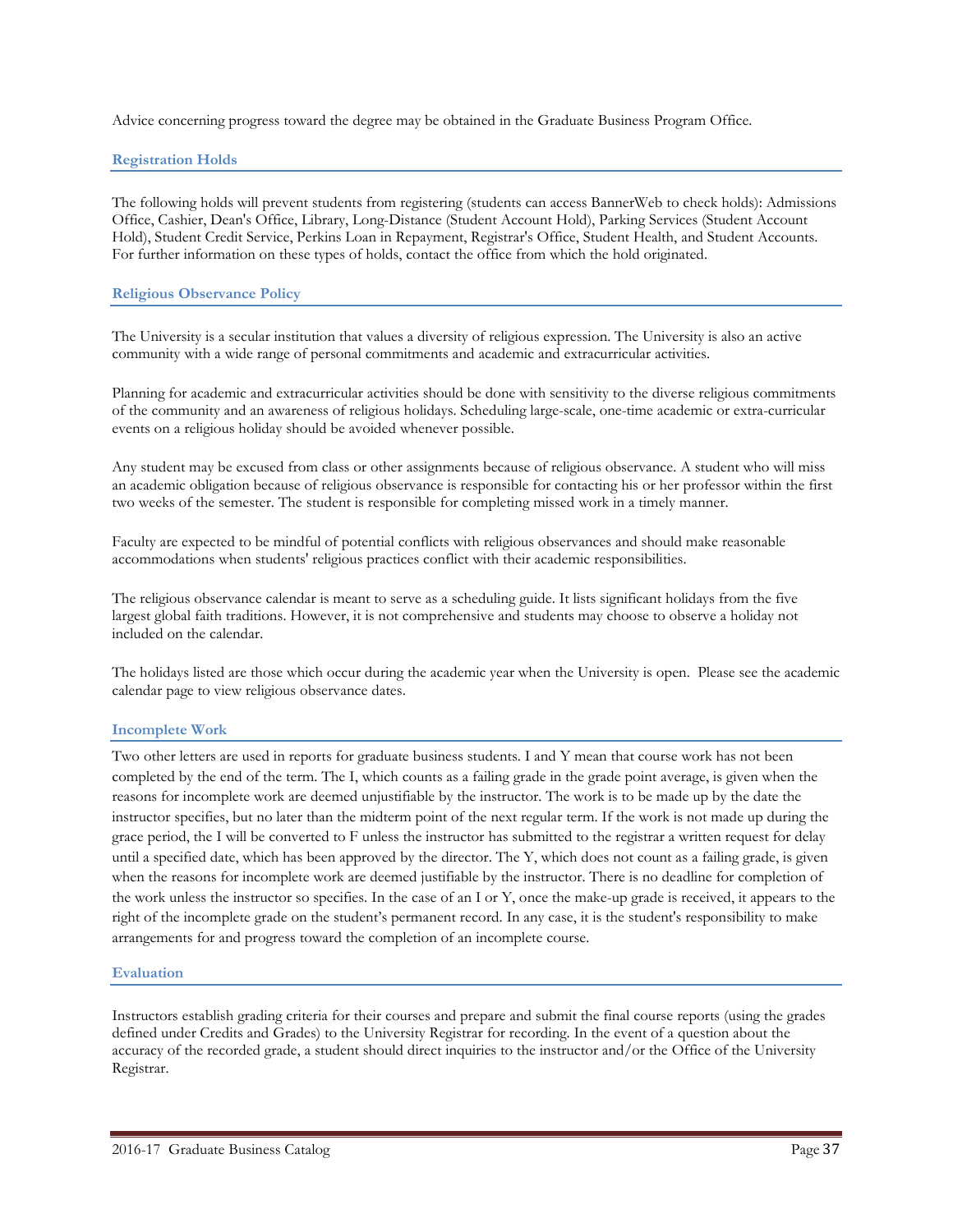It is recognized that each class and each student in a class has unique characteristics that the instructor alone is in the best position to evaluate; consequently, except in unusual circumstances, formal appeals concerning the evaluation on which a grade is based are not appropriate.

If unusual circumstances appear to have existed which could have affected the evaluation, the student should first bring the matter to the attention of the instructor (if available). If that informal inquiry is impossible, or if its results are disputed, the student may next bring the matter to the attention of the department chair and the instructor, jointly. In the event of continued dispute, the student may formally petition the dean of the student's school who, in consultation with department faculty, may present the matter to the appropriate academic council for a decision.

# **Withdrawal from the University**

Students who plan to withdraw from the University of Richmond must submit an official withdrawal letter to their Dean. The Dean's Office will notify the appropriate offices of the student's withdrawal from the University of Richmond including the actual withdrawal date.

# **MBA Program**

Graduate study in business administration at the University of Richmond is designed for professionals who hold an undergraduate degree. The MBA degree program is a decision-based course of study that provides students with the ability to advance to higher levels of management in all types of organizations.

The objectives of the MBA program are:

- To prepare students for career growth as they move through different organizations and industries
- To provide students with the knowledge and tools to deal with contemporary business challenges
- To provide an educational environment that allows students to interact with peers who work in a broad range of companies and industries
- To provide a classroom experience that encourages analysis, decision-making, and written and verbal communication

Key characteristics of the MBA program in the Robins School of Business:

- The school of business is among a select group of business schools that are fully accredited by the Association to Advance Collegiate Schools of Business (AACSB International). The University of Richmond also is accredited by the Commission on Colleges of the Southern Association of Colleges and Schools
- Outstanding facilities and teaching environment
- Class sizes of 15 to 25 students ensure a personal class environment
- Convenient location on the western outskirts of Richmond, with ease of parking close to the business school
- A wealth of data in our business information center
- An MBA faculty dedicated to quality teaching and to providing a real-world orientation to meet today's business challenges
- A student-centered approach to learning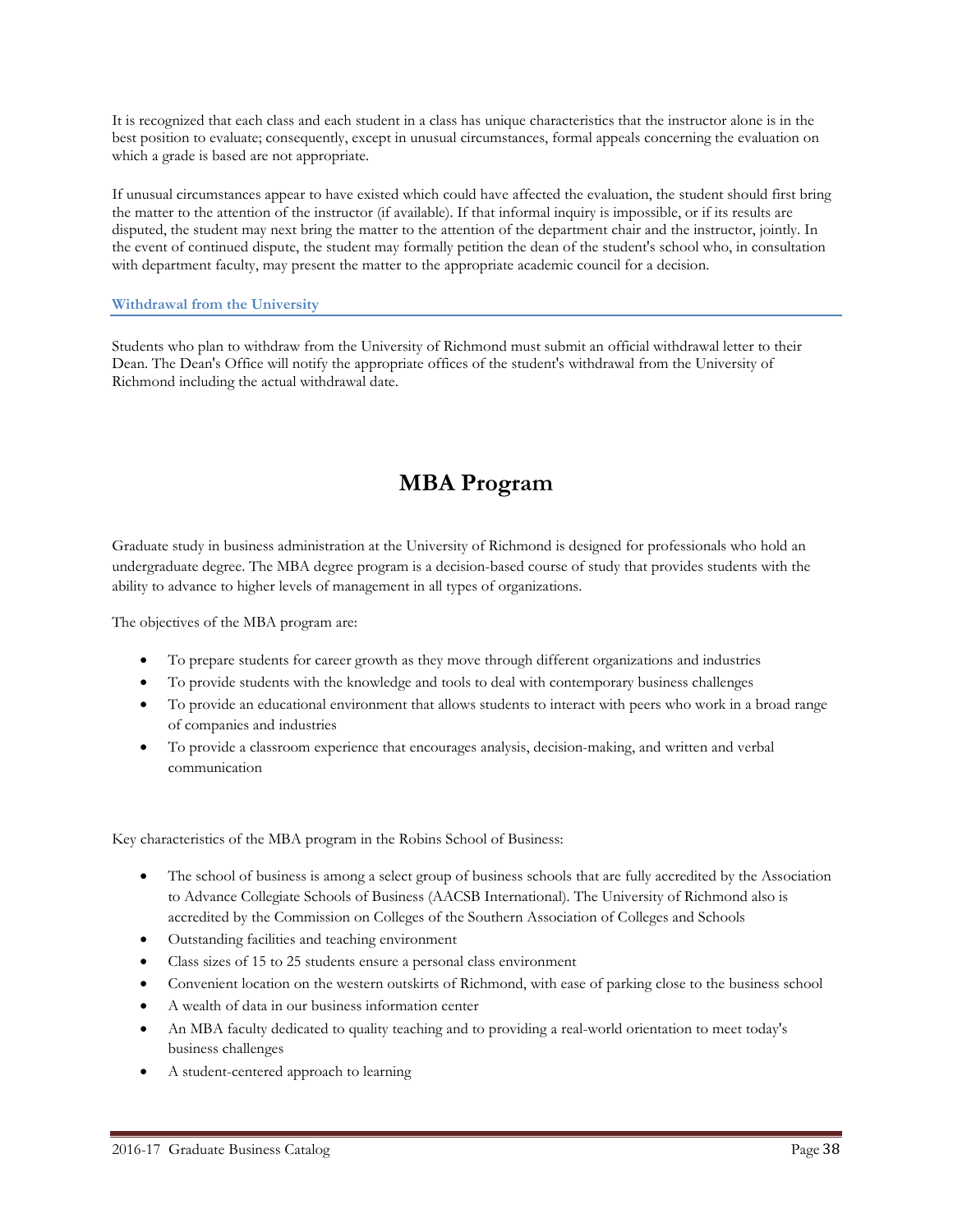# **Degree Requirements**

To qualify for the Master of Business Administration degree, a candidate must complete the curriculum satisfactorily, including the achievement of at least a 3.00 grade point average on all applicable coursework. Of the 45 required hours, the MBA candidate must complete at least 36 semester hours of applicable graduate-level coursework at the University of Richmond and must complete the curriculum requirements within five years of starting the program, unless amended by the graduate council.

To graduate, a student must file a degree application and participate in commencement. Degree applications must be filed in the Office of the University Registrar by the second Friday in September for the coming May or August commencement or by the first Friday in February for the coming December commencement. The graduate degree application form is available on BannerWeb under Student Services or in the Graduate Business Programs Office.

Degrees are awarded in person except by the decision of the University not to do so. A student who expects to graduate may request absentia status by explaining in writing the very unusual circumstance which prevents participation in the ceremony. This request must be received by the University Registrar no later than eight working days before the ceremony. The Registrar will notify the degree candidate of the status granted by the University. Unless approved as "absentia," a candidate for graduation who does not participate in the commencement ceremony does not graduate. Such a candidate may graduate at a later date by again filing a degree application and by following the appropriate commencement policy.

August and December degrees are conferred as of the date specified in the University calendar and diplomas are mailed to those qualified.

Note: No degree is conferred if the student's responsibilities to the University are in an unsatisfactory condition. Such responsibilities include financial and administrative matters such as, but not limited to, delinquent payments, parking fines, or overdue library books.

#### **Curriculum Program Options**

#### Option I: The MBA Program

The MBA program is designed to meet the needs of people holding responsible positions with Richmond-area business organizations and institutions, and who wish to continue their education on a part-time basis. Accordingly, all classes meet in the evening.

Option II: The JD/MBA Program

The JD/MBA program is offered through a reciprocal arrangement with the University of Richmond School of Law. A student may pursue a dual-degree program designed to provide its graduates with two degrees, the JD and the MBA, attesting to competency in both the law and in business administration. Because certain credits may count in both degree programs, the student pursuing this option may complete the JD and MBA degrees in less time than would be necessary to complete the two degrees independently.

#### **Courses and Curriculum**

The MBA degree program includes 21 courses ranging from 1 to 3 credits. The core curriculum totals 37 credits and includes 17 courses, many of which serve as prerequisites to other courses. In addition, students will complete 4 courses (8 credits) of electives.

The only course transfer credits that will be considered will be equivalent graduate business courses completed at an AACSB-accredited school. A maximum of nine credits may be transferred into the program. See Academic Procedures section for specifics on transfer credits.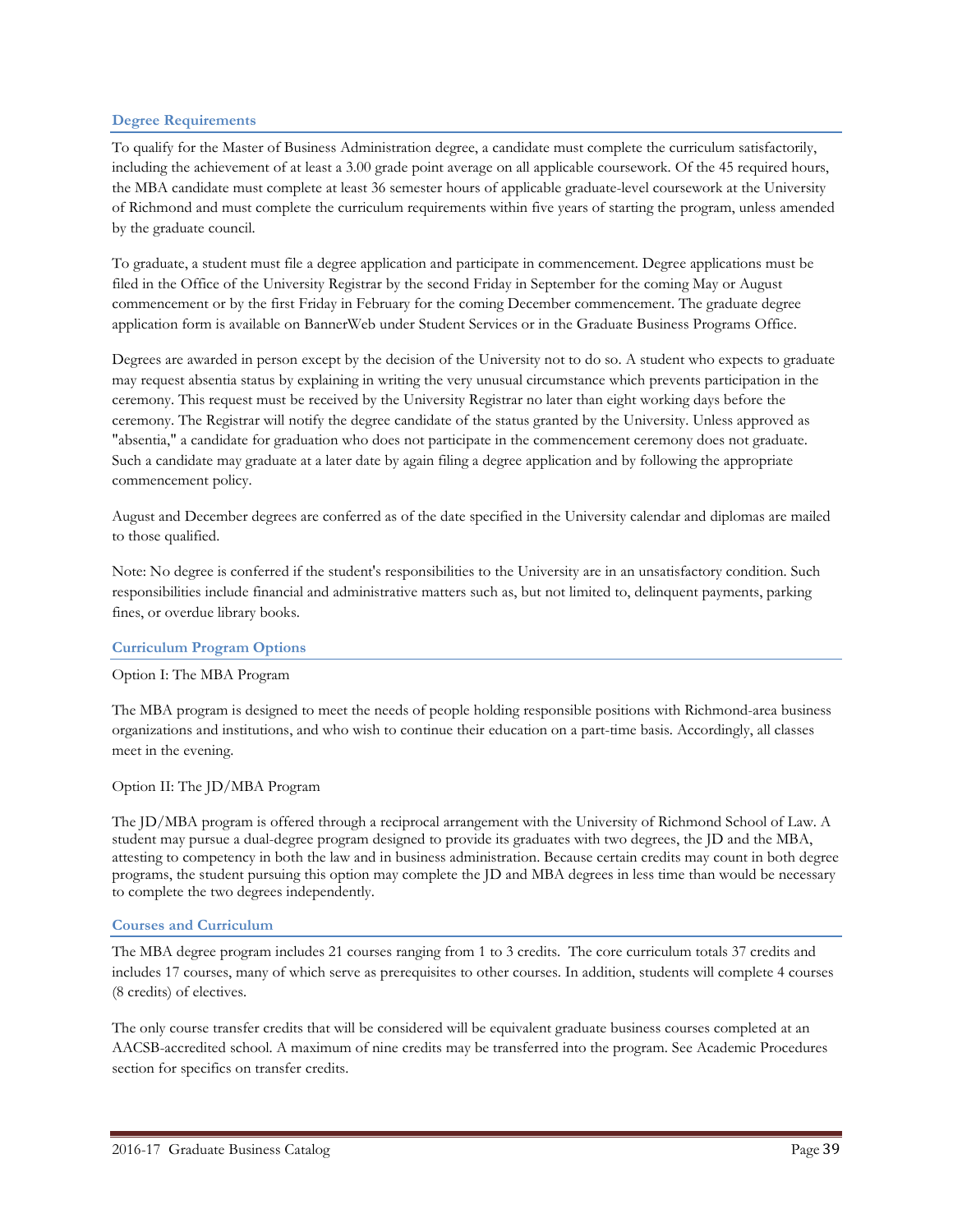Students who have a degree in accounting, economics, or another business subject may be exempt from taking the Core Course covering that subject. For example, a student with a degree in Finance may be exempt from MBA 510 Financial Management; a student with a degree in accounting may be exempt from MBA 501 Financial and Managerial Accounting. Under such circumstances, the student will be required to take elective course(s) to replace the credit hours of the Core Course from which the student is exempt. Written approval by the Director must be obtained in advance if a student desires to substitute elective coursework for a Core Course requirement.

# **Core Courses**

The satisfactory completion of 17 core courses is required. These courses form a common body of knowledge of business administration. The core courses are:

- MBA 500 Opening Residency
- MBA 501 Accounting for Managers
- MBA 504 Statistical Analysis for Business
- MBA 506 Economics for Managers
- MBA 508 Social, Ethical, and Legal Issues in Business
- MBA 510 Financial Management
- MBA 520 Marketing Management
- MBA 530 Organizational Behavior
- MBA 540 Operations Management
- MBA 555 Analytics and Information
- MBA 561 Principles of Business Communication
- MBA 570 Global Environment of Business/International Residency
- MBA 580 Strategic Management
- MBA 591 Capstone Project: Scope
- MBA 592 Capstone Project: Analysis
- MBA 593 Capstone Project: Recommendations and Conclusion

# **Four Elective Courses**

The four elective courses, each of 2 or 3 credit hours, provide an opportunity for students to further skills and knowledge in areas of personal interest.

# **JD/MBA Curriculum Requirements**

JD/MBA students normally substitute four law school elective courses for the MBA elective courses, and two courses (MBA 508 and MBA 561) are waived from their degree requirements. More details and suggested curricula are available in the dean's office of each school. Students who are pursuing the combined JD/MBA program and who complete the JD degree before the MBA degree must satisfy the MBA degree requirements within one year of completing the JD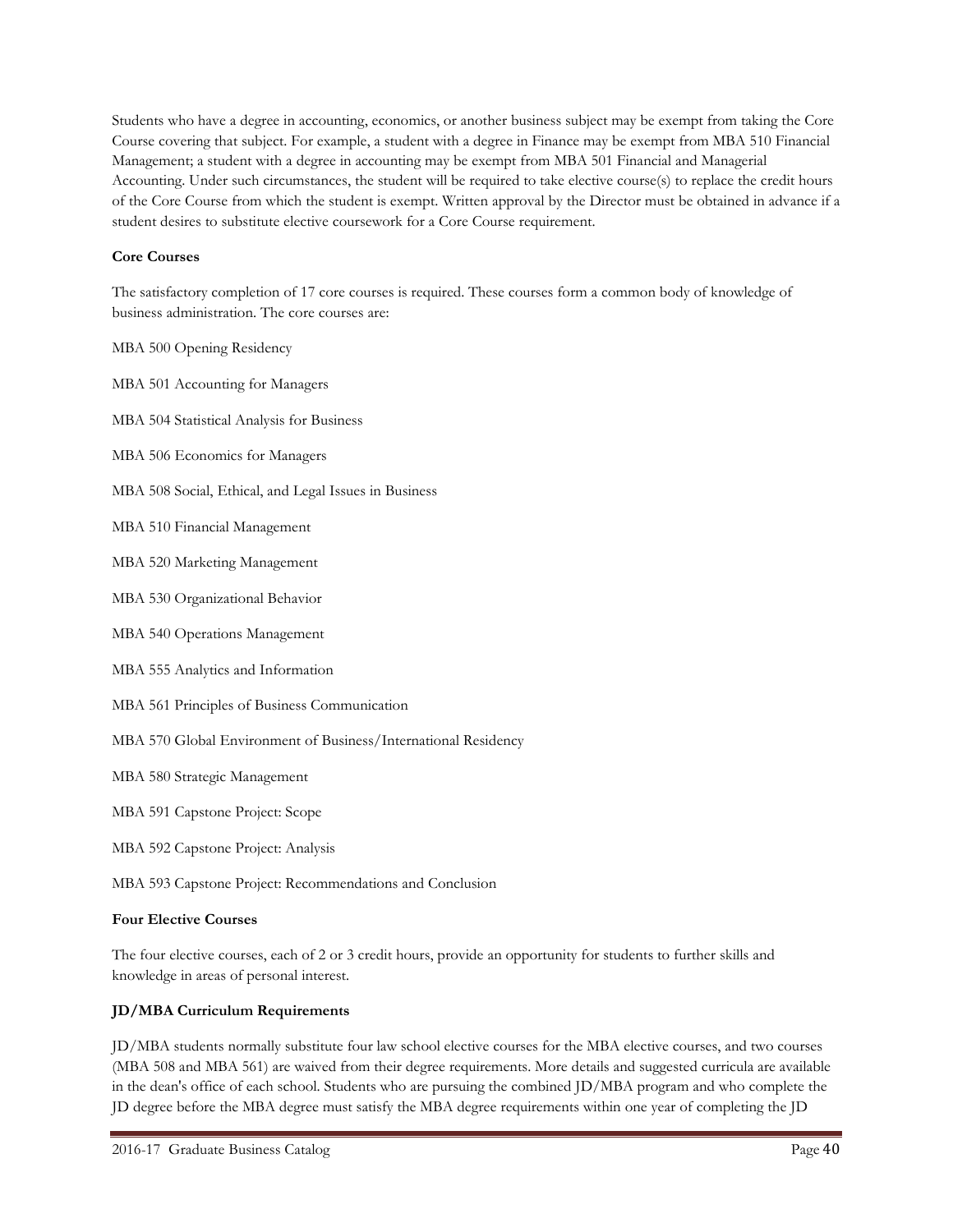requirements. Further, the requirements for both degrees must be completed within five years of the starting date of the degree program, JD or MBA, in which the students first enrolled.

#### **Courses**

MBA 500 Opening Residency Semester hours: 2 Description

The objectives of the opening residency are to develop esprit de corps among all participants; to give the participants concrete, take-away knowledge; and to set the appropriate expectations about effort, quality, and cooperation. To accomplish these goals students analyze a "live case" on a topic of relevant strategic importance. The residency ends with a case competition among the student teams, judged by University faculty and selected executives from the case company on both content and presentation quality. As part of the residency, participants are introduced to the goals, expectations, and methods that are used throughout the program, including case analysis methods and business research and analysis skills **Prerequisites** 

Departmental approval required.

MBA 501 Accounting for Managers

Semester hours: 3

Description

Integrates financial and managerial accounting topics with corporate governance issues to demonstrate how various stakeholder groups use accounting information to make decisions. These stakeholders include managers, board members, investors, creditors, and government regulators. Our focus is interpreting accounting information, rather than creating it. Topics include interpreting the income statement, balance sheet, and statement of cash flows, the implications of cost structure, planning, performance evaluation, and management responsibility for internal control over financial statement information. Mastery of pre-course instruction in accounting is assumed when the course begins.

MBA 504 Statistical Analysis for Business

Semester hours: 2

Description

Addresses the theory, methodology, and application of statistics to contemporary business problems. Topics include descriptive statistics, probability theory, discrete and continuous distributions, one- and two-population statistical inference, analysis of variance, correlation, regression, and selected other topics.

MBA 506 Economics for Managers

Semester hours: 3

Description

Examines fundamentals of macroeconomics and international economics, including analysis of business cycles and macroeconomic policy. Explores economic methodologies to solve business-oriented problems, with a focus on the role that economic analysis plays in the decision process.

MBA 508 Social, Ethical, and Legal Issues in Business Semester hours: 2 **Description** Examines the theory and practice of law and ethics in the context of economic and other organizational interactions. Discussion will center on engagements between organizations, their stakeholders and society at large. Topics include human rights, labor issues, the natural environment, international laws and norms, and cultural relativism among others.

MBA 509 Selected Topics in Economics Semester hours: 2 **Prerequisites** MBA 506

MBA 510 Financial Management Semester hours: 3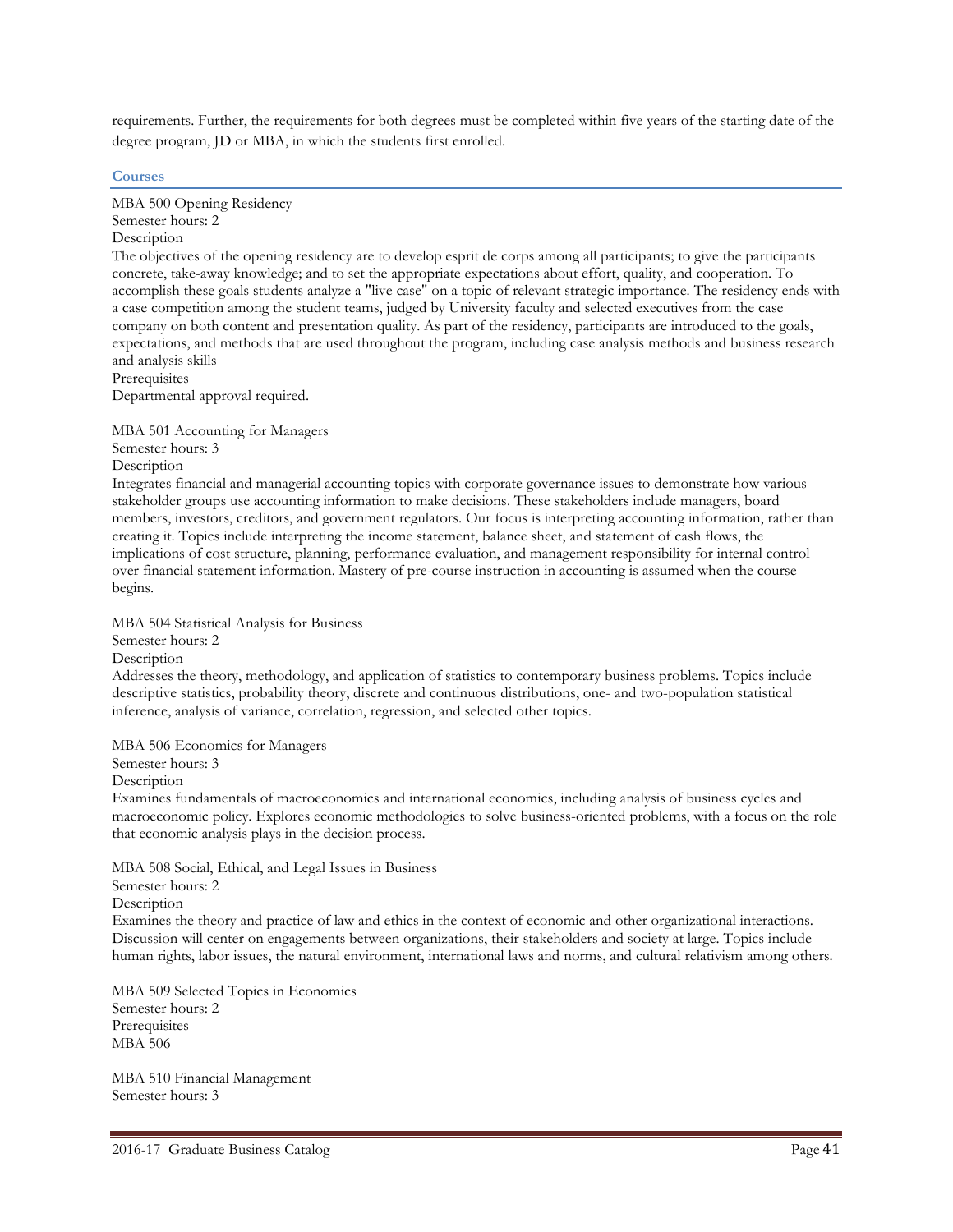#### Description

Financial management techniques, policies, and theory are discussed via case studies and problem-scenario analysis. Policies and strategies for current and longterm assets, working capital, total capitalization, and profit distribution presented in the context of share price maximization. Multinational considerations, leasing, risk analysis, project evaluation, and cost of capital are specifically addressed.

MBA 512 Investments Semester hours: 2 **Description** Covers the structure, trading, and valuation of financial instruments in dynamic competitive markets. Both money markets and capital markets are examined with an emphasis on longer-term investing. Uses a blend of theoretical and practical approaches to investment strategies. Specific topics include market efficiency, yield and rate of return analysis, risk measurement, asset pricing theory, portfolio theory, valuation models, futures, and derivative contracts. **Prerequisites** MBA 510

MBA 514 Global Financial Management

Semester hours: 2

Description

Tools and concepts used to identify and analyze risks in dynamic international financial markets are addressed. Designed in three modules. The first module provides a foundation in currency valuation, currency markets, parity theories, and balance of payments phenomena. The second module examines hedging concepts and practices. Applications of forward, future, option, and swap contracts are emphasized. The last module focuses on different approaches to the management of transaction, translation, and operating exposures of a firm. Case studies are employed as integrating exercises.

Prerequisites MBA 510

MBA 517 Selected Topics in Accounting Semester hours: 2 **Prerequisites** MBA 501

MBA 519 Selected Topics in Finance Semester hours: 2 Prerequisites MBA 510

MBA 520 Marketing Management Semester hours: 3 Description

An intensive study of the marketing process in advanced market economies concerning the environment within which marketing decisions are made. Areas of concentration: consumer wants; motivation and purchasing power; structure of distribution; product service market offerings; a global approach; and management of the firms marketing effort. Strategic decisions of the marketing mix variables applied to both service and manufacturing companies of various sizes. Lectures and the case analysis method are used to integrate the student's marketing background.

MBA 529 Selected Topics in Marketing Semester hours: 2 Prerequisites MBA 520

MBA 530 Organizational Behavior Semester hours: 2 **Description** Analysis of workplace behaviors and organizational psychology as they relate to the management of employees, teams, and other key organizational constituents. Understanding of basic management issues such as motivation, individual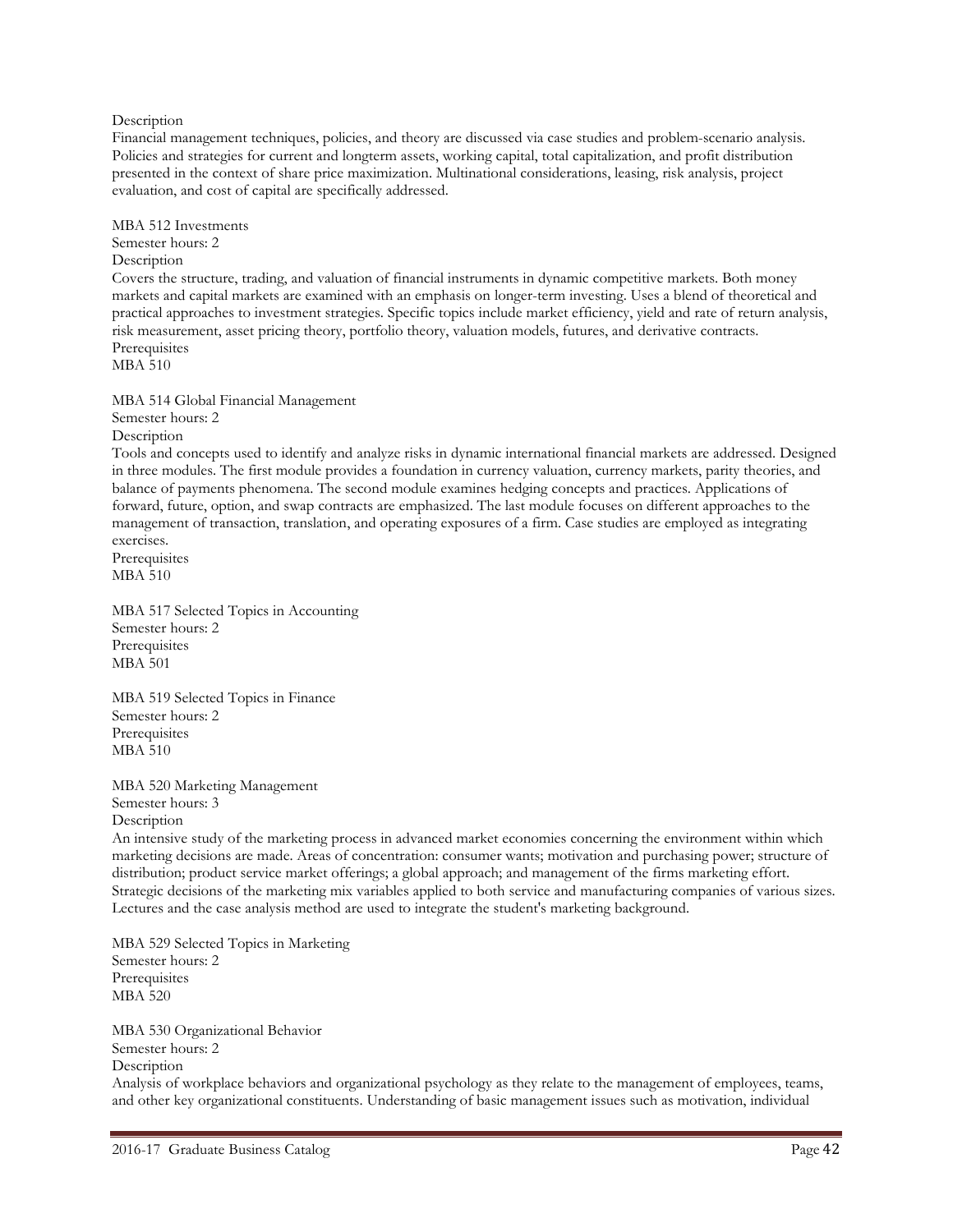differences, leadership, teams, and managing change, provides students with a foundation needed for enhancing individual and team performance and attitudes at work.

MBA 532 Mergers and Acquisitions Semester hours: 2

Description

Explores how mergers and acquisitions can achieve the strategic growth objectives of a corporation. The issues raised in merger and acquisition decisions are addressed, specifically (1) negotiation strategies, (2) valuation analysis, (3) strategic fit, (4) effects of competitive bidding, and (5) problems with post-acquisition integration. The alternative mechanisms for corporate diversification such as joint and internal ventures also are explored. **Prerequisites** MBA 510

MBA 534 Negotiations Semester hours: 2 **Description** Multidisciplinary study of concepts related to bargaining and negotiations. Situations involving interpersonal behavior and group conflict will be examined using research findings from several disciplines. Prerequisites MBA 530

MBA 539 Selected Topics in Management Semester hours: 2 Prerequisites MBA 530

MBA 540 Operations Management Semester hours: 3

**Description** 

The systematic direction and control of the process that transforms inputs into finished goods or services. It emphasizes the concepts and analytical methods that are used in understanding the management of the firm's operations. **Prerequisites** MBA 504

MBA 555 Analytics and Information Semester hours: 3 Description

The purpose of the course is to provide the knowledge, skills, and abilities needed to manipulate very large data sets, analyze complex business problems, and develop evidence-based recommendations to improve firm performance. Students will work with relational database and spreadsheet software to import, structure, cleanse, transform, filter, and analyze data. You will also learn to integrate data from a variety of sources and utilize visualization software to graphically communicate analytical results.

Prerequisites MBA 504

MBA 561 Principles of Business Communication Semester hours: 2 Description

Practical learning experience designed to sharpen written and oral communications skills. The course addresses various forms of written communications designed to inform, convince, and persuade: professionalism of written communications, communications planning, and the appropriateness of various written media for conveying information. The course emphasizes oral communications in organizations: planning and professional execution of various types of oral communications, message reinforcement, executive presence, use of humor, crisis communications, best practices for conference calls and face-to-face meetings, the art of asking questions, and communicating difficult messages.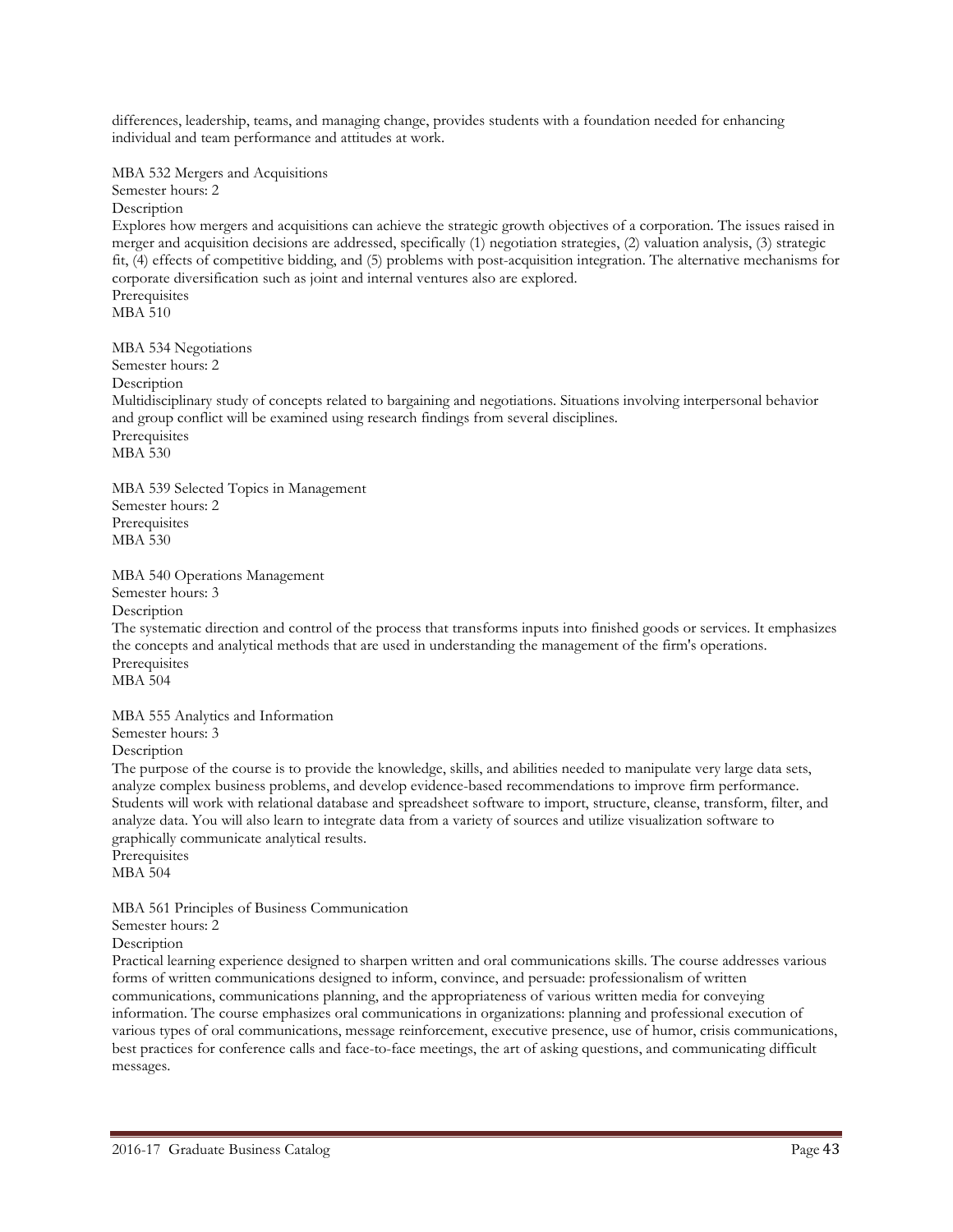MBA 570 Global Environment of Business/ International Residency

Semester hours: 3

Description

An intensive, in-depth experience designed to enhance understanding of a country or region and the unique issues that it faces. The residency will consist of travel abroad and discussions with local business people, academics, politicians, and civil servants, coupled with visits to other local operations to enhance this understanding. In addition, there will be a project relating to a relevant company or institution to be completed by students upon their return to the U.S. The project will begin prior to departure, developed during the residency, and completed after the residency. A presentation of the final project report is required.

**Prerequisites** MBA 501, MBA 506, 510, and 520.

MBA 580 Strategic Management

Semester hours: 3

**Description** 

Examines strategic alternatives and choices to be made by companies in light of opportunities and threats within the external environment. Also examines how companies should create core competencies to enhance the strategic choice and to create sustainable competitive advantage. Different levels of strategic management are emphasized. Prerequisites

MBA 510 and MBA 520

MBA 587 Independent Study Semester hours: 2 or 3

MBA 591 Capstone Project: Scope Semester hours: 1

Description

A field-based course in which students, under the direction of a faculty member, articulate and appropriately scope a strategic challenge facing a host organization. The course builds on principles taught in MBA 580 (Strategic Management). Please note: Students will register for MBA 591 during the same semester they are enrolled in MBA 580. **Prerequisites** 

MBA 501, MBA 504, MBA 506, MBA 510, and MBA 520. Co-requisite MBA 580. Departmental approval required.

MBA 592 Capstone Project: Analysis, Insights and Recommendations

Semester hours: 1

**Description** 

A field-based course in which students, under the direction of a faculty member, conduct quantitative and qualitative analyses to gain insight about possible solutions to a strategic challenge facing a host organization. Students will make strategic recommendations based on insights developed during analysis. The course builds on principles taught in MBA 555 (Analytics & Information). Please note: Students will register for MBA 592 during the same semester they are enrolled in MBA 555.

Prerequisites

MBA 591. Co-requisite MBA 555.

MBA 593 Capstone Project: Recommendations and Conclusion

Semester hours: 1

Description

A field-based course in which students, under the direction of an advisor, create recommendations to address a strategic challenge facing a host organization. Students will be required to present recommendations both orally and in writing. In addition to recommendations, students will present an implementation plan, implications of their recommendations for the host organization, and future projects the organization should pursue.

**Prerequisites** MBA 592.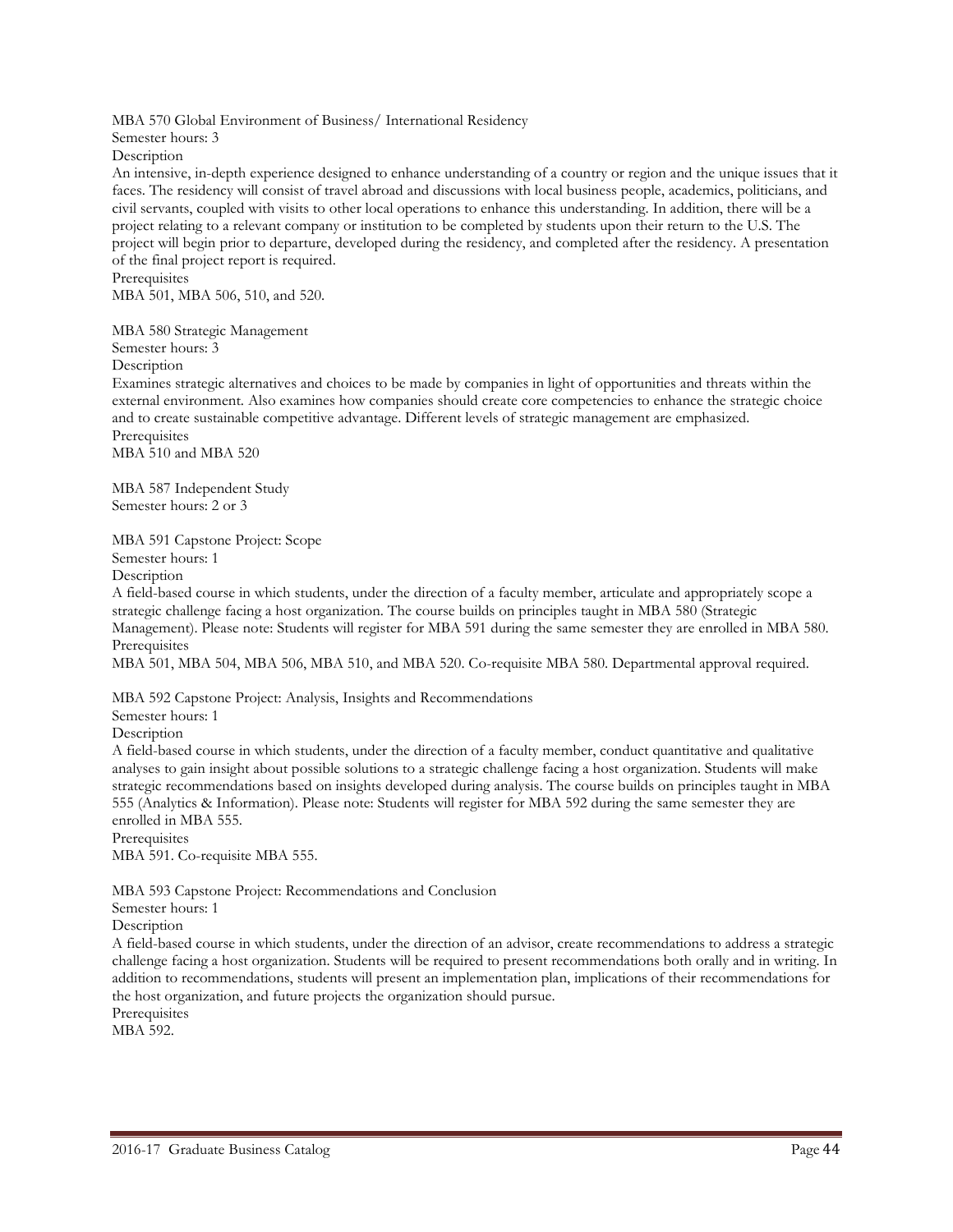# **Directory**

# **2016-17 Board of Trustees**

Stephen J. Aronson North Salem, New York

R. Lewis Boggs Richmond, Virginia

Alan W. Breed Greenwich, Connecticut

Ronald A. Crutcher Richmond, Virginia

James C. Davis Cockeysville, Maryland

Timothy W. Finchem Ponte Vedra Beach, Florida

Roger L. Gregory Richmond, Virginia

H. Hiter Harris III Richmond, Virginia

Joseph P. Jangro Ponte Vedra Beach, Florida

Jeffrey M. Lacker Richmond, Virginia

Herbert H. McDade III Rye, New York

William H. McLean Wilmette, Illinois

Leland D. Melvin Lynchburg, Virginia

Louis W. Moelchert, Jr. Richmond, Virginia

S. D. Roberts Moore Roanoke, Virginia

S. Georgia Nugent New York, New York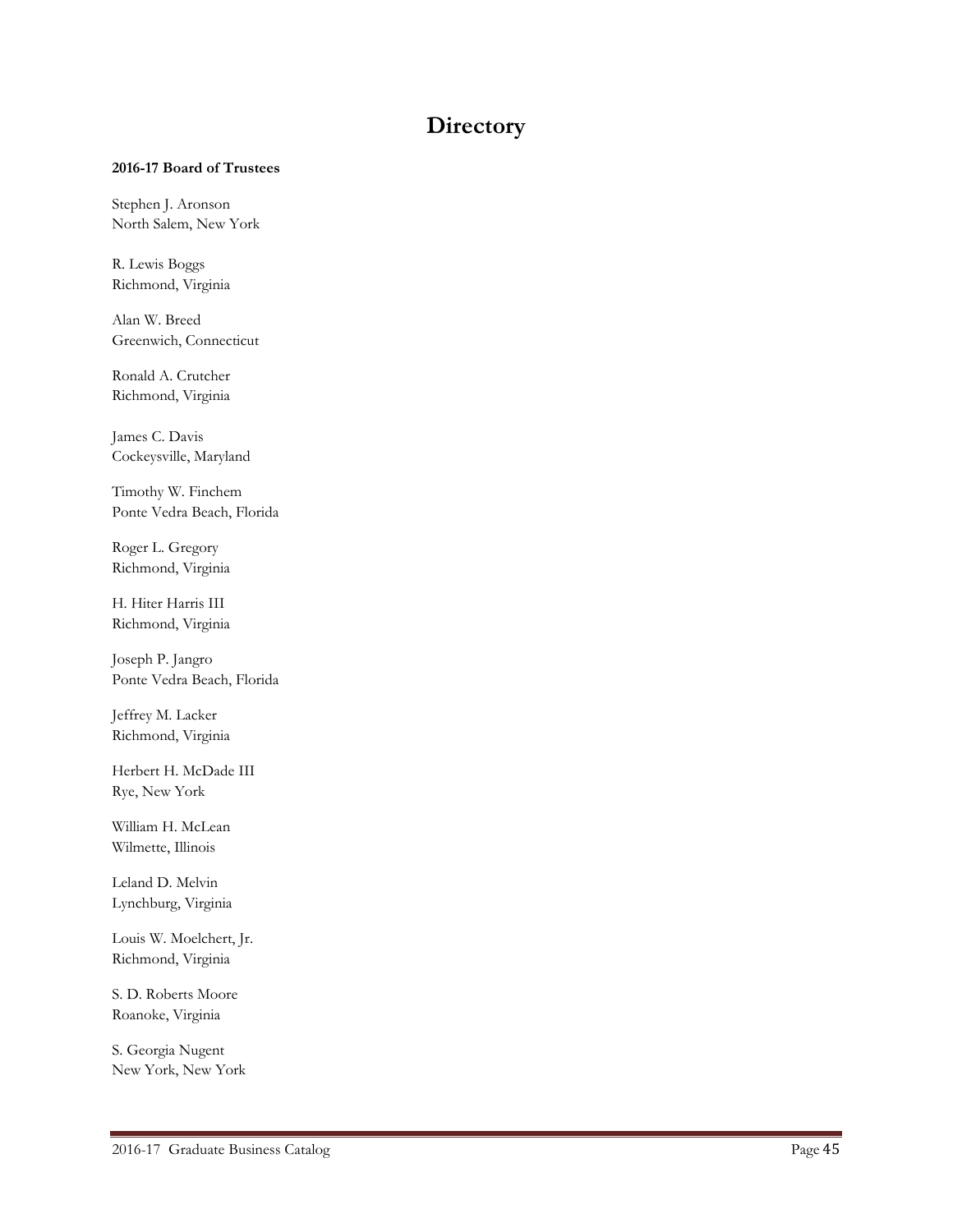Karen G. O'Maley Cincinnati, Ohio

Paul B. Queally New Canaan, Connecticut

Susan Gunn Quisenberry Richmond, Virginia

Robert E. Rigsby Richmond, Virginia

Gregory S. Rogowski Ponte Vedra Beach, Florida

Patricia L. Rowland Glen Ellyn, Illinois

Leonard W. Sandridge, Jr. Charlottesville, Virginia

Suzanne F. Thomas Aylett, Virginia

Michael P. Walrath Oyster Bay, New York

Allison P. Weinstein Richmond, Virginia

# **Trustees Emeriti**

Waldo M. Abbot Greenwich, Connecticut

Austin Brockenbrough III Richmond, Virginia

Dale P. Brown Naples, Florida

Robert L. Burrus, Jr. Richmond, Virginia

Martha A. Carpenter Charlottesville, Virginia

Otis D. Coston, Jr. McLean, Virginia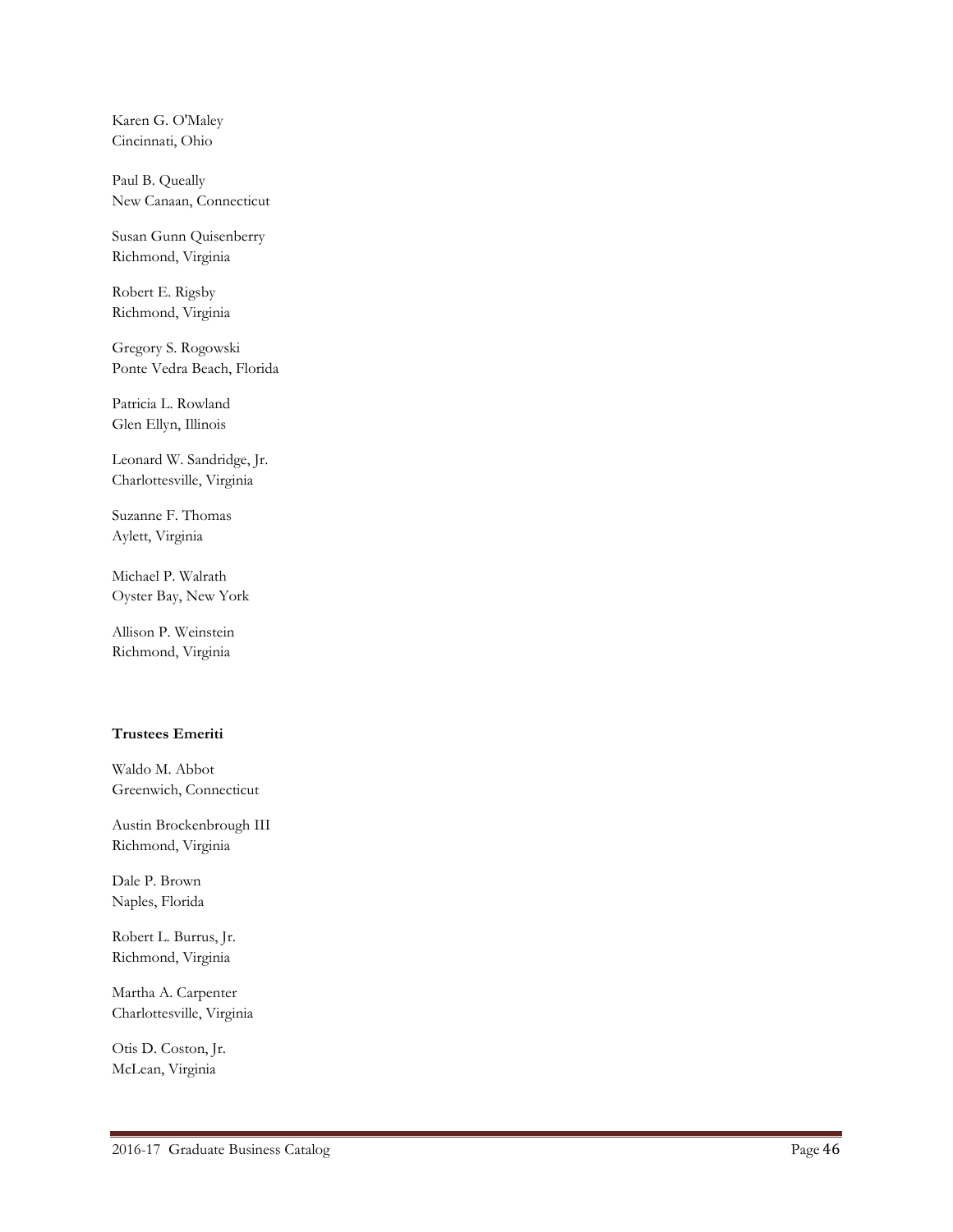Kevin M. Cox Johns Island, South Carolina

John R. Davis, Jr. Glen Allen, Virginia

F. Amanda DeBusk Potomac, Maryland

Ed Eskandarian Boston, Massachusetts

Floyd D. Gottwald, Jr. Richmond, Virginia

Susan M. Humphreville Los Angeles, California

Robert S. Jepson, Jr. Savannah, Georgia

Richard S. Johnson Richmond, Virginia

Allen B. King Richmond, Virginia

Robert C. King, Sr. Richmond, Virginia

Stephen J. Kneeley Malvern, Pennsylvania

Charles A. Ledsinger, Jr. Bethesda, Maryland

Thomas C. Leggett Halifax, Virginia

Stephen M. Lessing Cold Spring Harbor, New York

Daniel J. Ludeman St. Louis, Missouri

Lawrence C. Marsh New York, New York

Janice R. Moor e Deltaville, Virginia

Dennis A. Pryor Manakin -Sabot, Virginia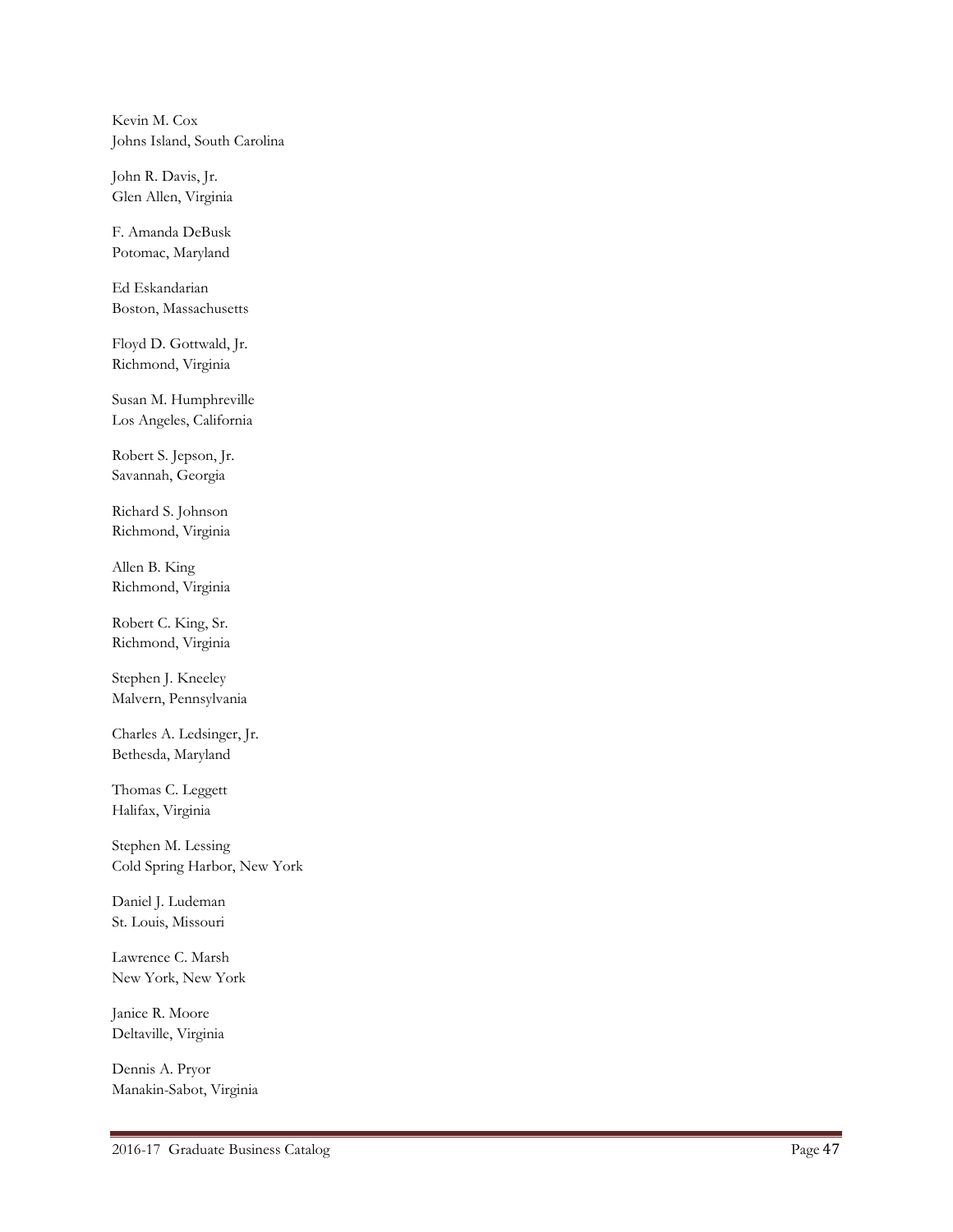Claire M. Rosenbaum Richmond, Virginia

Guy A. Ross Key West, Florida

Michael S. Segal Pacific Palisades, California

Jeremiah J. Sheehan Vero Beach, Florida

Frederick P. Stamp, Jr. Wheeling, West Virginia

Charles W. Sweet, Jr. Barrington, Illinois

Fred T. Tattersall Vero Beach, Florida

George W. Wellde, Jr. New York, New York

Elaine J. Yeatts Richmond, Virginia

#### **Administration**

#### **The University**

Ronald A. Crutcher, President Jaquelyn S. Fetrow, Vice President and Provost Stephen D. Bisese, Vice President, Student Development Ann Lloyd Breeden, Secretary to the Board of Trustees Keith A. Gill, Director of Athletics Thomas C. Gutenberger, Vice President, Advancement David B. Hale, Vice President, Business and Finance Bryn Bagby Taylor, Interim Chaplain to the University Carolyn R. Martin, Executive Assistant to the President Keith W. McIntosh, Vice President and Chief Information Officer, Information Services Lorraine G. Schuyler, Chief of Staff Shannon E. Sinclair, General Counsel Stephanie Dupaul, Vice President, Enrollment Management

#### **University Deans**

Nancy Bagranoff, Dean, Robins School of Business Joseph R. Boehman, Dean, Richmond College Martha Merritt, Dean and Weinstein Chair, International Education Maria Reinoso Genoni, Dean, Westhampton College Jamelle S. Wilson, Dean, School of Professional and Continuing Studies Sandra J. Peart, Dean, Jepson School of Leadership Studies Wendy Collins Perdue, Dean, Richmond School of Law Patrice Rankine, Dean, School of Arts and Sciences Gil Villanueva, Assistant Vice President and Dean of Admission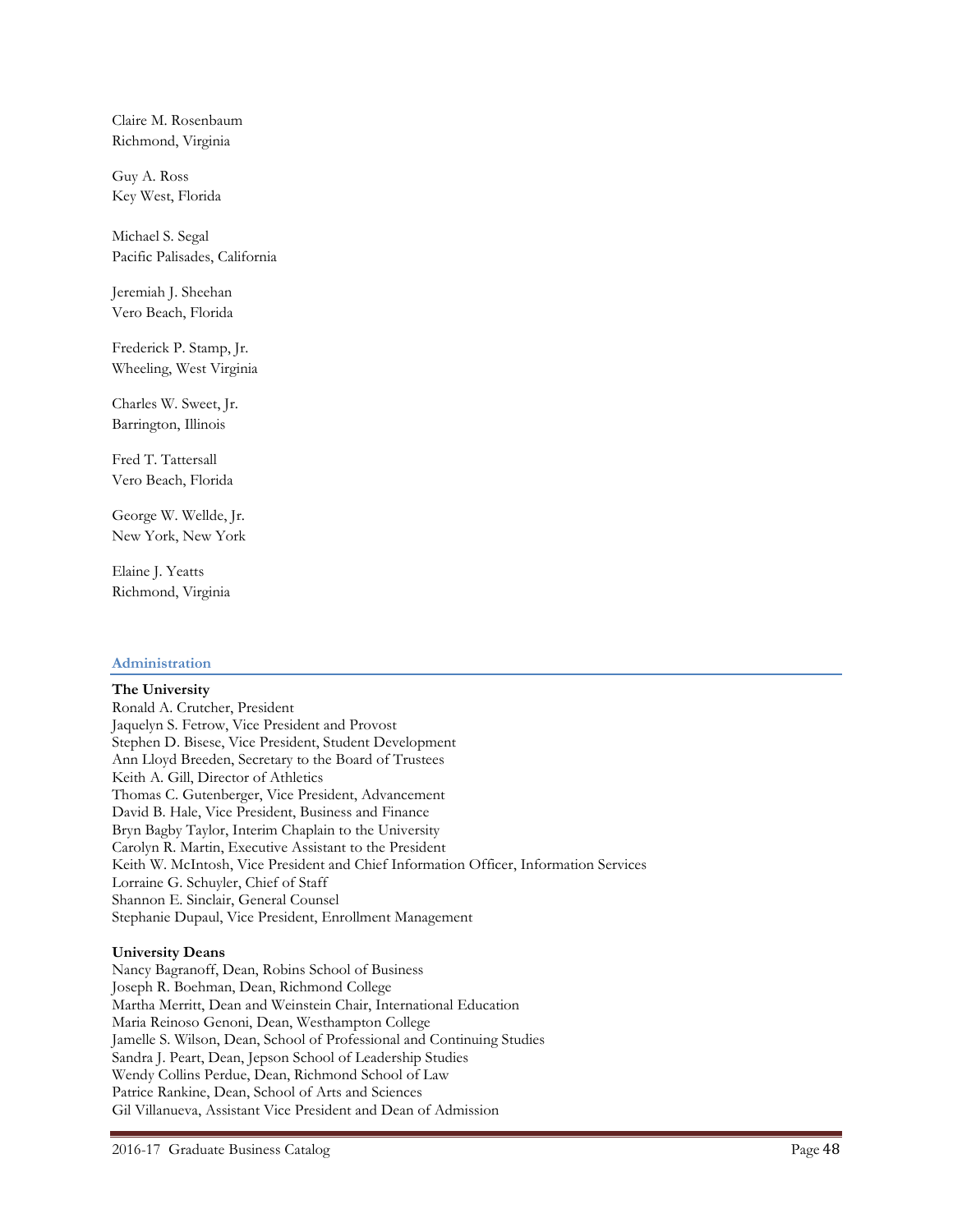Susan D. Breeden, University Registrar Kevin Butterfield, University Librarian

#### **Academic Associates**

Benjamin Broening, Associate Dean, School of Arts and Sciences Patricia J. Brown, Associate Dean, School of Professional and Continuing Studies Thomas J. Cosse, Associate Dean for International Programming, The E. Claiborne Robins School of Business Richard S. Coughlan, Associate Dean and Director, The Richard S. Reynolds Graduate School, The E. Claiborne Robins School of Business Della Dumbaugh, Associate Dean, School of Arts and Sciences Elisabeth Gruner Associate Dean, School of Arts and Sciences David E. Kitchen, Associate Dean, School of Professional and Continuing Studies Jim Monks, Associate Dean for Undergraduate Business Programs, The E. Claiborne Robins School of Business Terry L. Price Associate Dean for Academic Affairs, Jepson School of Leadership Studies Ellen M. Walk, Associate Dean, School of Professional and Continuing Studies

#### **Faculty of the Robins School of Business**

The year given designates the year of appointment. The year with () is the year of first appointment.

Alexander, Maura H., Visiting Instructor of Finance 2016 BA (Tulane University), MBA (New York University)

Arnold, Thomas M., Professor of Finance, Joseph A. Jennings Chair in Business ; 2003 B.A. (LaSalle University), M.S. (Temple University), Ph.D. (University of Georgia)

Ashworth, D. Neil, Professor of Management; 1981 B.B.A. (University of Kentucky), M.Com. (University of Richmond), M.B.A., Ph.D. (University of South Carolina)

Austin, Ashley A., Assistant Professor of Accounting 2016 BS, MS (University of Virginia), PhD (University of Georgia)

Bagranoff, Nancy A., Dean and Professor; 2010 B.S., (The Ohio State University), M.S., (Syracuse University), D.B.A., (The George Washington University)

Bergman, William H., Instructor of Marketing; 2009 B.A. (University of Oklahoma), M.B.A. (Southern Methodist University)

Bosse, Douglas A., Associate Professor of Management; 2006 B.S. (Miami University), M.B.A., Ph.D. (Ohio State University)

Carlson, Jeffrey, Assistant Professor of Marketing; 2014 B.A. (West Virginia Wesleyan College), M.A. (Purdue University), Ph. D. (University of Connecticut)

Clikeman, Paul M., Associate Professor of Accounting; 1995 B.S. (Valparaiso University), M.B.A. (University of Chicago), Ph.D. (University of Wisconsin)

Cohen, Susan L., Assistant Professor of Management; (2013) 2014 B.A. (University of Michigan), M.M.G.T. (Northwestern University), Ph.D. (University of North Carolina at Chapel Hill)

Conover, C. Mitchell, Associate Professor of Finance; 2000 B.A. (University of Maryland), M.B.A. (East Carolina University), Ph.D. (Florida State University)

Cosse, Thomas J., Associate Dean for International Business Programs and Professor of Marketing and International Business Studies;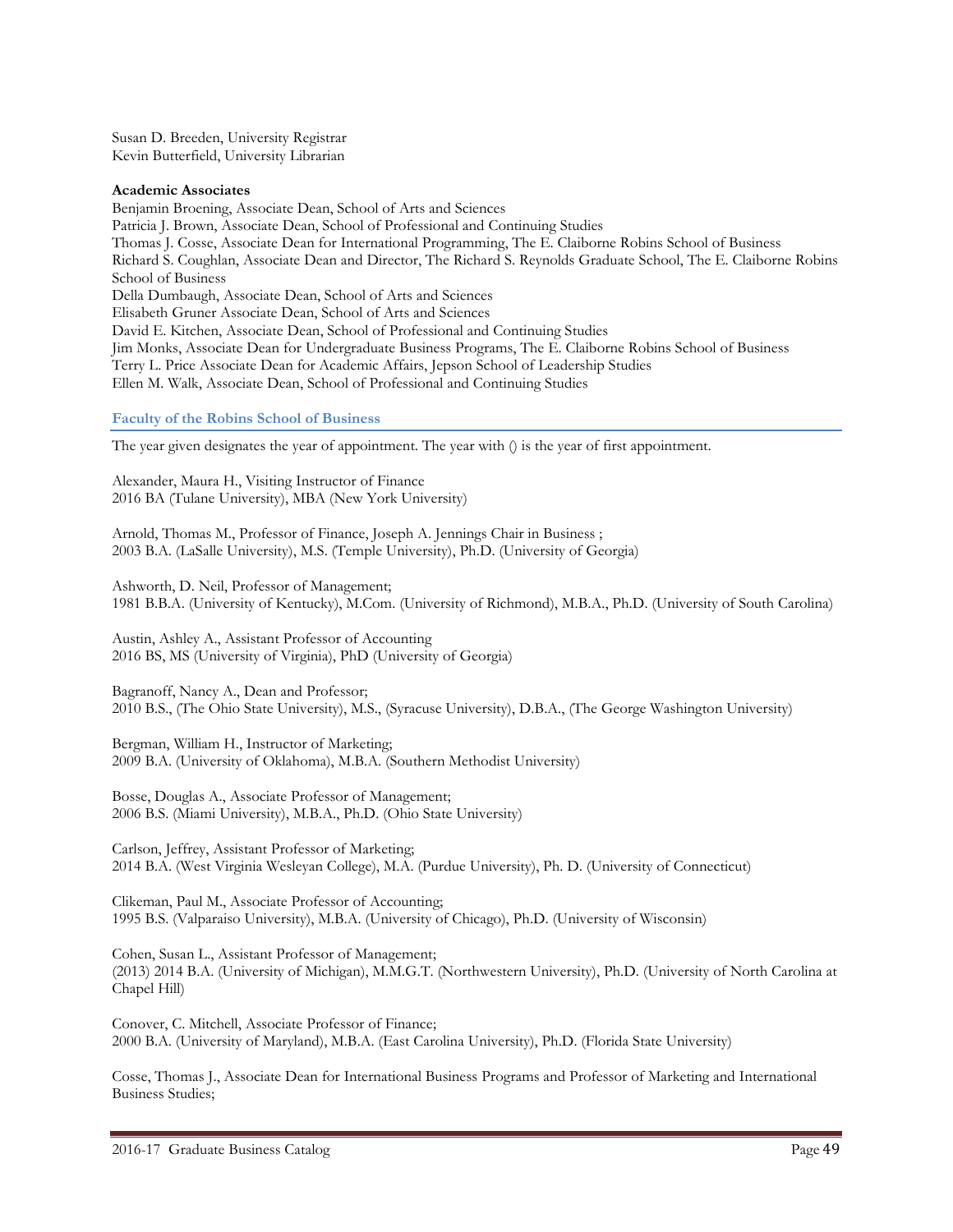1975 B.S.B.A. (University of Southwestern Louisiana), M.B.A., Ph.D. (University of Arkansas)

Coughlan, Richard S., Associate Professor of Management; 1998 B.S. (University of Virginia), M.B.A, M.S., PhD. (University of Arizona)

Craft, Erik D., Associate Professor of Economics; 1994 B.A. (St. Lawrence University), M.A., Ph.D. (University of Chicago)

Croushore, Dean D., Professor of Economics, Department Chair and the Rigsby Fellow in Economics; 2003 A.B. (Ohio University), M.A., Ph.D. (Ohio State University)

Cruz, Kevin S., Assistant Professor of Management 2015 AA (St. Petersburg College), BS (University of South Florida), PhD (University of Pittsburgh)

Curtis, Chadwick C., Assistant Professor of Economics; 2012 B.A. (Northern Michigan University), M.A., Ph.D. (University of Notre Dame)

Dolan, Robert C., Professor of Economics; 1980 B.A. (Hobart College), M.S., Ph.D. (Rutgers University)

Earl, John H. Jr., Associate Professor of Finance and Department Chair; 1981 B.B.A., M.S.B.A. (University of Massachusetts at Amherst), Ph.D. (Arizona State University)

Eynan, Amit, Professor of Management and Department Chair,; 2003 B.S., M.S. (Technion-Israel Institute of Technology, Haifa, Israel), M.S., Ph.D. (Washington University in St. Louis)

Fishe, Raymond P. H., Professor of Finance and the Patricia A. and George W. Wellde, Jr. Distinguished Chair in Finance; 2003 B.S.B.A., Ph.D. (University of Florida)

Geiger, Marshall A., Professor of Accounting and the CSX Chair in Management and Accounting; 2000 B.S.B.A. (Bloomsburg University of Pennsylvania), M.S., Ph.D. (Pennsylvania State University)

Hamilton, Timothy, Assistant Professor of Economics; (2012) 2013 B.S. (Bentley College), Ph.D. (North Carolina State University)

Hanson, Sara K., Assistant Professor of Marketing 2016 BA (Boise State University), MS, PhD (University of Oregon)

Harrison, Jeffrey S., Professor of Management and the W. David Robbins Chair in Strategic Management; 2004 B.S. (Brigham Young University), M.B.A., Ph.D. (University of Utah)

Heinicke, Craig W., Visiting Professor of Economics; 2007 B.A. (SUNY College at Purchase), M.A., Ph.D. (University of Toronto)

Ho, Violet Tzu Wei, Associate Professor of Management; 2009 BAcc (Nanyang Technological University, Singapore), M.S., Ph.D. (Carnegie Mellon University)

Hoyle, Joe Ben, Associate Professor of Accounting; 1979 B.A. (Duke), M.A. (Appalachian State University), C.P.A.

Johnson, Erik B., Assistant Professor of Economics 2015 BS (Northern Michigan University), MA, PhD (University of Colorado - Boulder)

Kukar-Kinney, Monika, Professor of Marketing, Department Chair, and; The F. Carlyle Tiller Chair in Business 2003 B.A. (University of Ljubljana, Slovenia), M.S., Ph.D. (Indiana University)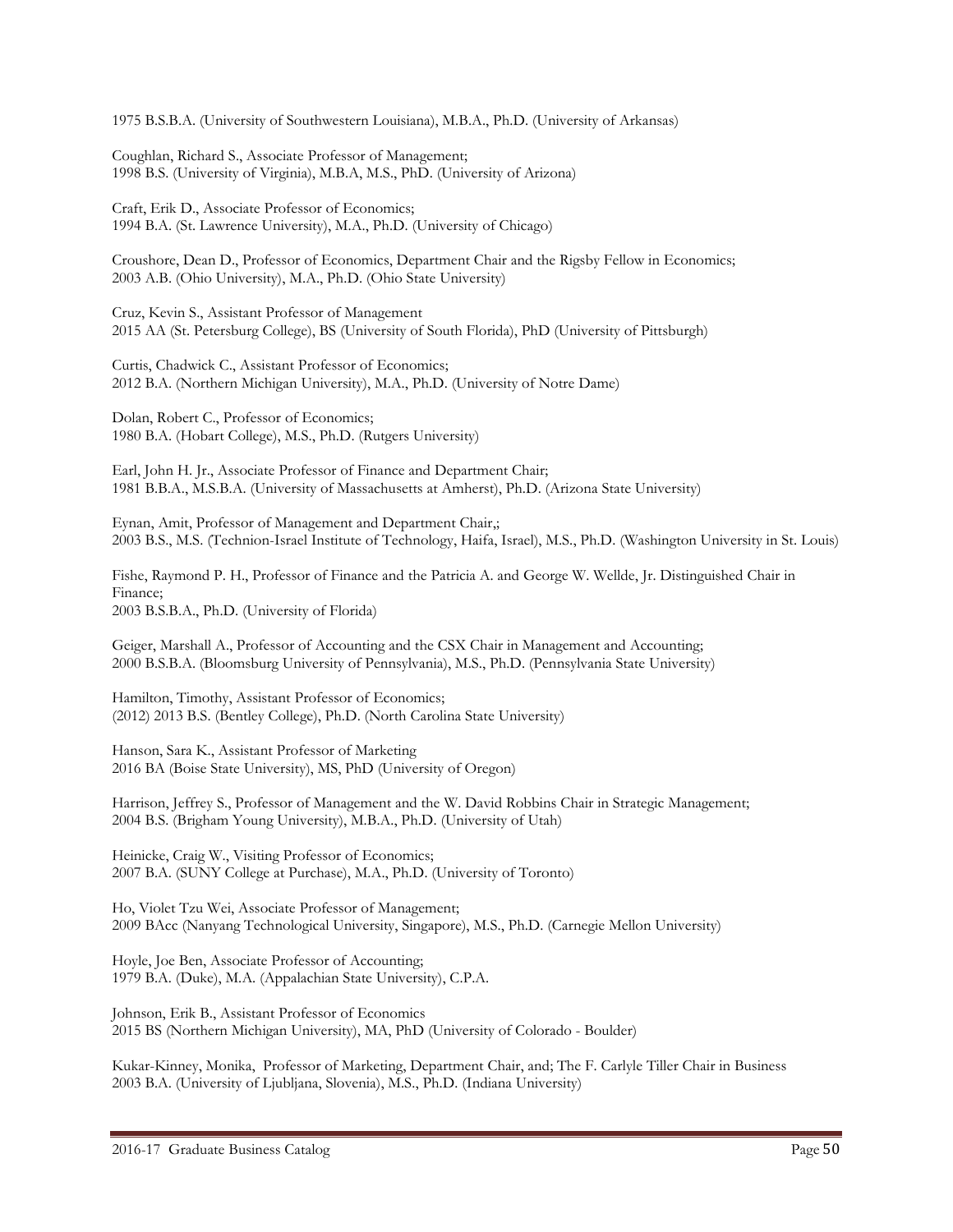Kumas, Abdullah, Assistant Professor of Accounting; 2013 B.S. (Bogazici University/Istanbul Turkey), M.S. (Oklahoma State University), M.A., Ph.D. (Southern Methodist University), Ph.D. (University of Texas at Dallas) Lancaster, M. Carol, Associate Professor of Finance; 1989 B.S.E. (University of Arkansas), M.B.A., D.B.A. (Louisiana Tech University)

Lascu, Dana-Nicoleta, Professor of Marketing; 1991 B.A. (University of Arizona), M.I.M. (American Graduate School of International Management), Ph.D. (University of South Carolina)

Linask, Maia K., Assistant Professor of Economics; 2011 A.B. (Harvard University), M.A., Ph.D. (Johns Hopkins University)

Litteral, Lewis A., Associate Professor of Management; 1982 B.S. (Georgia Southern College), M.S., Ph.D. (Clemson University)

Mackay, Daniel L., Visiting Lecturer of Economics; 2009 B.S. (George Mason University), M.A., Ph.D. (University of Virginia)

Mago, Shakun Datta, Associate Professor of Economics; 2006 B.A., M.A. (University of Delhi), M.S., Ph.D. (Purdue University)

Marquardt, Adam J., Associate Professor of Marketing; 2007 B.S. (Salisbury University), M.B.A. (University of Tennessee), Ph.D. (University of Oregon)

Marshall, Cassandra D., Assistant Professor of Finance; 2011 B.S. (Western Kentucky University), M.S., Ph.D. (Indiana University)

Martin, Eric K., Instructor of Management and Director of the Innovation and Entrepreneurship Program; 2014 B.A. (University of North Carolina at Chapel Hill), M.B.A. (Harvard University)

Mattson, Thomas A., Assistant Professor of Management; 2013 B.A. (The George Washington University), M.B.A. (SUNY at Albany), Ph.D. (University of Hawaii at Manoa)

McGoldrick, KimMarie, Professor of Economics; 1992 B.S. (SUNY at Oswego), M.A., Ph.D. (SUNY at Binghamton)

Mehkari, Mohammad Saif, Assistant Professor of Economics; 2011 B.A. (Ohio Wesleyan University), M.A., Ph.D. (The Ohio State University)

Mier, Joel, Visiting Lecturer of Marketing 2016 BA (San Francisco State University), Executive Doctorate in Business Administration (Georgia State University)

Monks, James W., Professor of Economics and Associate Dean for Undergraduate Business Programs ; 2001 B.A. (Union College), M.A., Ph.D. (Boston College)

Nicholson, Robert H., Associate Professor of Economics; 1972 B.S. (University of Delaware), M.S., Ph.D. (North Carolina State University)

North, David S., Associate Professor of Finance; 2000 B.A. (Michigan State University), M.B.A. (University of Notre Dame), Ph.D. (Michigan State University)

Paik, Gyung Hyun, Associate Professor of Accounting; 2010 B.A. (Seoul National University), M.A. (Brigham Young University), M.B.A. (University of Utah), Ph.D. (University of Illinois at Urbana-Champaign)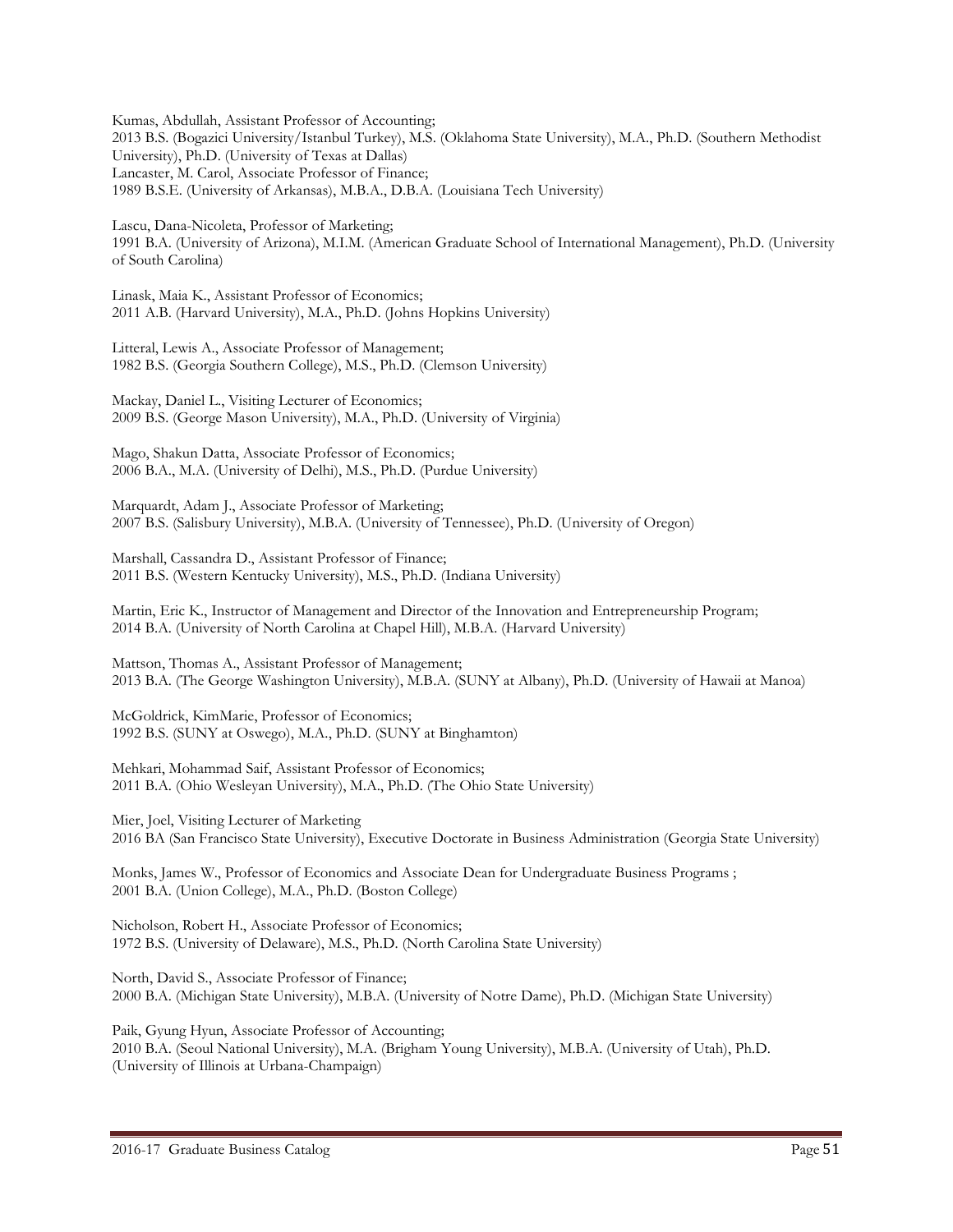Phillips, Robert A., Professor of Management and The David Meade White Jr. Chair in Business; (2005) 2009 B.S.B.A. (Appalachian State University), M.B.A. (University of South Carolina), Ph.D. (University of Virginia) Rabe, Collin Lee, Assistant Professor of Economics;

2014 B.S. (Brigham Young University), M.A., Ph.D. (Johns Hopkins University)

Raggio, Randle David, Associate Professor of Marketing and Associate Dean for Graduate Business and Executive Education; 2010 B.S.B.A. (University of Southern Mississippi), M.B.A. (Vanderbilt University), M.A., Ph.D. (Ohio State University)

Ridgway, Nancy M., Professor of Marketing; 2001 B.B.A., M.B.A., Ph.D. (University of Texas at Austin)

Rohrbach, Philip S., Instructor of Accounting; 2010 B.A. (College of William and Mary), M.Tax (Virginia Commonwealth University)

Rosenberger, Randy M., Visiting Lecturer of Management 2016-BA (Dickinson College), MBA (Cornell University), PhD (Pennsylvania State University)

Schmidt, Robert M., Professor of Economics; 1981 B.A. (University of Wisconsin), M.A., Ph.D. (Duke University)

Schrempf-Stirling, Judith, Assistant Professor of Management; 2011 M.A. (University of Maastricht (NL)), Ph.D. (Universite de Lausanne)

Slaughter, Raymond L., Associate Professor of Accounting; 1977 B.A. (Kentucky State College), M.B.A. (University of Pennsylvania), J.D. (Howard University), L.L.M. (College of William and Mary)

Stevens, Jerry L., Professor of Finance 1987 B.S. (Southwest Missouri State College), M.S., Ph.D. (University of Illinois)

Stravitz, L. Lindsey, Visiting Lecturer of Management; 2014 B.A. (College of William and Mary), M.A. (University of Richmond), J.D. (Duke University School of Law)

Sutton, Andrew L. III, Assistant Professor of Management 2015 BBA (Georgia Southern University), MBA (University of Georgia), PhD (Florida State University)

Szakmary, Andrew C., Professor of Finance; 2001 B.A., M.B.A. (Columbia University), Ph.D. (University of New Orleans)

Talbott, Frederick E., Visiting Lecturer of Management 2016-BA (Florida Southern College), MA, JD (University of South Carolina)

Tallman, Stephen B., Professor of Management and The E. Claiborne Robins Distinguished Professorship in Business 2005 B.S. (United States Military Academy), Ph.D. (University of California at Los Angeles)

Taylor, Porcher III, Professor of Paralegal Studies; 1996 B.S. (United States Military Academy, West Point), J.D. (University of Florida)

Thekdi, Shital A., Assistant Professor of Management; 2012 B.S., M.S. (University of Michigan), Ph.D. (University of Virginia)

Thompson, Steven Michael, Associate Professor of Management 2005 B.S., M.B.A., Ph.D. (University of Connecticut)

van der Laan Smith, Joyce Ann, Associate Professor of Accounting;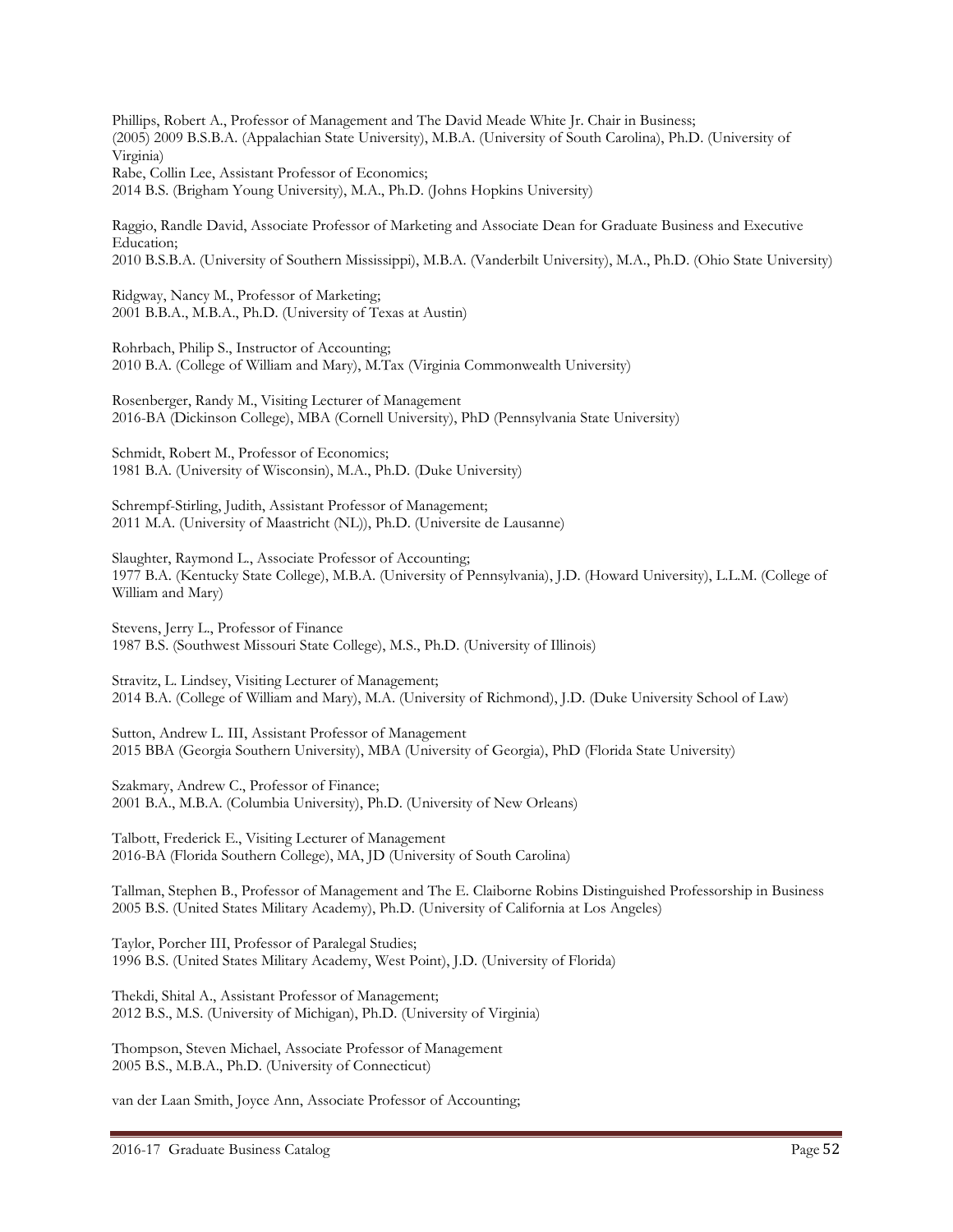2008 B.S.B.A. (Florida International University), Ph.D. (Virginia Commonwealth University)

Vendrzyk, Valaria P., Associate Professor of Accounting; 2003 B.S., M.B.A. (Shippensburg University), Ph.D. (Texas A&M University) Waddle, Andrea Lynn, Assistant Professor of Economics 2014 B.A. (University of South Carolina), M.A., Ph.D. (University of Minnesota)

Walden, W. Darrell, Associate Professor of Accounting and Department Chair (1994) 1995 B.S. (Virginia Union University), M.S. (Syracuse University), Ph.D. (Virginia Commonwealth University)

Walk, Ellen M., Assistant Professor of Information Systems; 1997 B.S. (College of William and Mary), M.B.A. (University of Richmond), Ph.D. (VCU)

Whitaker, Jonathan W., Associate Professor of Management; 2007 B.A. (University of Southern California), M.B.A. (University of Chicago), PhD (University of Michigan)

Wight, Jonathan B., Professor of Economics and International Studies; 1982 B.A. (Duke University), M.A., Ph.D. (Vanderbilt University)

#### **Retired Business Faculty**

Babb, Harold W., Professor of Marketing, Emeritus, 1977 B.S. (University of Richmond), M.S. (Virginia Commonwealth University), Ph.D. (Virginia Polytechnic Institute and State University)

Bettenhausen, Albert E., Assistant Professor of Business Administration and Associate Dean, Robins School of Business, Emeritus; 1971 B.S., B.A. (University of Richmond), M.B.A. (University of Florida)

Bird, Francis A., C.P.A., Professor of Accounting, Emeritus; 1972 B.S. (Drexel University), M.S., Ph.D. (Pennsylvania State University)

Cook, Robert Winston, Jr., Associate Professor of Economics, Emeritus; 1980 B.A. (University of Richmond), M.A., Ph.D. (Virginia Polytechnic Institute and State University)

Edwards, N. Fayne, Professor of Economics, Emeritus; 1968 B.S. (Virginia Polytechnic Institute and State University), Ph.D. (University of Kentucky)

Fagan, Marbury A., II, C.P.A., Instructor of Accounting; 1994 B.S., M.B.A. (University of Richmond)

Giese, Thomas D., Professor of Marketing, Emeritus; 1978 B.S., M.S. (Southern Illinois University), Ph.D. (University of Mississippi)

Goodwin, James C., Jr., Professor of Management Systems, Emeritus; 1976 B.S., M.B.A. (Louisiana State University), Ph.D. (University of North Carolina)

Jones, Phillip A., Sr., Professor of Accounting, Emeritus; 1973 B.A. (Harpur College), M.A. (State University of New York at Binghamton), Ph.D. (Michigan State University)

Jung, Clarence R., Jr., Professor of Economics, Emeritus; 1966 B.A. (DePauw University), M.A., Ph.D. (Ohio State University)

King, Robert L., Professor of Marketing and Director of International Business Studies, Emeritus; 1990 B.B.A. (University of Georgia), M.A., Ph.D. (Michigan State University), Doctor Honoris Causa (Oskar Lange Academy of Economics, Wroclaw, Poland)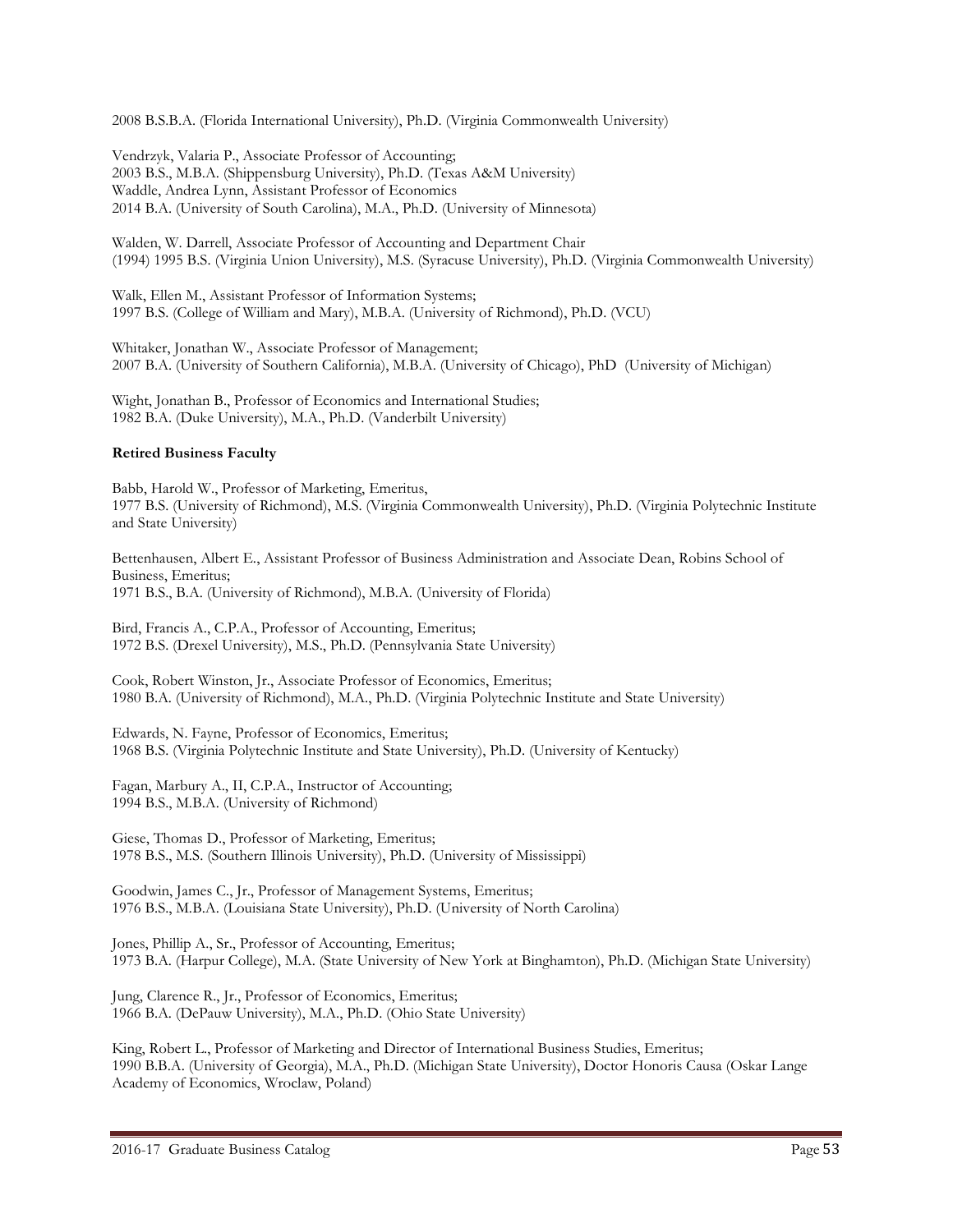New, J. Randolph, Professor of Management, Emeritus; 1994 B.S.B.A., M.B.A. (University of Arkansas), Ph.D. (Arizona State University)

Partain, Robert T., Professor of Business Administration, Emeritus; 1963 B.B.A., M.B.A. (North Texas State University), Ph.D. (University of Texas)

Phillips, Robert Wesley, Professor of Finance, Emeritus; 1974 B.A. (Denison University), M.B.A. (Ohio University), D.B.A. (Indiana University)

Robbins, W. David, Professor of Business Policy, Emeritus; Dean Emeritus of the Robins School of Business; The W. David Robbins Chair of Business Policy; 1959 B.A. (North Texas State University), M.B.A. (Northwestern University), Ph.D. (Ohio State University)

Rose, John S., Professor of Management Systems, Emeritus; 1977 A.B., A.M. (University of Michigan), Ph.D. (Northwestern University)

Sanborn, Robert H., Associate Professor of Accounting, Emeritus; 1988 B.A. (Johns Hopkins University), M.B.A. (Boston University), Ph.D. (University of Georgia)

Weisenberger, Terry M., Associate Professor of Marketing, Emeritus; 1977 B.S., M.B.A., Ph.D. (Michigan State University)

Whitaker, David A., Professor of Economics, Emeritus; 1969 B.S. (Virginia Commonwealth University), M.S. (Virginia Polytechnic Institute and State University), Ph.D. (University of Florida)

# **Executive Education**

Bosse, Douglas A., Associate Professor of Management; 2006 B.S. (Miami University), M.B.A., Ph.D. (Ohio State University)

Coughlan, Richard S., Senior Associate Dean and Associate Professor of Management; 1998 B.S. (University of Virginia), M.B.A, M.S., PhD. (University of Arizona)

Earl, John H. Jr., Associate Professor of Finance and Department Chair; 1981 B.B.A., M.S.B.A. (University of Massachusetts at Amherst), Ph.D. (Arizona State University)

Geiger, Marshall A., Professor of Accounting; 2000 B.S.B.A. (Bloomsburg University of Pennsylvania), M.S., Ph.D. (Pennsylvania State University)

Harrison, Jeffrey S., Professor of Management and the W. David Robbins Chair in Strategic Management; 2004 B.S. (Brigham Young University), M.B.A., Ph.D. (University of Utah)

Meluch, Jeanette M., Associate Professor of Management Development; 1988 B.A. (Ohio State University), M.A. (George Washington University)

Raggio, Randle David, Assistant Professor of Marketing; 2010 B.S.B.A. (University of Southern Mississippi), M.B.A. (Vanderbilt University), M.A., Ph.D. (Ohio State University)

Thompson, Steven Michael, Associate Professor of Management 2005 B.S., M.B.A., Ph.D. (University of Connecticut)

Whitaker, David A., Professor of Economics, Emeritus; 1969 B.S. (Virginia Commonwealth University), M.S. (Virginia Polytechnic Institute and State University), Ph.D. (University of Florida)